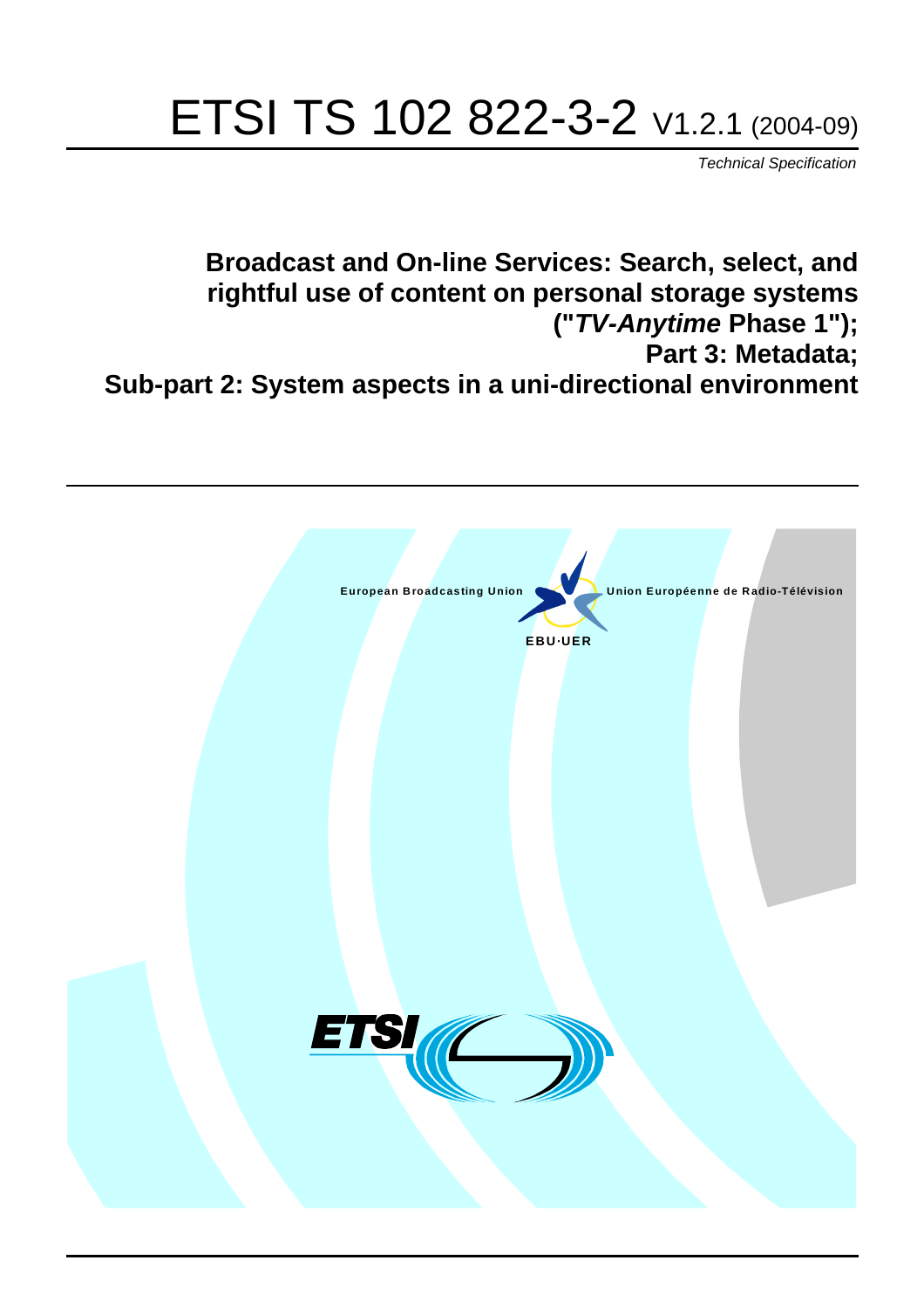Reference RTS/JTC-TVA-PH1-03-02R1

Keywords

broadcasting, content, data, TV, video

#### **ETSI**

#### 650 Route des Lucioles F-06921 Sophia Antipolis Cedex - FRANCE

Tel.: +33 4 92 94 42 00 Fax: +33 4 93 65 47 16

Siret N° 348 623 562 00017 - NAF 742 C Association à but non lucratif enregistrée à la Sous-Préfecture de Grasse (06) N° 7803/88

#### **Important notice**

Individual copies of the present document can be downloaded from: [http://www.etsi.org](http://www.etsi.org/)

The present document may be made available in more than one electronic version or in print. In any case of existing or perceived difference in contents between such versions, the reference version is the Portable Document Format (PDF). In case of dispute, the reference shall be the printing on ETSI printers of the PDF version kept on a specific network drive within ETSI Secretariat.

Users of the present document should be aware that the document may be subject to revision or change of status. Information on the current status of this and other ETSI documents is available at <http://portal.etsi.org/tb/status/status.asp>

If you find errors in the present document, please send your comment to one of the following services: [http://portal.etsi.org/chaircor/ETSI\\_support.asp](http://portal.etsi.org/chaircor/ETSI_support.asp)

#### **Copyright Notification**

No part may be reproduced except as authorized by written permission. The copyright and the foregoing restriction extend to reproduction in all media.

> © European Telecommunications Standards Institute 2004. © European Broadcasting Union 2004. All rights reserved.

**DECT**TM, **PLUGTESTS**TM and **UMTS**TM are Trade Marks of ETSI registered for the benefit of its Members. **TIPHON**TM and the **TIPHON logo** are Trade Marks currently being registered by ETSI for the benefit of its Members. **3GPP**TM is a Trade Mark of ETSI registered for the benefit of its Members and of the 3GPP Organizational Partners.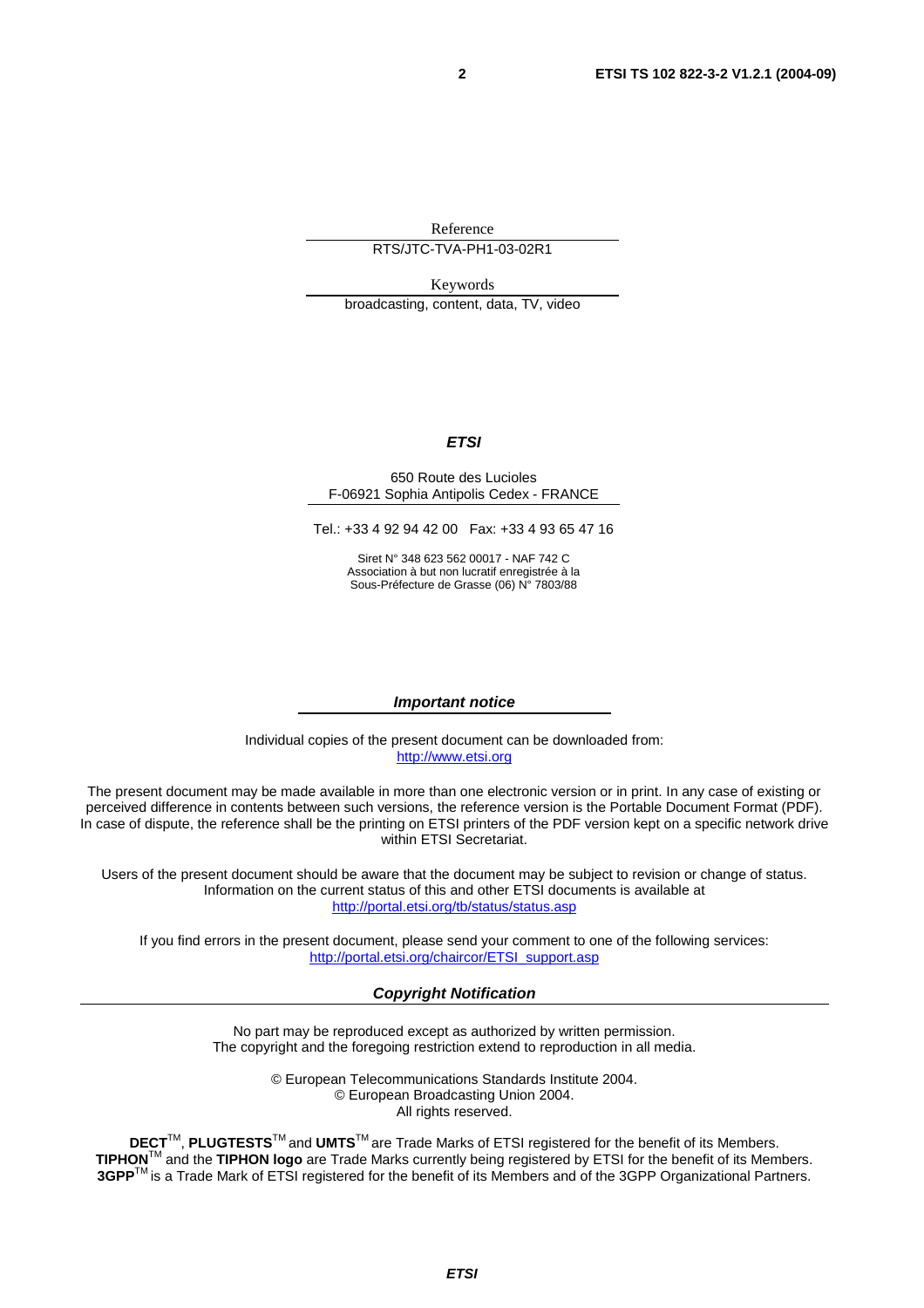# Contents

| 1                    |  |  |  |
|----------------------|--|--|--|
| 2                    |  |  |  |
|                      |  |  |  |
| 3<br>3.1             |  |  |  |
| 3.2                  |  |  |  |
| 3.3                  |  |  |  |
|                      |  |  |  |
| 4                    |  |  |  |
| 4.1<br>4.1.1         |  |  |  |
| 4.1.2                |  |  |  |
| 4.1.3                |  |  |  |
| 4.1.4                |  |  |  |
| 4.2                  |  |  |  |
| 4.2.1                |  |  |  |
| 4.2.2                |  |  |  |
| 4.2.3                |  |  |  |
| 4.2.4                |  |  |  |
| 4.2.5                |  |  |  |
| 4.3                  |  |  |  |
| 4.3.1                |  |  |  |
| 4.3.1.1              |  |  |  |
| 4.3.1.2              |  |  |  |
| 4.3.1.3              |  |  |  |
| 4.3.1.4              |  |  |  |
| 4.3.1.5              |  |  |  |
| 4.3.1.6              |  |  |  |
| 4.3.1.7              |  |  |  |
| 4.3.1.8              |  |  |  |
| 4.3.1.8.1            |  |  |  |
| 4.3.1.8.2<br>4.3.1.9 |  |  |  |
| 4.3.1.10             |  |  |  |
| 4.3.1.11             |  |  |  |
| 4.3.1.12             |  |  |  |
| 4.3.1.12.1           |  |  |  |
| 4.3.1.12.2           |  |  |  |
| 4.3.1.13             |  |  |  |
| 4.3.1.13.1           |  |  |  |
| 4.3.1.13.2           |  |  |  |
| 4.3.2                |  |  |  |
| 4.3.3                |  |  |  |
| 4.3.4                |  |  |  |
| 4.3.5                |  |  |  |
| 4.3.6                |  |  |  |
| 4.4                  |  |  |  |
| 4.4.1                |  |  |  |
| 4.4.1.1              |  |  |  |
| 4.4.2                |  |  |  |
| 4.4.2.1<br>4.4.2.1.1 |  |  |  |
| 4.4.2.1.2            |  |  |  |
|                      |  |  |  |

 $\mathbf{3}$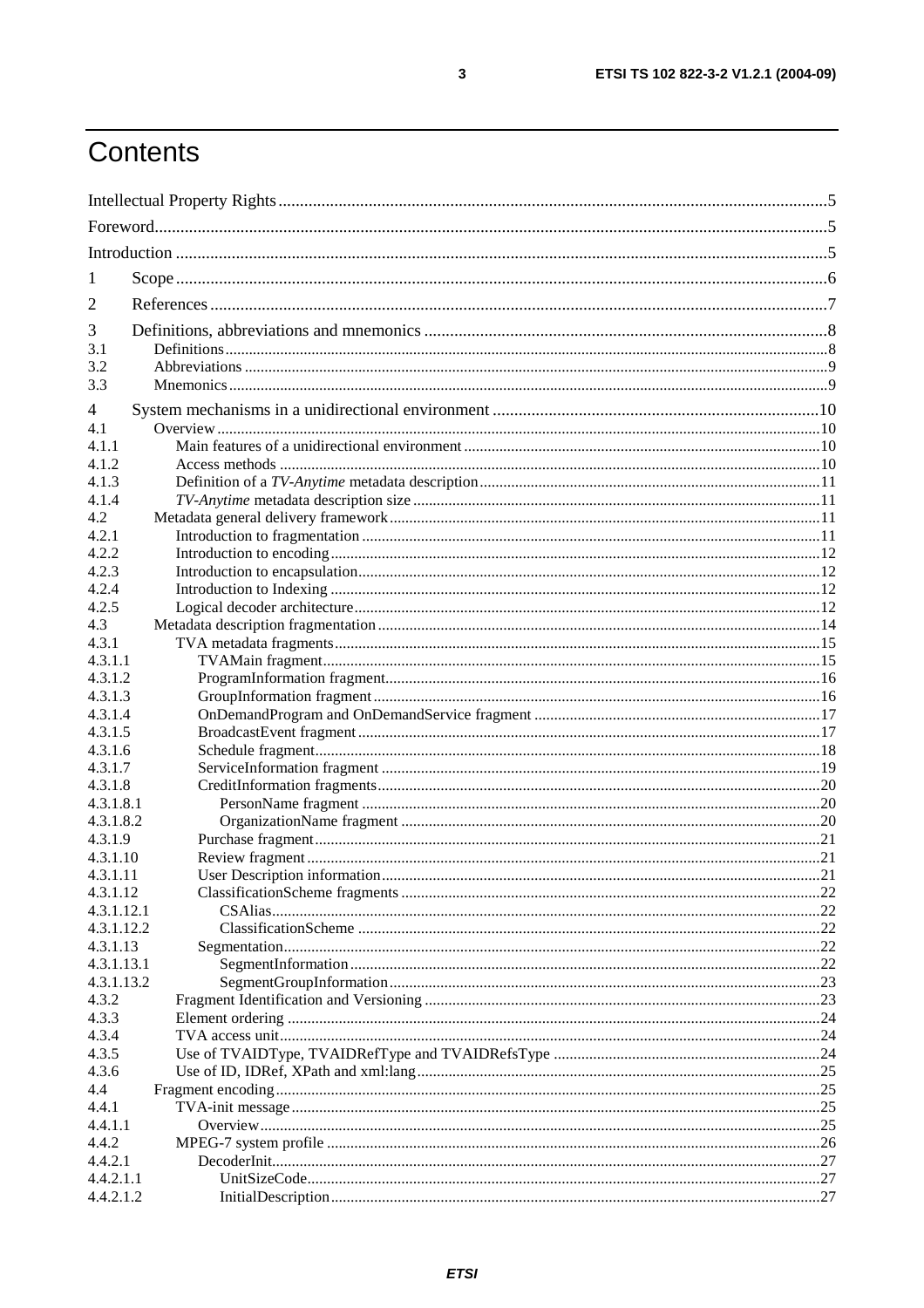| 4.4.2.2              |                               |     |
|----------------------|-------------------------------|-----|
| 4.4.2.2.1            |                               |     |
| 4.4.2.3              |                               |     |
| 4.4.2.4              |                               |     |
| 4.4.2.4.1            |                               |     |
| 4.4.2.4.2            |                               |     |
| 4.4.2.4.3            |                               |     |
| 4.4.2.4.4            |                               |     |
| 4.5                  |                               |     |
| 4.5.1                |                               |     |
| 4.5.1.1              |                               |     |
| 4.5.1.2              |                               |     |
| 4.5.1.3              |                               |     |
| 4.5.2                |                               |     |
| 4.5.2.1              |                               |     |
| 4.5.2.2              |                               |     |
| 4.5.2.2.1            |                               |     |
| 4.6                  |                               |     |
| 4.6.1                |                               |     |
| 4.6.1.1              |                               |     |
| 4.6.1.2              |                               |     |
| 4.6.1.3<br>4.6.1.3.1 |                               |     |
| 4.6.1.4              |                               |     |
| 4.6.1.4.1            |                               |     |
| 4.6.1.5              |                               |     |
| 4.7                  |                               |     |
| 4.7.1                |                               |     |
| 4.7.2                |                               |     |
| 4.7.3                |                               |     |
| 4.7.4                |                               |     |
| 4.7.5                |                               |     |
| 4.8                  |                               |     |
| 4.8.1                |                               |     |
| 4.8.2                |                               |     |
| 4.8.3                |                               |     |
| 4.8.4                |                               |     |
| 4.8.4.1              |                               |     |
| 4.8.5                |                               |     |
| 4.8.5.1              |                               |     |
| 4.8.5.1.1            |                               |     |
| 4.8.5.1.2            |                               |     |
| 4.8.5.2              |                               |     |
| 4.8.5.3              |                               |     |
| 4.8.5.4              |                               |     |
| 4.8.5.4.1<br>4.8.5.5 |                               |     |
| 4.8.5.5.1            |                               |     |
| 4.8.5.5.2            |                               |     |
| 4.8.5.6              |                               |     |
| 4.8.5.7              |                               |     |
| 4.8.5.7.1            |                               |     |
| 4.8.5.7.2            |                               |     |
| 4.8.6                |                               |     |
| 4.8.7                |                               |     |
| 4.9                  |                               |     |
| 4.10                 |                               |     |
| 4.10.1               |                               |     |
| 4.10.2               |                               |     |
|                      | <b>Annex A (informative):</b> |     |
| History.             |                               | .65 |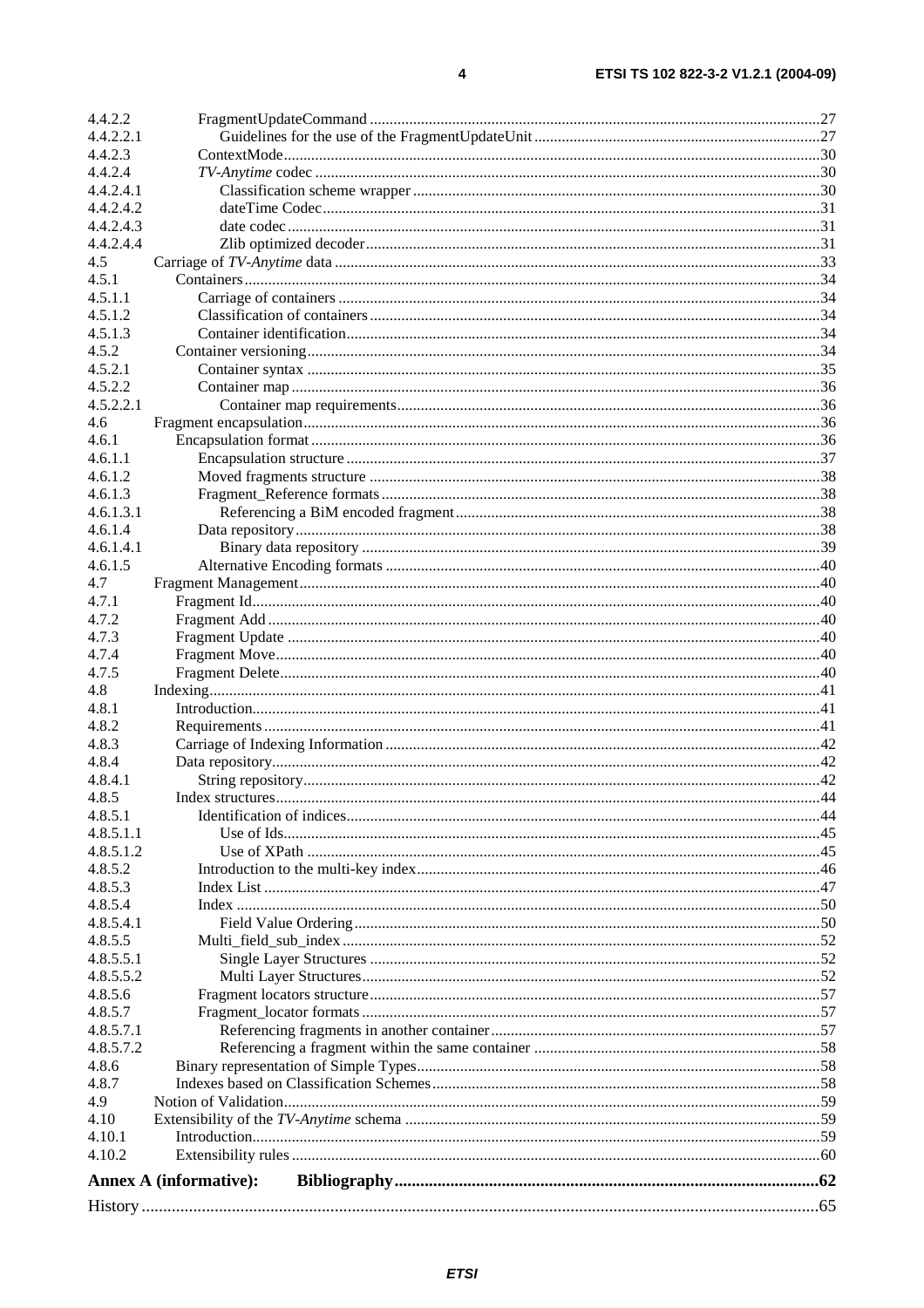# Intellectual Property Rights

IPRs essential or potentially essential to the present document may have been declared to ETSI. The information pertaining to these essential IPRs, if any, is publicly available for **ETSI members and non-members**, and can be found in ETSI SR 000 314: *"Intellectual Property Rights (IPRs); Essential, or potentially Essential, IPRs notified to ETSI in respect of ETSI standards"*, which is available from the ETSI Secretariat. Latest updates are available on the ETSI Web server (<http://webapp.etsi.org/IPR/home.asp>).

Pursuant to the ETSI IPR Policy, no investigation, including IPR searches, has been carried out by ETSI. No guarantee can be given as to the existence of other IPRs not referenced in ETSI SR 000 314 (or the updates on the ETSI Web server) which are, or may be, or may become, essential to the present document.

# Foreword

This Technical Specification (TS) has been produced by Joint Technical Committee (JTC) Broadcast of the European Broadcasting Union (EBU), Comité Européen de Normalisation ELECtrotechnique (CENELEC) and the European Telecommunications Standards Institute (ETSI).

The present document is part 3, sub-part 2 of a multi-part deliverable covering Broadcast and On-line Services: Search, select and rightful use of content on personal storage systems ("*TV-Anytime* Phase 1"), as identified below:

Part 1: "Phase 1 Benchmark Features";

Part 2: "System description";

#### **Part 3: "Metadata";**

Sub-part 1: "Metadata schemas";

**Sub-part 2: "System aspects in a uni-directional environment";** 

| Part 4: |  | "Content referencing"; |  |
|---------|--|------------------------|--|
|---------|--|------------------------|--|

- Part 5: "Right management";
- Part 6: "Delivery of metadata over a bi-directional network";

Part 7: "Bi-directional metadata delivery protection".

# Introduction

The present document is based on a submission by the *TV-Anytime* forum ([http://www.TV-Anytime.org](http://www.tv-anytime.org/)).

"*TV-Anytime* Phase 1" (TVA-1) is the first full and synchronized set of specifications established by the *TV-Anytime* Forum. TVA-1 features enable the search, selection, acquisition and rightful use of content on local and/or remote personal storage systems from both broadcast and online services.

The features are supported and enabled by the specifications for Metadata, Content Referencing and Bi-directional Metadata Delivery Protection, TS 102 822-3 sub-parts 1 [14] and 2 (the present document), TS 102 822-4 [15], TS 102 822-6 sub-parts 1 [16] and 2 [17] and TS 102 822-7 [18] respectively. All Phase 1 Features listed in TS 102 822-1 [12] are enabled by the normative *TV-Anytime* tools specifications. This list of Phase 1 Features is to be used as guidance to manufacturers, service providers and content providers regarding the implementation of the Phase 1 *TV-Anytime* specifications.

There will be further *TV-Anytime* phases published and Business Models for Post-Phase 1 are currently being defined to include Private and public domains, portable recordable media, super distribution (legal sharing of content between consumers), peripheral device support and mobile devices, amongst others.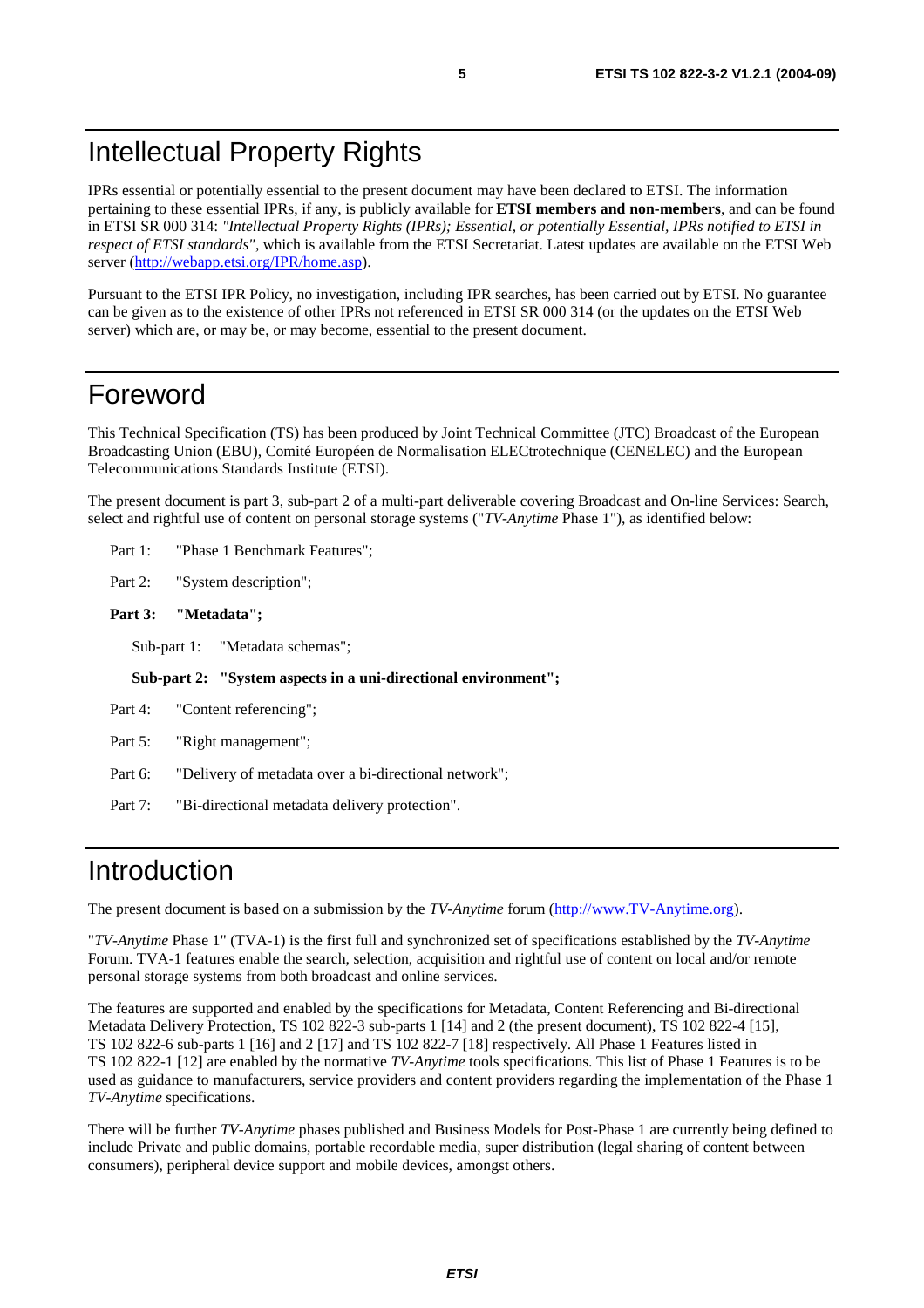# 1 Scope

The present document is the third in a series of Technical Specification documents produced by the *TV-Anytime* Forum. These documents establish the fundamental specifications for the services, systems and devices that will conform to the *TV-Anytime* standard, to a level of detail that is implementable for compliant products and services.

As is common practice in such standardization efforts, these specification documents were preceded by requirements documents which define the requirements for the *TV-Anytime* services, systems and devices.

Congruent with the structure defined in the initial *TV-Anytime* Call for Contributions (TS 102 822-1 [12]), these specifications are parsed into three major areas: Metadata, Content Referencing and Rights Management and Protection. Within these general areas, specifications have been developed to date for: Metadata Content Referencing Bi-directional Metadata and Metadata Protection . A specification for Rights Management and Protection is still under development. See the several *TV-Anytime* Calls for Contributions for more detail on the derivation and background of these categories and their respective roles in the *TV-Anytime* standardization process.

The other two documents released to date in this series of Technical Specifications are intended to define the context and system architecture in which the standards in the Metadata, Content referencing, Bi-directional metadata and Metadata protection are to be implemented in "Phase 1" (TVA-1) of the *TV-Anytime* environment. The first document in the series provides benchmark business models against which the *TV-Anytime* system architecture is evaluated to ensure that the specification enable key business applications. The next document in the series presents the *TV-Anytime* System Architecture. These two documents are placed ahead of the others for their obvious introductory value. Note that these first two documents are largely informative, while the remainder of the series is normative. Also note that a "Phase 2" of the *TV-Anytime* process is currently underway, in which additional requirements and specifications that will build on Phase 1 are being developed. Readers are encouraged to check the *TV-Anytime* Forum's website at [www.TV-Anytime.org](http://www.tv-anytime.org/) for the most recent status of its specifications.

Although each in the series of documents is intended to stand alone, a complete and coherent sense of the *TV-Anytime* system standard can be gathered by reading all of the Phase 1 specification documents in numerical order.

The following diagram depicts the combined scope of the *TV-Anytime* Specification on Metadata TS 102 822-3-1 [14] "Metadata Description Definitions" and the present document "System Aspects in a Unidirectional Environment".



#### **Figure 1: Overview of the scope of TVA Specification on Metadata sub-parts 1 and 2**

TS 102 822-3-1 [14] addresses the description language, structure and semantics of *TV-Anytime* metadata descriptions. The present document introduces new technologies used to process these descriptions for the purpose of transmission in a unidirectional environment.

The actual format and semantics of the delivery layer are specific to the particular uni-directional environment in which *TV-Anytime* is deployed. However, in order for the encoding and encapsulation mechanisms to operate as intended the delivery layer must meet certain requirements. These requirements are defined in the TS 102 822-2 [13].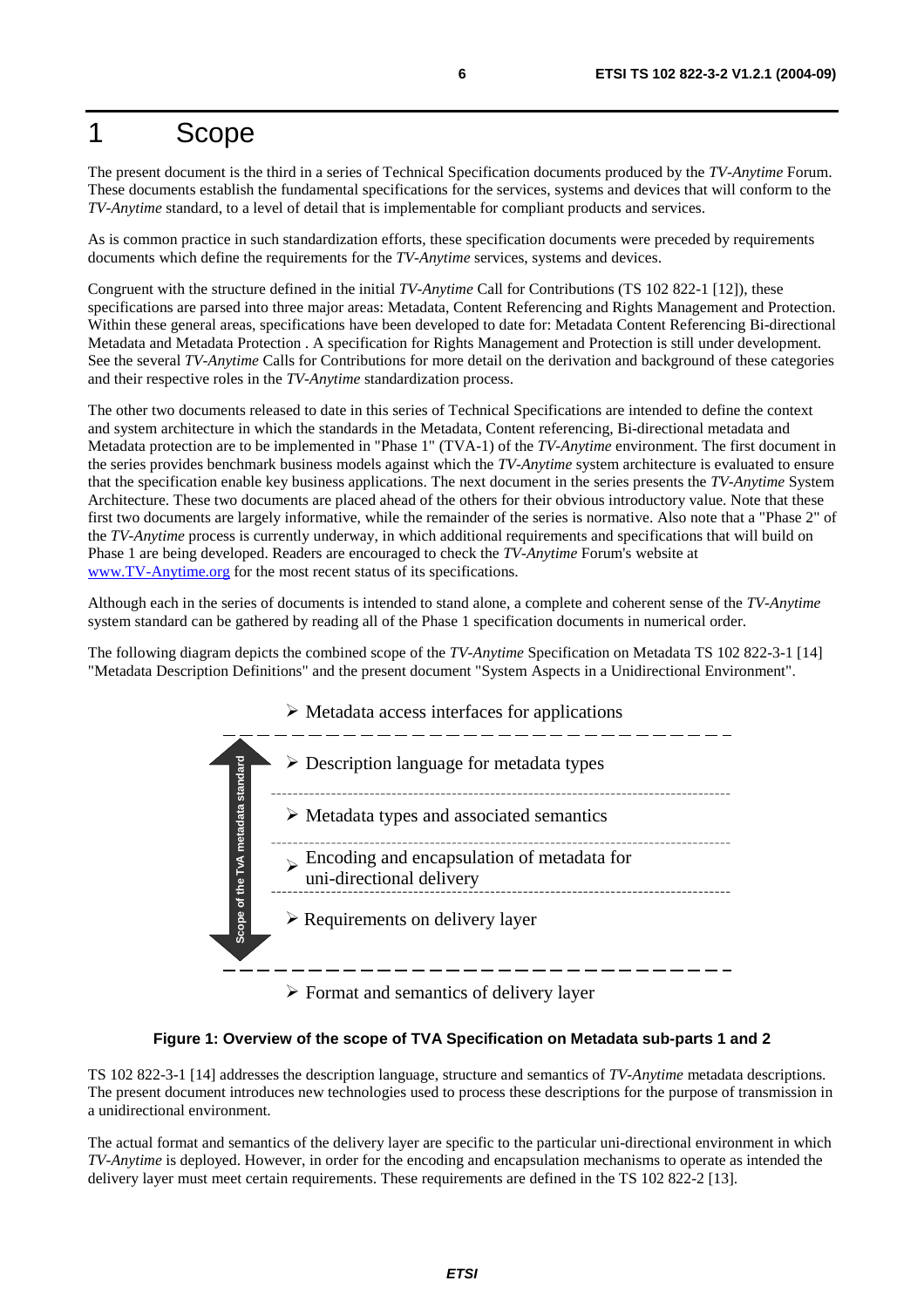# 2 References

The following documents contain provisions which, through reference in this text, constitute provisions of the present document.

- References are either specific (identified by date of publication and/or edition number or version number) or non-specific.
- For a specific reference, subsequent revisions do not apply.
- For a non-specific reference, the latest version applies.

Referenced documents which are not found to be publicly available in the expected location might be found at <http://docbox.etsi.org/Reference>.

- [1] ISO/IEC 10646-1 (2001): "Information technology Universal Multiple-Octet Coded Character Set (UCS) - Part 1: Architecture and Basic Multilingual Plane".
- NOTE: The UTF-8 encoding scheme is described in annex R of ISO/IEC 10646-1 (1993), published as Amendment 2 of ISO/IEC 10646-1 (1993).
- [2] Void.
- [3] XML Schema, W3C Recommendations (version 20010502).
- NOTE: Available at: [http://www.w3.org/TR/2001/REC-xmlschema-0-20010502,](http://www.w3.org/TR/2001/REC-xmlschema-0-20010502) [http://www.w3.org/TR/2001/REC-xmlschema-1-20010502,](http://www.w3.org/TR/2001/REC-xmlschema-1-20010502) [http://www.w3.org/TR/2001/REC-xmlschema-2-20010502.](http://www.w3.org/XML/Schema)
- [4] Void.
- [5] Void.
- [6] Void.
- [7] IEEE Standard for Binary Floating-Point Arithmetic, Std 754-1985 Reaffirmed 1990.
- NOTE: Available at: [http://standards.ieee.org/reading/ieee/std\\_public/description/busarch/754-1985\\_desc.html](http://standards.ieee.org/reading/ieee/std_public/description/busarch/754-1985_desc.html)
- [8] ISO/IEC 15938-1 (2002): "Information technology Multimedia content description interface Part 1: Systems".
- [9] ISO/IEC 15938-2 (2002): "Information technology Multimedia content description interface Part 2: description definition language".
- [10] ISO/IEC 15938 (2002): "Information technology Multimedia content description interface".
- [11] Zlib: "The Zlib API".
- NOTE 1: Available at:<http://www.gzip.org/zlib>.
- NOTE 2: RFC 1950, RFC 1951, RFC 1952 available at <http://www.cis.ohio-state.edu/cgi-bin/rfc>.
- [12] ETSI TS 102 822-1: "Broadcast and On-line Services: Search, select, and rightful use of content on personal storage systems ("TV-Anytime Phase 1"); Part 1: Phase 1 Benchmark Features".
- [13] ETSI TS 102 822-2: "Broadcast and On-line Services: Search, select, and rightful use of content on personal storage systems ("TV-Anytime Phase 1"); Part 2: System description".
- [14] ETSI TS 102 822-3-1: "Broadcast and On-line Services: Search, select, and rightful use of content on personal storage systems ("TV-Anytime Phase 1"); Part 3: Metadata; Sub-part 1: Metadata schemas".
- [15] ETSI TS 102 822-4: "Broadcast and On-line Services: Search, select, and rightful use of content on personal storage systems ("TV-Anytime Phase 1"); Part 4: Content referencing".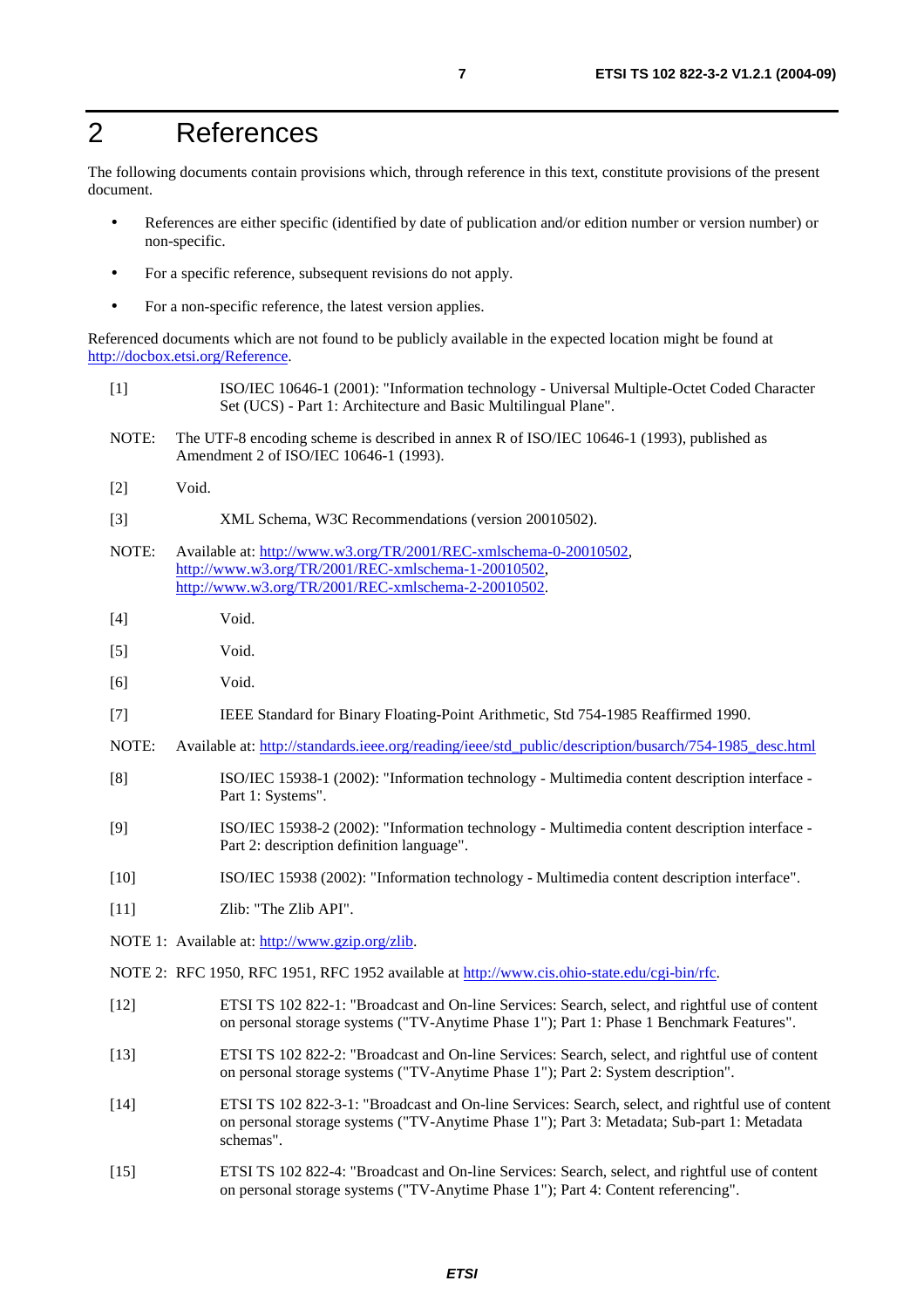| [16]   | ETSI TS 102 822-6-1: "Broadcast and On-line Services: Search, select, and rightful use of content<br>on personal storage systems ("TV-Anytime Phase 1"); Part 6: Delivery of metadata over a<br>bi-directional network; Sub-part 1: Service and transport". |
|--------|-------------------------------------------------------------------------------------------------------------------------------------------------------------------------------------------------------------------------------------------------------------|
| $[17]$ | ETSI TS 102 822-6-2: "Broadcast and On-line Services: Search, select, and rightful use of content<br>on personal storage systems ("TV-Anytime Phase 1"); Part 6: Delivery of metadata over a<br>bi-directional network; Sub-part 2: Service discovery".     |
| $[18]$ | ETSI TS 102 822-7: "Broadcast and On-line Services: Search, select, and rightful use of content<br>on personal storage systems ("TV-Anytime Phase 1"); Part 7: Bi-directional metadata delivery<br>protection".                                             |
| $[19]$ | ISO/IEC 8601: "Data elements and interchange formats - Information interchange - Representation                                                                                                                                                             |

# 3 Definitions, abbreviations and mnemonics

# 3.1 Definitions

For the purposes of the present document, the following terms and definitions apply:

**application:** specific set of functions running on the PDR

of dates and times".

NOTE: Some applications use metadata, either automatically or under *consumer* control.

**head end:** source of emission of the transport stream where metadata is inserted

**metadata:** generally, data about content, such as the title, genre and summary of a television programme

NOTE: In the context of *TV-Anytime*, metadata also includes consumer profile and history data.

**MPEG:** ongoing effort by the Motion Pictures Expert Group (working group SC29 WG11 of ISO/IEC) to specify a standard set of content-related metadata applicable to a broad range of applications

NOTE: Defined by *TV-Anytime* in TS 102 822-3-1 [14].

**partial description:** reconstructed portion of the *TV-Anytime* metadata description in the PDR obtained after having decoded a subset of the metadata fragment stream

NOTE: The present document instantiates the *TV-Anytime* schema and must therefore be schema valid with respect to it.

**segment:** a continuous portion of a piece of content, for example a single news topic in a news programme

**segmentation:** the process of creating segments from a piece of content

**transport stream:** the transport stream is made up of the A/V and/or the *TV-Anytime* data streams including the metadata

**TVA access unit:** container which holds one or more TVA fragments when carried over the transport stream

**TVA fragment:** self-consistent atomic portion of a metadata description sent to the decoder

**TVA metadata description:** actual document instantiating the TVA schema which is to be sent to the PDR

NOTE: The present document may be subject to partial updates in time using the fragmentation mechanism. In any case, it must be schema valid with respect to the TVA schema.

**TVA metadata fragment stream:** set of the many TVA fragments constituting a single TVA metadata description and inserted in the transport stream received by the decoder

**TVA MPEG-7 profile:** implementation profile of the ISO/IEC 15938-1 standard, adopted by *TV-Anytime* for the encoding of the metadata description as specified in TS 102 822-3-2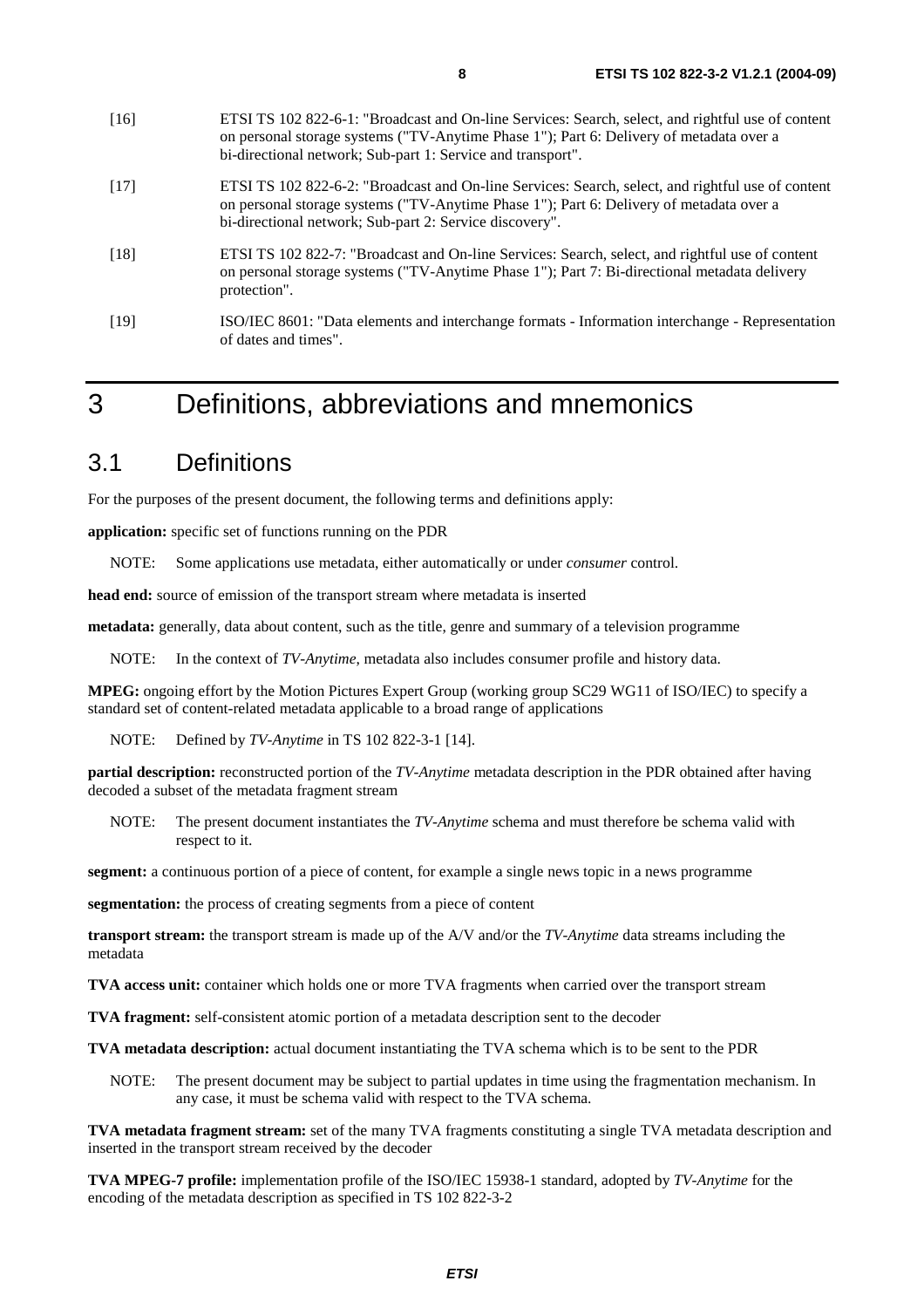**TVA schema:** a set of rules describing the syntax and semantics of the metadata

# 3.2 Abbreviations

For the purposes of the present document, the following abbreviations apply:

| AU<br>BiM<br><b>CRID</b>                | Access Unit<br><b>Binary Format of MPEG-7</b><br><b>Content Reference IDentifier</b>                     |
|-----------------------------------------|----------------------------------------------------------------------------------------------------------|
| NOTE:                                   | An identifier for content that is independent of its location.                                           |
| <b>DDL</b>                              | <b>Description Definition Language</b>                                                                   |
| NOTE:                                   | The language used to define description schemes in MPEG-7 (see ISO/IEC 15938-2 [9]).                     |
| DL<br>ECG                               | Delivery Layer<br><b>Electronic Content Guide</b>                                                        |
| NOTE:                                   | A means of presenting available content to the consumer, allowing selection of desired content.          |
| <b>GMT</b><br><b>IPR</b><br><b>MPEG</b> | <b>Greenwich Mean Time</b><br><b>Intellectual Property Rights</b><br><b>Motion Pictures Expert Group</b> |
| NOTE:                                   | The first version of these specifications is referenced as ISO/IEC 15938 [10].                           |
| <b>PDR</b><br><b>TVA</b>                | Personal Digital Recorder<br>TV-Anytime                                                                  |
| UI                                      | User Interface                                                                                           |
| <b>URI</b>                              | Uniform Resource Identifier                                                                              |
| <b>URL</b>                              | <b>Uniform Resource Locator</b>                                                                          |
| <b>UTF</b>                              | Universal Character Set Transformation Formats                                                           |
| XML                                     | Extensible Markup Language                                                                               |
| <b>XPath</b>                            | <b>XML Path Language</b>                                                                                 |

### 3.3 Mnemonics

For the purposes of the present document, the following mnemonics are defined to describe the different data types used:

**bslbf:** Bit string, left bit first, where "left" is the order in which bit strings are written. Bit strings are generally written as a string of 1s and 0s within single quote marks, e.g. "1000 0001". Blanks within a bit string are for ease of reading and have no significance.

**reserved:** A binary syntax element whose length is indicated in the syntax table. The value of each bit of this field shall be set to "1". These bits may be used in the future for TVA defined extensions.

**uimsbf:** Unsigned integer, most significant bit first (big-endian).

**vluimsbf8:** Variable length coded unsigned integer, most significant bit first. The size of vluimsbf8 is a multiple of one byte. The first bit of each byte specifies if set to "1" that another byte is present for this vluimsbf8 code word. The unsigned integer is encoded by the concatenation of the seven least significant bits of each byte belonging to this vluimsbf8 code word.

**vluimsbf5:** Variable length code unsigned integer, most significant bit first. The first n bits which are 1 except for the n-th bit which is 0, indicates that the integer is encoded by n times 4 bits.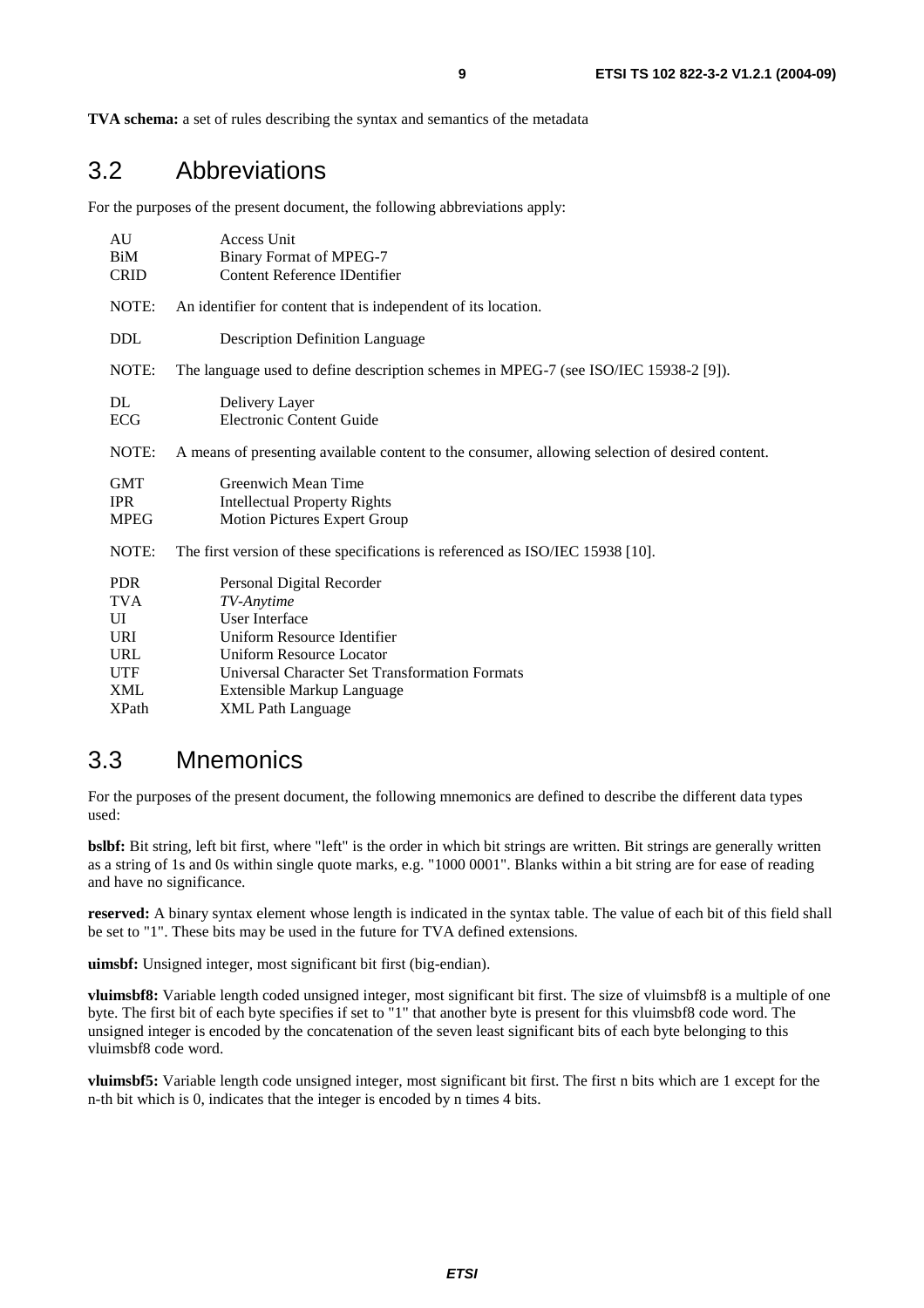# 4 System mechanisms in a unidirectional environment

# 4.1 Overview

### 4.1.1 Main features of a unidirectional environment

Unidirectional environments deliver content and metadata from the transmitting device (head-end) to the terminal device Personal Digital Recorder (PDR) over a one-way link. No communication is possible from the PDR to the head-end.



**Figure 2: Unidirectional environment** 

The restrictions imposed by a unidirectional environment mean that a *TV-Anytime* metadata delivery system needs to have the following attributes.

All the *TV-Anytime* metadata descriptions required by the applications running on the PDR will need to be available in the streams provided by the DL to the terminal at the time when those applications need them.

Since the head-end is never advised that the PDR is connected and no acknowledgement is provided to indicate that the data has been correctly transmitted, the data will need to be broadcast cyclically during the time that they are potentially needed by the applications.

Unidirectional environments are in practice limited in the amount of bandwidth that can be allocated to metadata, the size occupied by the *TV-Anytime* metadata description in the transport stream needs to be kept as small as possible.

## 4.1.2 Access methods

Resources available to PDRs will vary, as will the nature of different unidirectional environments. Because of this it is anticipated that there are a number of ways in which a receiver may wish to acquire and navigate *TV-Anytime* metadata descriptions. The present document has been designed to support the following methods of acquisition:

- **Method 1:** Acquire from the metadata stream and cache the data to disk with the receiver provides its own methods of navigation.
- **Method 2:** Use the TVA Indexing solution to enable online navigation of the metadata stream.
- **Method 3:** Cache both TVA indexing information and data to disk to provide an enhanced version of method 2.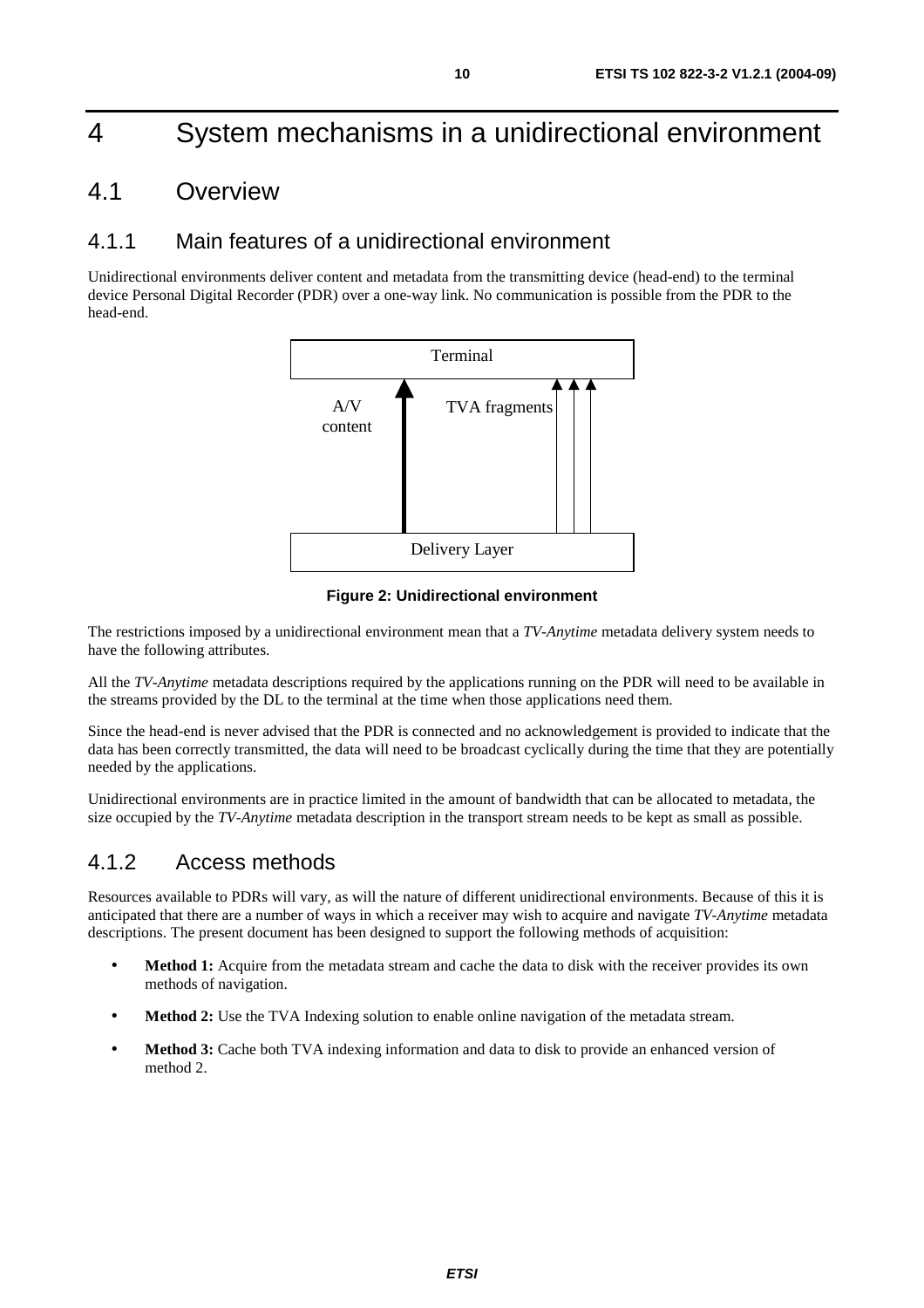## 4.1.3 Definition of a TV-Anytime metadata description

A *TV-Anytime* metadata *description* is the actual document, which is to be sent to the PDR. It is produced in accordance with the schema specified in the *TV-Anytime* metadata specification (see TS 102 822-3-1 [14], clause 6). *TV-Anytime* has selected the MPEG-7 DDL language [9], based on XML schema [3], to define its schema. MPEG-7 DDL is used to define the syntax, the types and default values that comprise the *TV-Anytime* specification. A *TV-Anytime* description can therefore be represented as an XML document instantiating the *TV-Anytime* schema and containing a single root element called *TVAMain*. Within the TVAMain element any number of *TV-Anytime* types can be instantiated. Such a description can then be declared schema valid with respect to the TVA schema.

### 4.1.4 TV-Anytime metadata description size

In many systems a *TV-Anytime* description can become very large. As an example, a valid *TV-Anytime* document could contain all the descriptive data supplied by a single provider to feed an ECG for the next 15 days. The data-set could consist of a set of descriptions for the whole list of programmes, series and groups of contents which are going to be played out for this period, the full schedule of all the related events, the description of the channels on which they are going to be broadcast, the classification scheme tables, the cast list tables, etc. This entire dataset is contained in the same document.

Sending this dataset as an XML document is inefficient for the following reasons:

- XML is a verbose textual format, making an XML document carrying this amount of data very large. In an environment with restricted bandwidth this will result in slow download times.
- Not all of the information carried will be relevant to the terminal at any one instance. Some part of the description may require to be accessed often whilst other parts may only be accessed occasionally.
- Some parts of the document may need to be updated without affecting other parts (e.g. modification of a single schedule event if one programme is replaced by another).
- Some parts of the document may need to be accessed and updated more often and more efficiently than the rest of the data set (e.g. dynamic segmentation metadata).

In order to overcome the problems associated with delivering *TV-Anytime* metadata as a single, homogenous document, *TV-Anytime* defines *fragmentation, encoding, encapsulation* and *indexing* mechanisms to apply to the *TV-Anytime* metadata descriptions before being transmitted to the terminal in a unidirectional environment.

# 4.2 Metadata general delivery framework

The delivery of *TV-Anytime* metadata can be viewed as five distinct processes.



**Figure 3: Processes associated with delivery of metadata** 

### 4.2.1 Introduction to fragmentation

Fragmentation is the generic decomposition mechanism of a TVA metadata description into self-consistent units of data, called *TVA fragments*. The definition of TVA fragment types allowed by *TV-Anytime* can be found in clause 4.3.

The *self-consistency* capability of a TVA fragment means that:

- Fragments can be obtained in a random order.
- Each fragment can be transmitted and updated independently.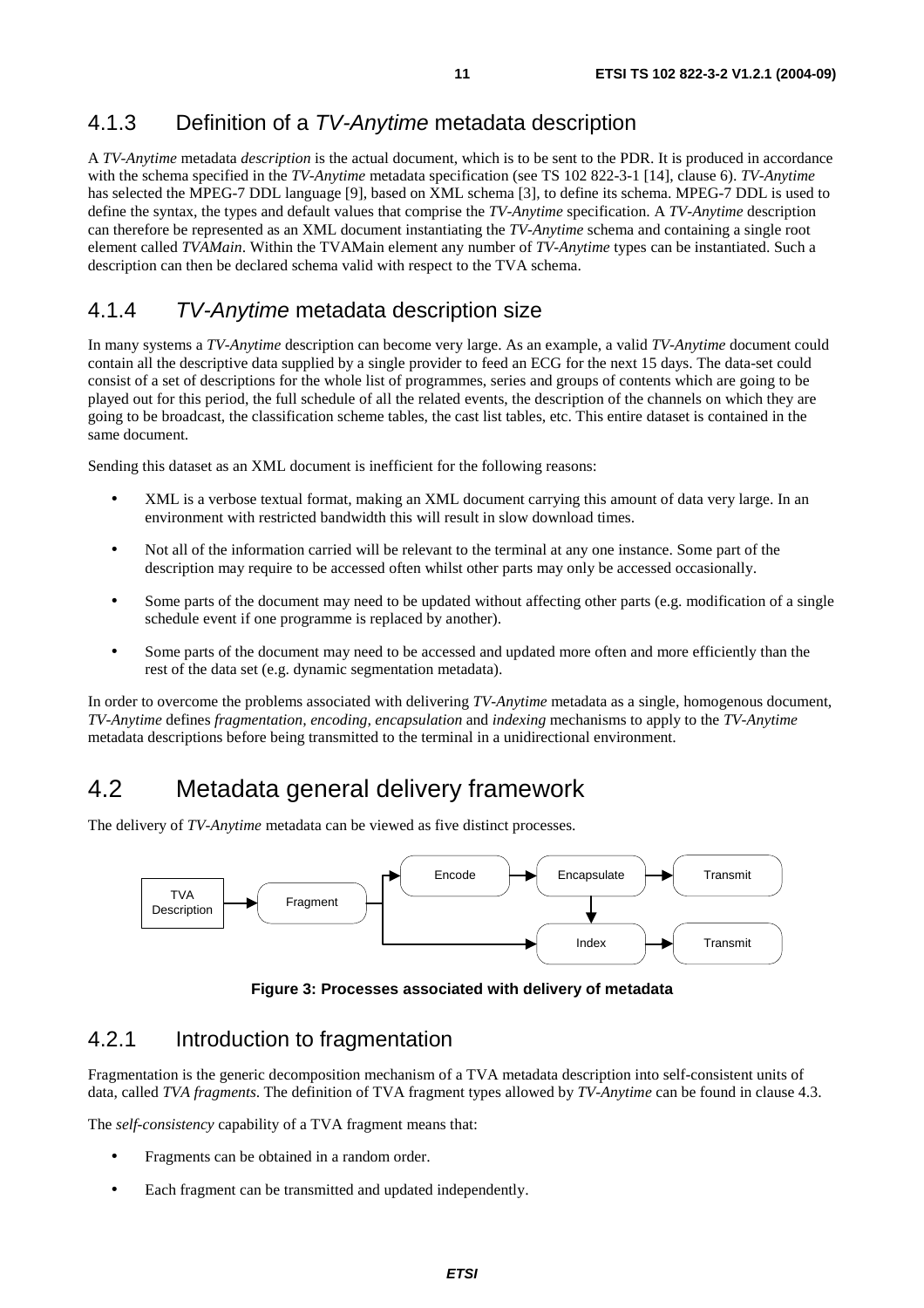• After a fragment has been received and decoded, the resulting partial description is valid with respect to the TVA schema.

The set of all TVA fragments constituting a single TVA metadata description is transmitted to the terminal within a unidirectional environment as a stream of data. This stream is termed a *TVA metadata fragment stream*.

A TVA metadata fragment stream shall always be accessed via the TVA-init message which represents the entry point, as described in clause 4.4.1, followed by the TVA fragment containing the TVAMain root element, as described in clause 4.3.1.1. Optionally, the TVAMain fragment may be included in the TVA-init message as indicated in clause 4.4.1.

The transport of TVA metadata **shall be fragmented** as defined in the present document.

### 4.2.2 Introduction to encoding

To enable the efficient (in terms of bandwidth, navigability and updating) delivery of data within a unidirectional environment, it is necessary to represent the TVA metadata fragments in a binary format.

*TV-Anytime* has chosen the MPEG-7 BiM method as defined in ISO/IEC 15938-1 [8] (MPEG-7 Systems part) as the preferred method that would facilitate wide interoperability. However *TV-Anytime* appreciates that in some controlled environments, it may be desirable to enable the delivery of metadata using alternate encoding systems. To allow this, appropriate hooks are provided where necessary and the means to indicate the method of encoding used.

### 4.2.3 Introduction to encapsulation

Once the fragments have been encoded they need to be *encapsulated*. The process of encapsulation provides further information to enable a receiving device to manage a set of transmitted TVA fragments. A receiver needs to be able to uniquely identify a fragment within the TVA metadata fragment stream and also to be able to identify when the data within a fragment changes. This information is provided by the encapsulation layer.

For the transmission of fragments, the encapsulation mechanism **shall** be used.

### 4.2.4 Introduction to Indexing

Within a *TV-Anytime* metadata fragment stream there are likely to be many hundreds of fragments. Due to the volume of information necessary to provide the enhanced functionality expected of a PDR it is important that there is an efficient mechanism for locating information from within the TVA metadata fragment stream. Indexing provides this functionality by allowing multiple views on the TVA metadata description. In addition to enable a device to quickly find a fragment of interest, indices can also for example be used to provide enhanced UI functionality such as an A-Z listing for Content Titles, Genre Listing etc.

Indexing is an **optional** part of the present document, however it is seen as a powerful mechanism when TVA metadata is to be delivered to receivers that have limited processing and storage capabilities.

# 4.2.5 Logical decoder architecture

The components of the logical decoder architecture are shown below. Each of these components has a specific role in the process of reconstructing a TVA description or in the navigation of the TVA fragments via the indexing system.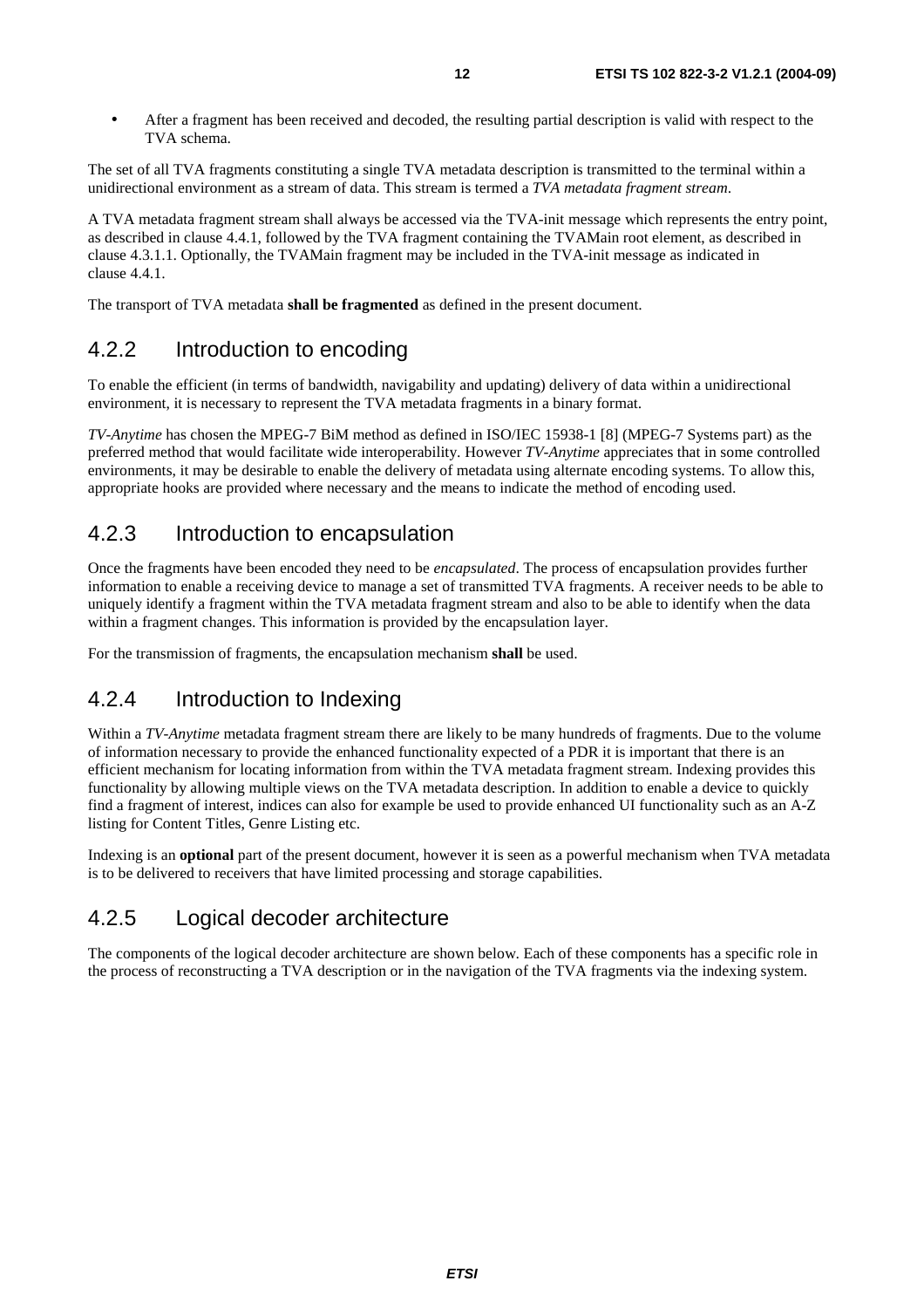

**Figure 4: Functional metadata processing architecture in a unidirectional environment** 

- **Delivery Layer:** The delivery layer provides the mechanism on which the TVA metadata fragment stream is transmitted. The system shall locate the TVA-init message within the delivery layer, to initialize the metadata management system. The TVA-init provides information about the encoding of the TVA fragments and whether Indexing data is available. Once the metadata management system has been configured, the system is ready to process TVA fragments and indexing data. TVA fragments are encapsulated within a data container. Depending on the caching model used one or more data containers e.g. acquire container "N" or acquire all data containers - are requested by the management system.
- **Binary Decoder:** The binary decoder takes a data container and decodes the TVA fragment and delivers the decoded TVA fragment along with the fragments version and unique identifier to the Metadata Manager. The schema to which all fragments within the TVA metadata fragment stream shall conform is defined within the DecoderInit part of the TVA-init message.
- **The Schema Manager:** This is a black box component in the terminal which provides the Binary Decoder with details about the schemas, declared in the TVA-init message and instantiated by the related TVA metadata description. It is a requirement that the terminal knows the schema used to produce a TVA metadata description prior to processing the TVA metadata fragment stream. **However, the method in which a PDR acquires this schema is out of scope for the current version of the** *TV-Anytime* **metadata standard.**
- **Metadata Manager:** This component is responsible for managing requests from the Management Layer for TVA fragments and also for notifying the Management layer of changes to fragments previously acquired from the TVA metadata fragment stream.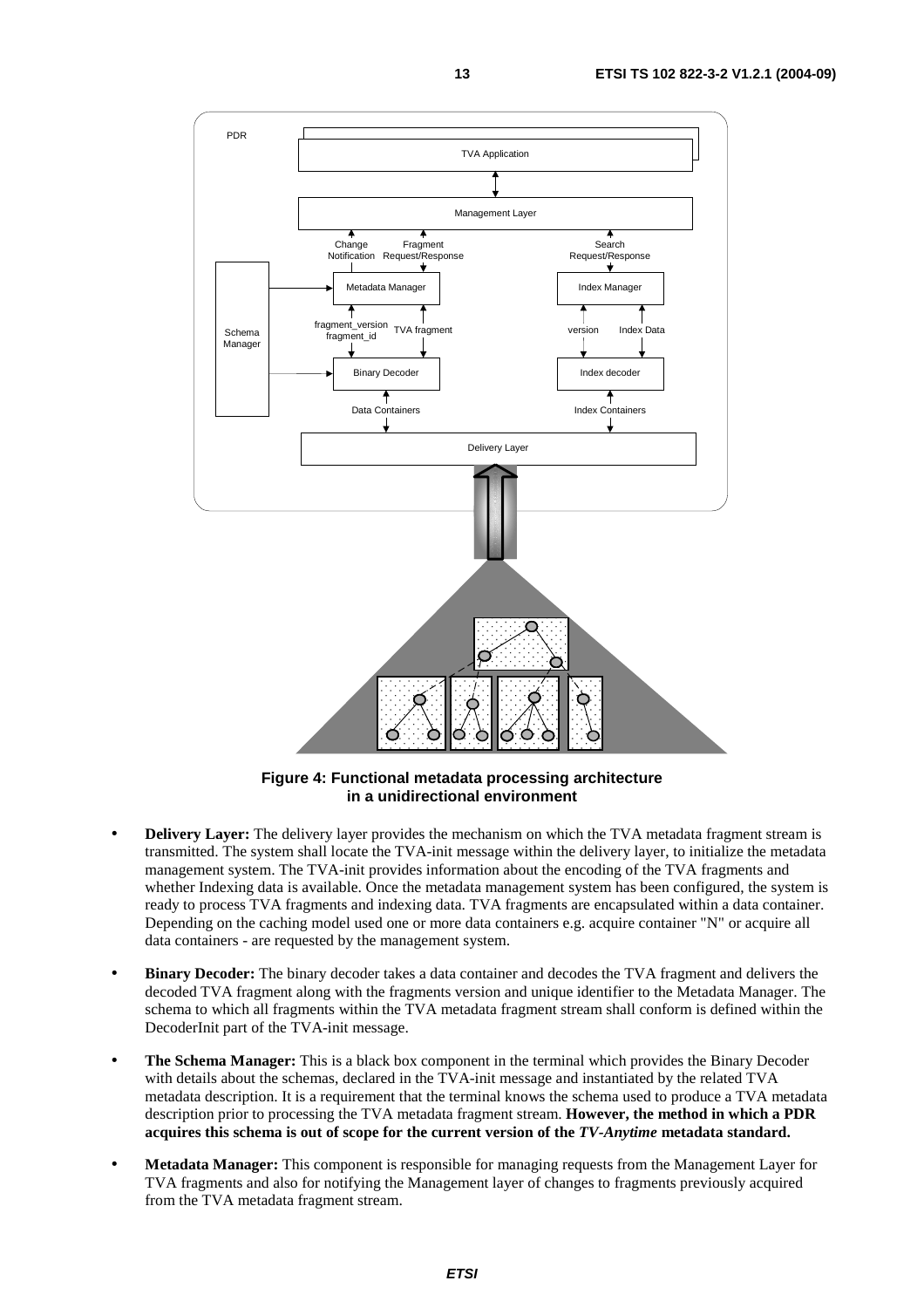- **Management Layer:** The role of the management layer is very much dependant on the functionality of the TVA Application which is interacting with this layer. In some instances it will just notify the Application when a change as occurred to the TVA fragment stream e.g. new fragment, deleted fragment takes. In other cases it will ask for a specific fragment, which involves an index lookup. The Management Layer is then responsible for using the Index to locate a fragment and then using the Metadata manager to load the fragment from the TVA metadata fragment stream.
- **Index Decoder:** This component takes an Index container from the delivery layer and makes the raw data available to the Index Manager, along with the index container version.
- **Index Manager:** This component takes search requests from the Management Layer and returns a set of matching references to fragments, which the Management layer then sends to the Metadata manager for loading. To perform the search the appropriate Index containers are loaded and the search performed using the supplied parameters.

# 4.3 Metadata description fragmentation

To enable the efficient delivery, updating and navigation of a *TV-Anytime* metadata description, a number of normative TVA fragment types have been defined.

A fragment is the ultimate atomic part of a *TV-Anytime* metadata description that can be transmitted independently to a terminal. A fragment shall be self consistent in the sense that:

- It shall be capable of being updated independently from other fragments.
- The way it is decoded, processed and accessed shall be independent from the order in which it is transmitted relative to other fragments.
- The decoding of a fragment and its addition to the partial description shall give a *TV-Anytime* schema valid description. Note that a partial description must have at least the fragment delivering the root element (TVAMain).





### **Figure 5: Fragmentation of a TV-Anytime metadata description**

When an update occurs to one or more elements or attributes within a previously transmitted fragment, the entire fragment must be transmitted again i.e. no mechanisms for sub-fragment updates are provided.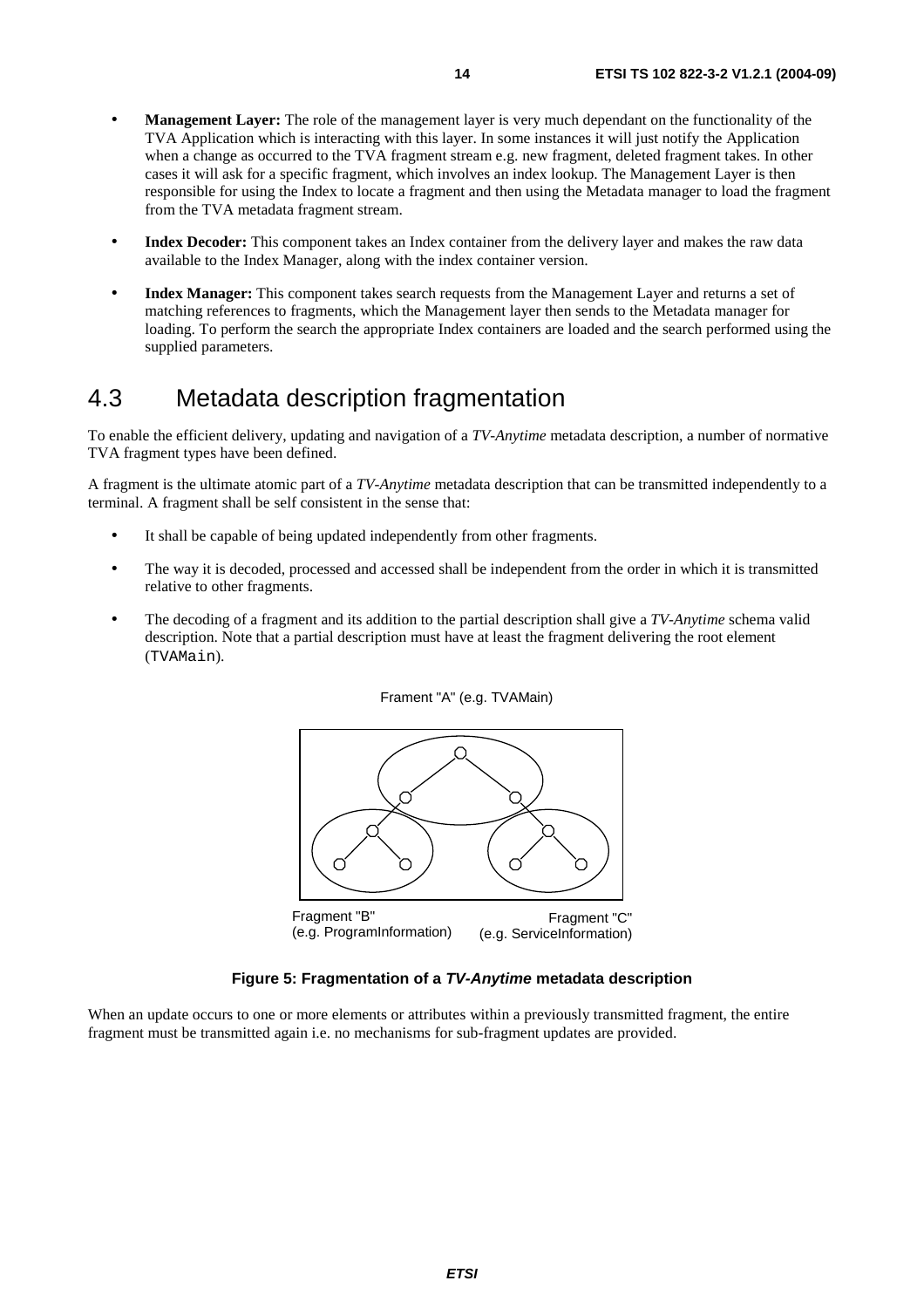# 4.3.1 TVA metadata fragments

The *TV-Anytime* metadata description can be split into a number of standardized types of self contained fragments. These *TV-Anytime* normative fragments are defined as follows:

#### 4.3.1.1 TVAMain fragment

The TVAMain fragment is special since every TVA fragment stream must contain one instance of this fragment type. The TVAMain fragment contains the TVAMain root element plus a limited range of child nodes.



**Figure 6: UML-like representation of a TVAMain fragment** 

As can be seen from the representation in figure 6 the TVAMain fragment shall contain child elements down to and including the following:

- ClassificationSchemeTable.
- ProgramInformationTable.
- GroupInformationTable.
- ProgramLocationTable.
- ServiceInformationTable.
- CreditsInformationTable.
- ProgramReviewTable.
- SegmentInformationTable:
	- SegmentList;
	- SegmentGroupList.
- PurchaseInformationTable.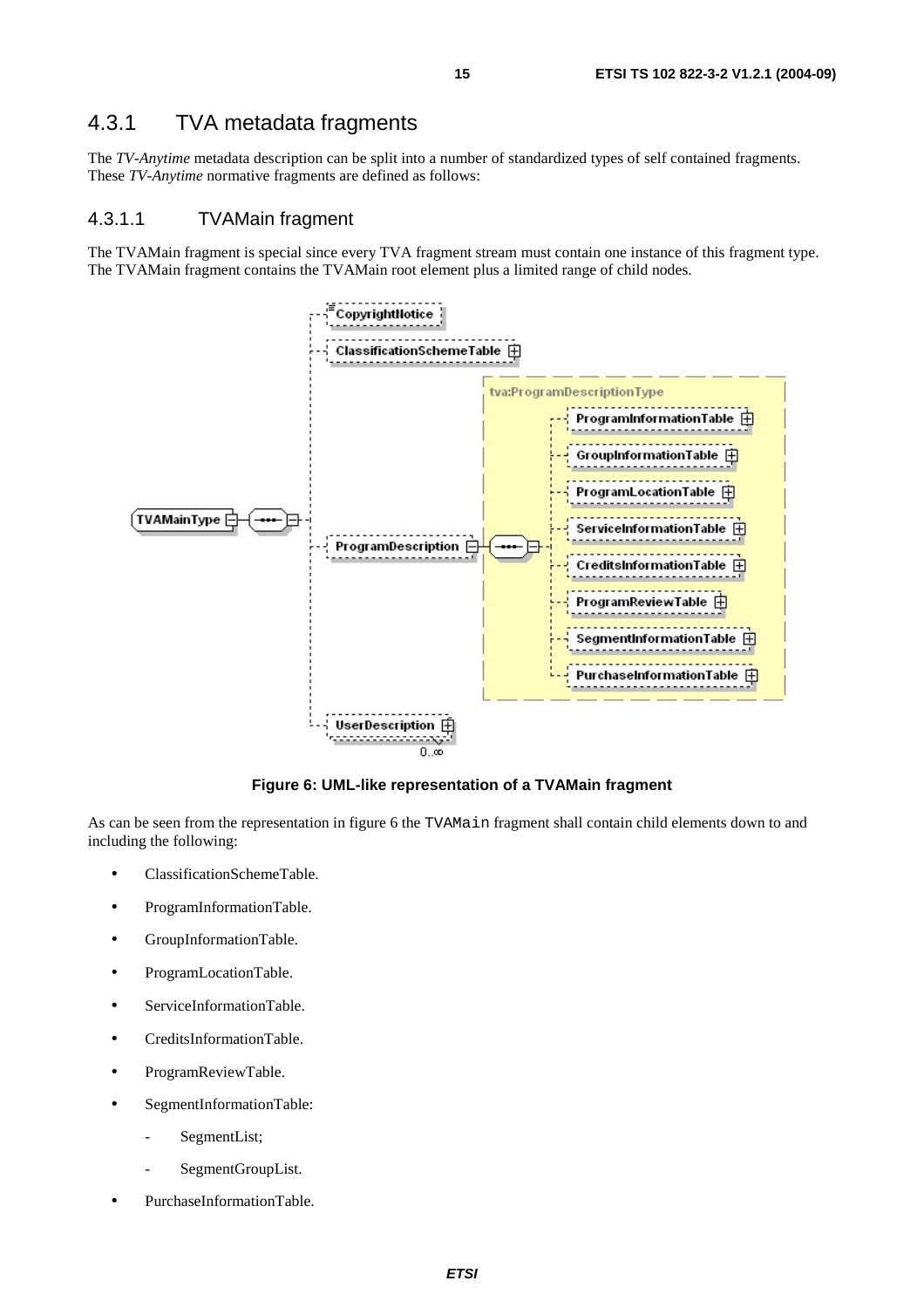The presence of and number of each of these types shall conform to the *TV-Anytime* schema. Elements that are children of these element types form fragments of their own and so shall not be included within the TVAMain fragment.

It should be noted that updates to TVAMain would typically be infrequent and an update to this fragment would cause the decoder to be re-initialized.

#### 4.3.1.2 ProgramInformation fragment

A ProgramInformation fragment is one of the key attractor types of a TVA system, it carries an element of type ProgramInformationType and all child nodes thereof. This type contains descriptive information about a piece of content, the content being identified by a CRID.

The ProgramInformationElement is a child element of the ProgramInformationTable, which forms part of the TVAMain fragment.



**Figure 7: UML-like representation of a ProgramInformation fragment** 

The ProgramInformation fragment is completely self-contained with one exception. Within the CreditsItem, which is a child element of the CreditList element in the BasicDescription element, the optional PersonNameIDRef and OrganizationNameIDRef elements use TVAIDRefType attributes to reference TVAIDType attributes within corresponding entries within the CreditsInformationTable. This enables optimization in cases where a Credit Item description is common to more than one programme. In such a case, a CreditsItem only needs to be defined once e.g. for all the episodes of a Soap Opera. The guidelines given for the use of TVAIDType/TVAIDRefType in clause 4.3.5 should however be taken into account when assigning and using these ID values.

### 4.3.1.3 GroupInformation fragment

A GroupInformation fragment contains an element of type GroupInformationType and all child nodes thereof. This contains descriptive information about a conceptual content group e.g. Series, Serial, Collection etc. The GroupInformationElement is a child element of the GroupInformationTable, which forms part of the TVAMain fragment.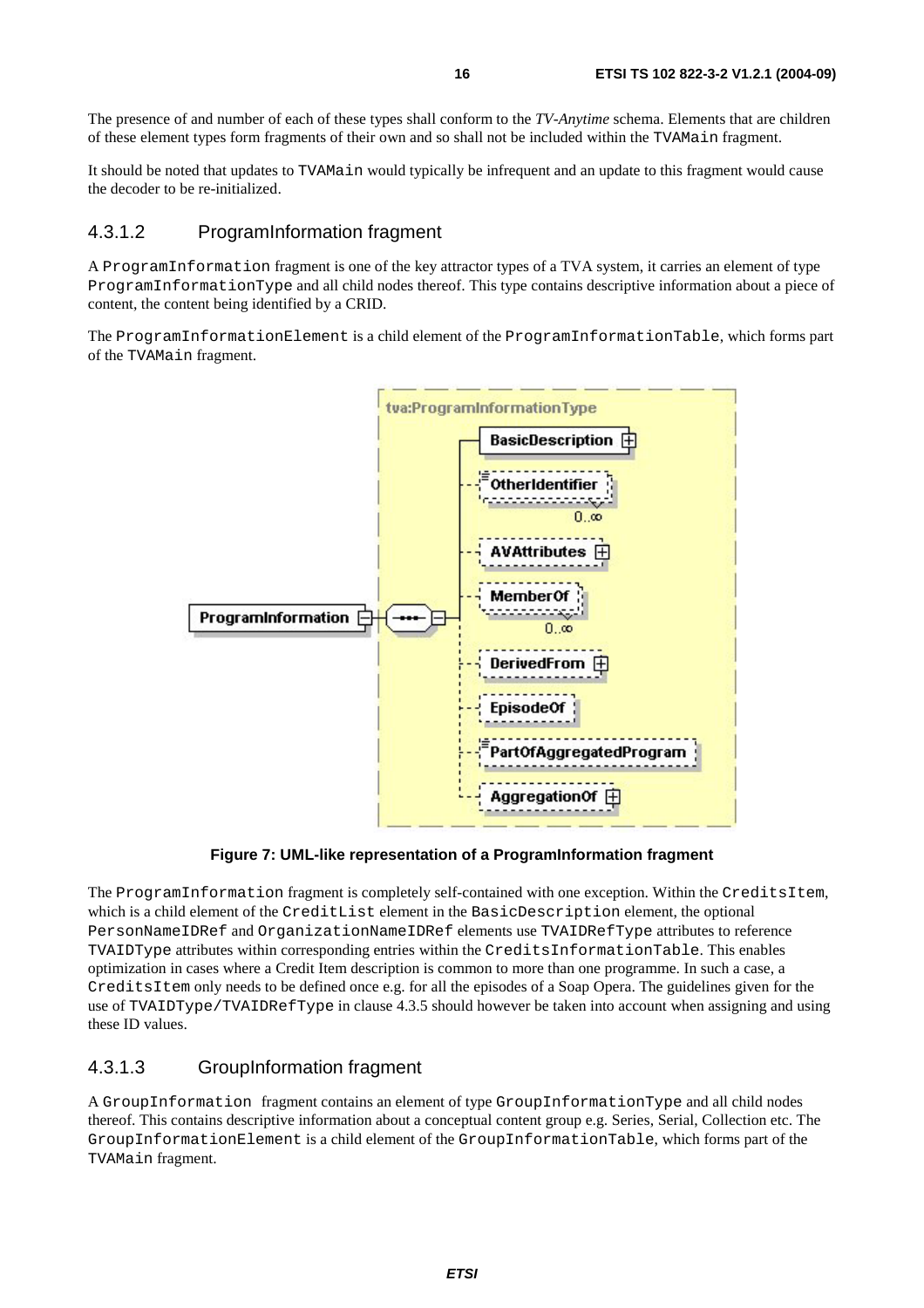

#### **Figure 8: UML-like representation of a GroupInformation fragment**

The GroupInformation fragment is completely self contained except for that described for the ProgramInformation fragment, namely within the CreditsItem, the optional PersonNameIDRef and OrganizationNameIDRef elements which the TVAIDRefType attribute which points to an entry within the CreditInformationTable. The guidelines given for the use of TVAIDType/TVAIDRefType in clause 4.3.5 should thus be taken into account when assigning and using these ID values.

### 4.3.1.4 OnDemandProgram and OnDemandService fragment

Within a unidirectional environment the OnDemandProgramType and the OnDemandServiceType are seen to be of limited use.

However if a broadcaster wishes to transmit OnDemand program location information, a complete OnDemandProgram or an OnDemandService element instantiating respectively one of these types shall form a single fragment. Both the OnDemandProgram and the OnDemandService elements are child members of the ProgramLocationTable, which forms part of the TVAMain fragment.

An attribute of type TVAIDRefType is used by the serviceIDRef attribute within the OnDemandServiceType to reference the associated service information. It points to an element of type ServiceInformationType having a serviceId attribute, with a value equal to the serviceIDRef. This latter value shall be unique within the TVA metadata description. And the guideline in clause 4.3.5 on the assignment and use of TVAIDType/TVAIDRefType values should be taken into account when dealing with these values.

### 4.3.1.5 BroadcastEvent fragment

The BroadcastEventType has been designed to represent dynamic events in an environment where frequent updates are required.

A BroadcastEvent fragment is thus an instance of the BroadcastEventType, a child element of the ProgramLocationTable, which forms part of the TVAMain fragment.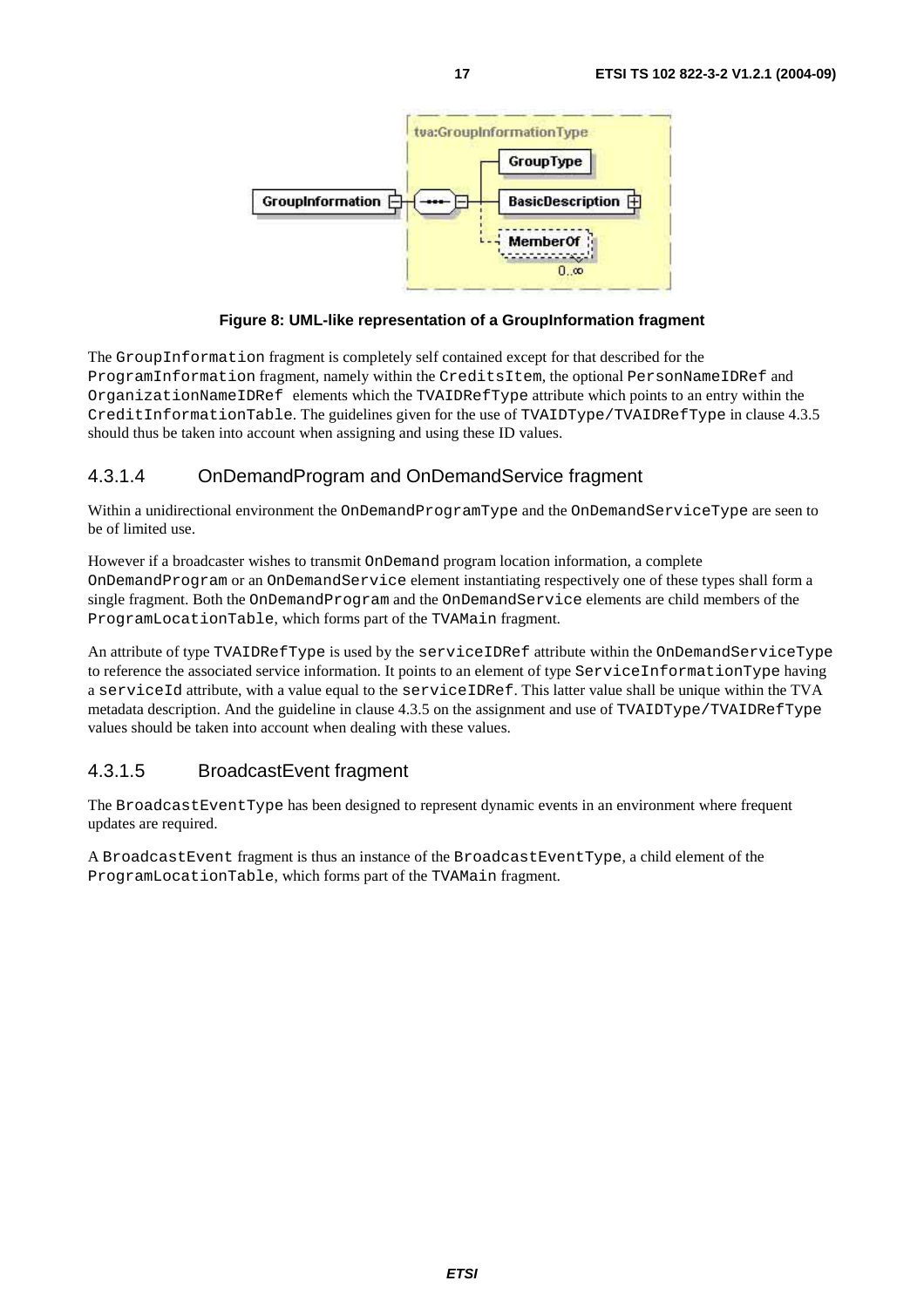

#### **Figure 9: UML-like representation of a BroadcastEvent fragment**

A TVAIDRefType value is used by the serviceIDRef attribute to identify the service on which the event described by this BroadcastEvent fragment will be broadcast. It points to the serviceId attribute, of a ServiceInformation element in the same metadata description, whose type is TVAIDType. This latter value shall be unique within the TVA metadata description. The guideline in clause 4.3.5 on the assignment and use of TVAIDType/TVAIDRefType values should be taken into account when dealing with these values.

### 4.3.1.6 Schedule fragment

The Schedule type provides an alternative way to that of the BroadcastEvent type for describing events within a broadcast system. It provides a mechanism to group a number of consecutive events together, which span a given time period on a single service.

The use of the ScheduleType for describing broadcast events has the following properties:

- To extract a single event from a schedule, the entire schedule must be decoded to locate the event of interest.
- The schedule type has been designed to aid large and collective updates. An update to a single event, within the schedule, will cause the entire Schedule fragment to be updated. However this is often not a problem, as subsequent events are often affected by a single event change.

As a result, the Schedule fragment instantiates the ScheduleType and is a child element of the ProgramLocationTable, which forms part of the TVAMain fragment.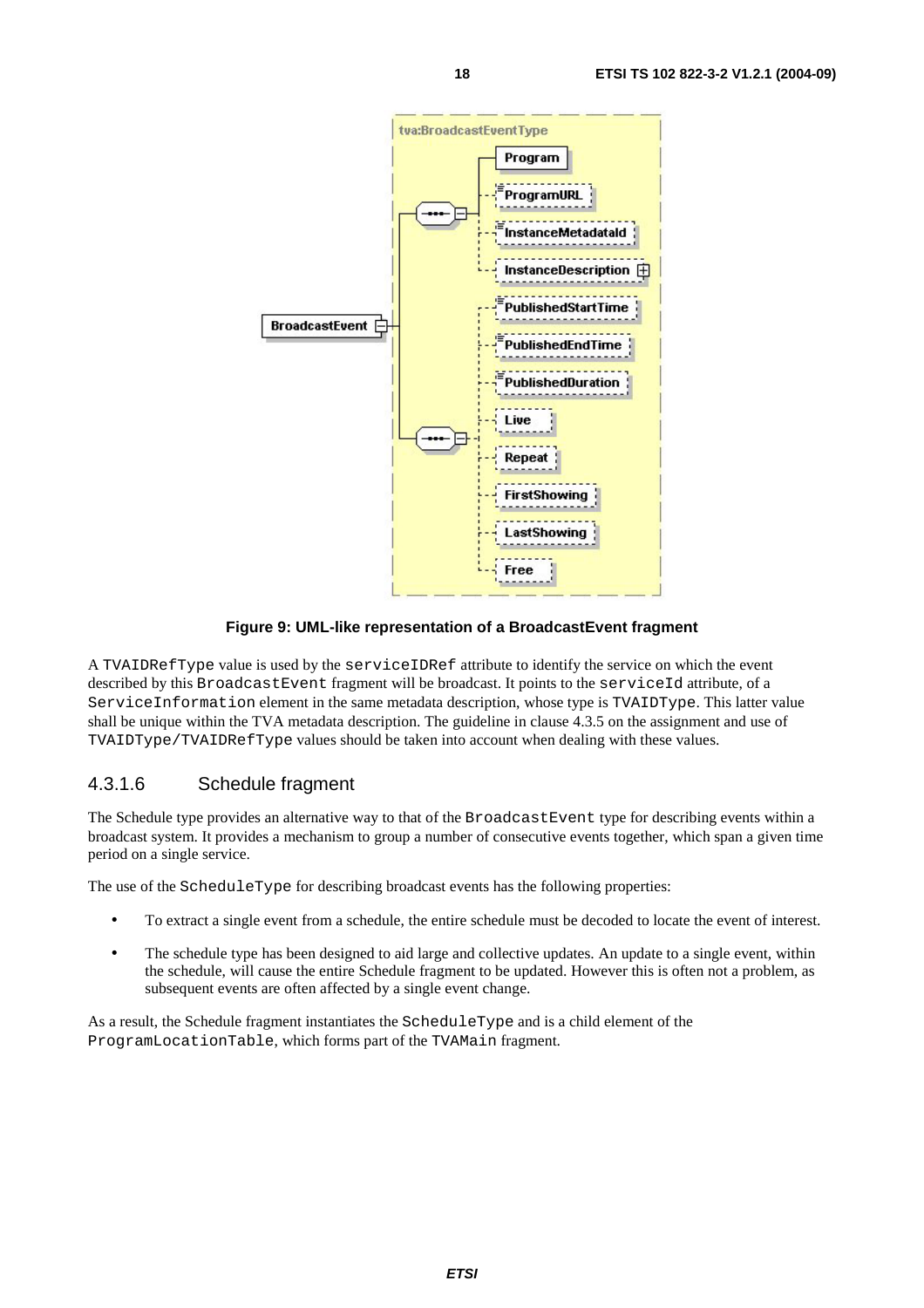

**Figure 10: UML-like representation of a Schedule fragment** 

A TVAIDRefType value is used by the serviceIDRef attribute to identify the service on which the events described by the schedule will be broadcast. It should be managed the same way as described in the previous clause for the BroadcastEvent fragment by taking into account the guidelines in clause 4.3.5 on the assignment and use of TVAIDType/TVAIDRefType values.

### 4.3.1.7 ServiceInformation fragment

A ServiceInformation fragment contains details about a single Service within a broadcast system.

A ServiceInformation fragment is an instance of a ServiceInformationType and a child of the ServiceInformationTable, which is a member of the TVAMain fragment.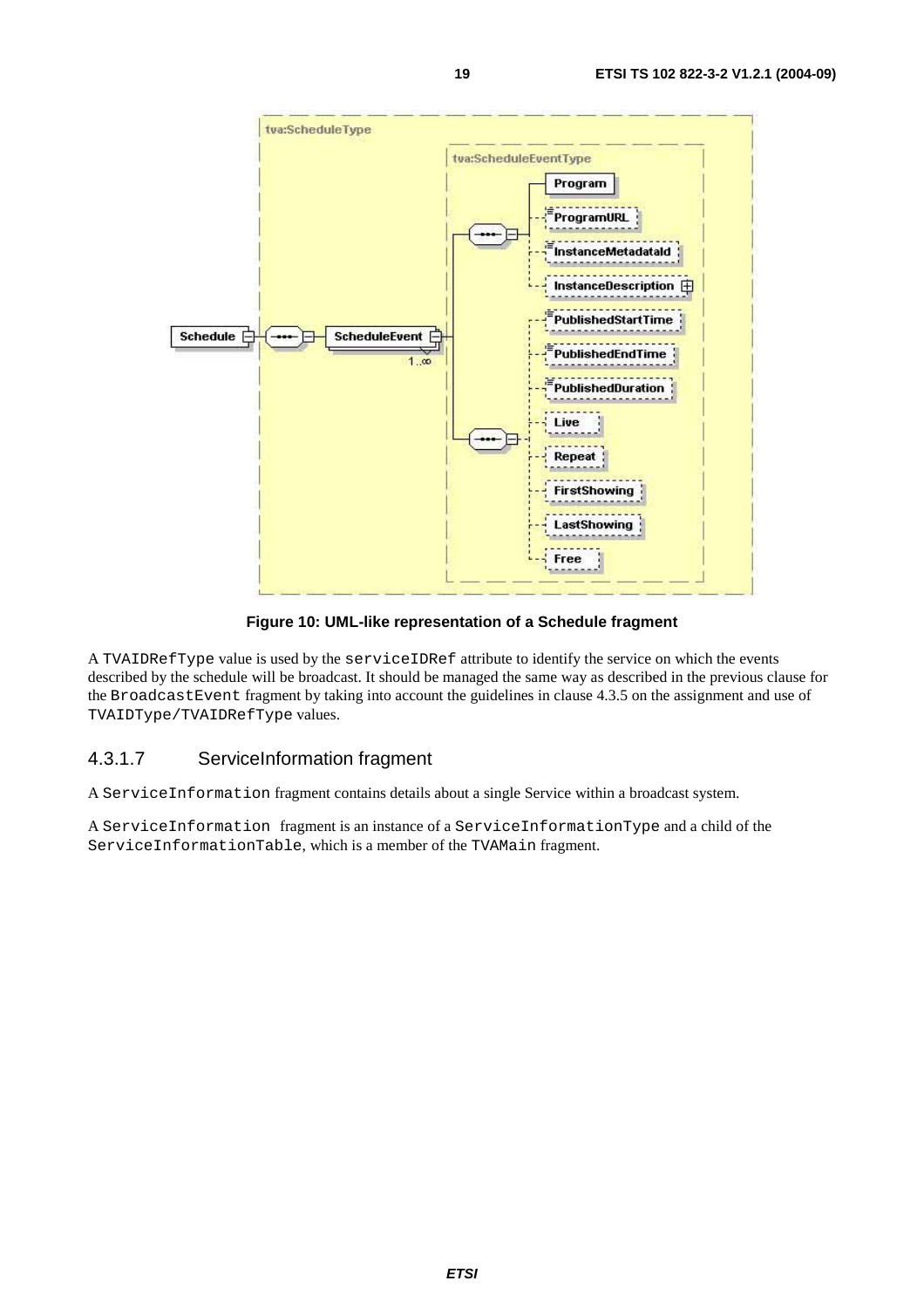

#### **Figure 11: UML-like representation of a ServiceInformation fragment**

### 4.3.1.8 CreditInformation fragments

The CreditsInformationTable element instantiates the CreditsInformationTableType.

It gathers together details about the people and organizations involved in the production of the different content items described in the metadata description. It is used to lighten the size of the description of each content item, by allowing the use of a pointer reference to a PersonName or OrganizationName element contained within the CreditsInformationTable. It may be useful, for example, where several content items share the same credit information, in which case the information only need to be instantiated once.

#### 4.3.1.8.1 PersonName fragment

A PersonName element instantiates a PersonNameType and shall form a single TVA fragment. The PersonName element is a child element of the CreditsInformationTable, where the CreditsInformationTable forms a member of the TVAMain fragment.



#### **Figure 12: UML-like representation of PersonNameType**

#### 4.3.1.8.2 OrganizationName fragment

The OrganizationName element shall form a single TVA fragment. The OrganizationName element is a child element of the CreditsInformationTable, where the CreditsInformationTable forms a member of the TVAMain fragment.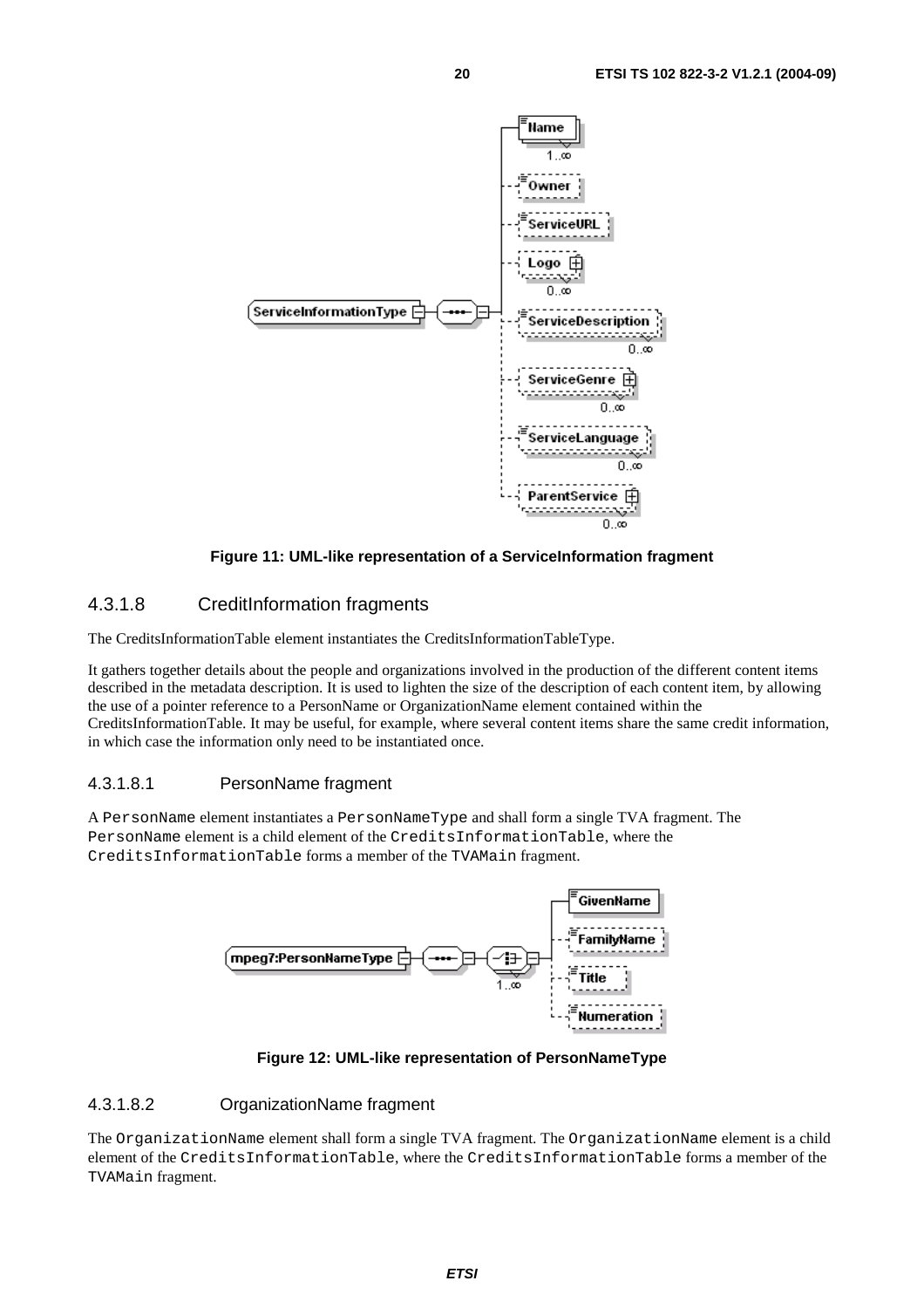### 4.3.1.9 Purchase fragment

The PurchaseInformation element shall form a single TVA fragment.

The PurchaseInformation element is a child of the PurchaseInformationTable, which is a member of the TVAMain fragment.



**Figure13: UML-like representation of a PurchaseInformation fragment** 

#### 4.3.1.10 Review fragment

A Review element instantiates the MediaReviewType and contains a single review for a content item identified by a CRID.

The Review fragment is thus a child element of the ProgramReviewTable, which is a member of the TVAMain fragment.



**Figure 14: UML-like representation of a ProgramReviews fragment** 

#### 4.3.1.11 User Description information

The transmission of a UserDescription element is not seen to be of any practical use within a unidirectional environment and so no fragmentation structure has been defined.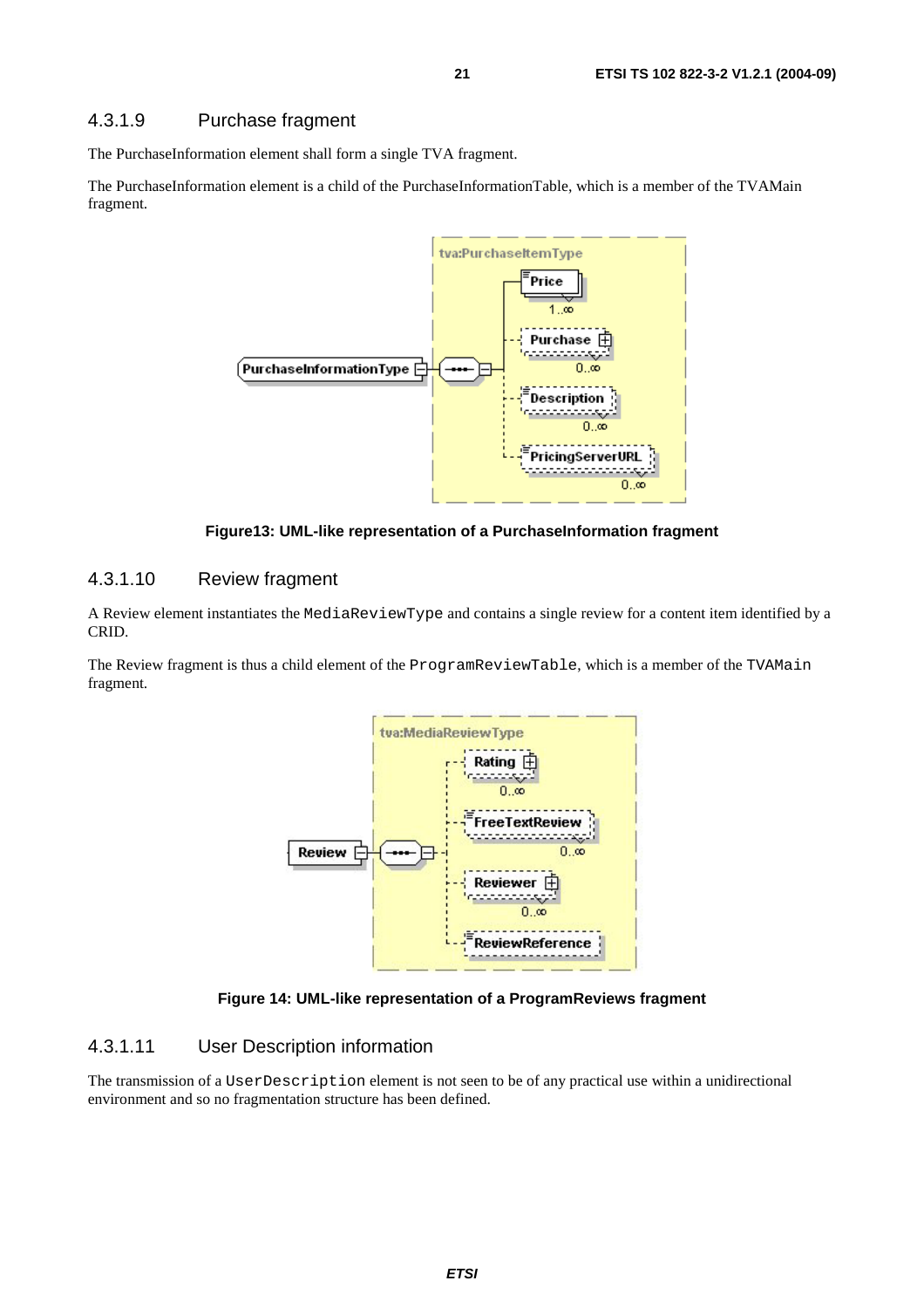### 4.3.1.12 ClassificationScheme fragments

ClassificationSchemes elements are used to define a list of controlled terms used by a number of TVA data types e.g. Genre Classification, AV Coding types etc. In addition CSAlias elements, used as aliases to the ClassificationSchemes, can be provided to reduce the size of the reference required to identify the Classification scheme used.

### 4.3.1.12.1 CSAlias

The CSAlias fragment instantiates the ClassificationSchemeAliasType defined by MPEG-7 and is a child of the ClassificationSchemeTable, which is a member of the TVAMain fragment.

A single CSAlias element shall form a single CSAlias fragment.

#### 4.3.1.12.2 ClassificationScheme

The ClassificationScheme element is an instance of the ClassificationSchemeType.

The ClassificationScheme fragment is thus a ClassificationScheme element, child of the ClassificationSchemeTable, which is a member of the TVAMain fragment.



**Figure 15: UML-like representation of a ClassificationScheme fragment** 

### 4.3.1.13 Segmentation

Segmentation Information can be used to enhance the users viewing experience by providing the ability to view content in a non-linear way. Segmentation information is split up into two groups according to the two schema types they use, namely the SegmentInformationType and the SegmentGroupInformationType.

The SegmentInformationType provides details about the segment e.g. start offset, duration, description etc.

The SegmentGroupInformationType enables the Grouping of segments so for example to define the way in which content, should be navigated.

The SegmentGroupInformation and SegmentInformation make extensive use of TVAIDType/TVAIDRefType and the guideline define in clause 4.3.5 should be followed.

#### 4.3.1.13.1 SegmentInformation

A SegmentInformation element instantiates the SegmentInformationType and describes a single segment of a content item. It is seen as the smallest updateable unit and so shall form a single fragment.

A SegmentInformation fragment is thus a SegmentInformation element, which is a child of the SegmentList element, which forms part of the TVAMain fragment.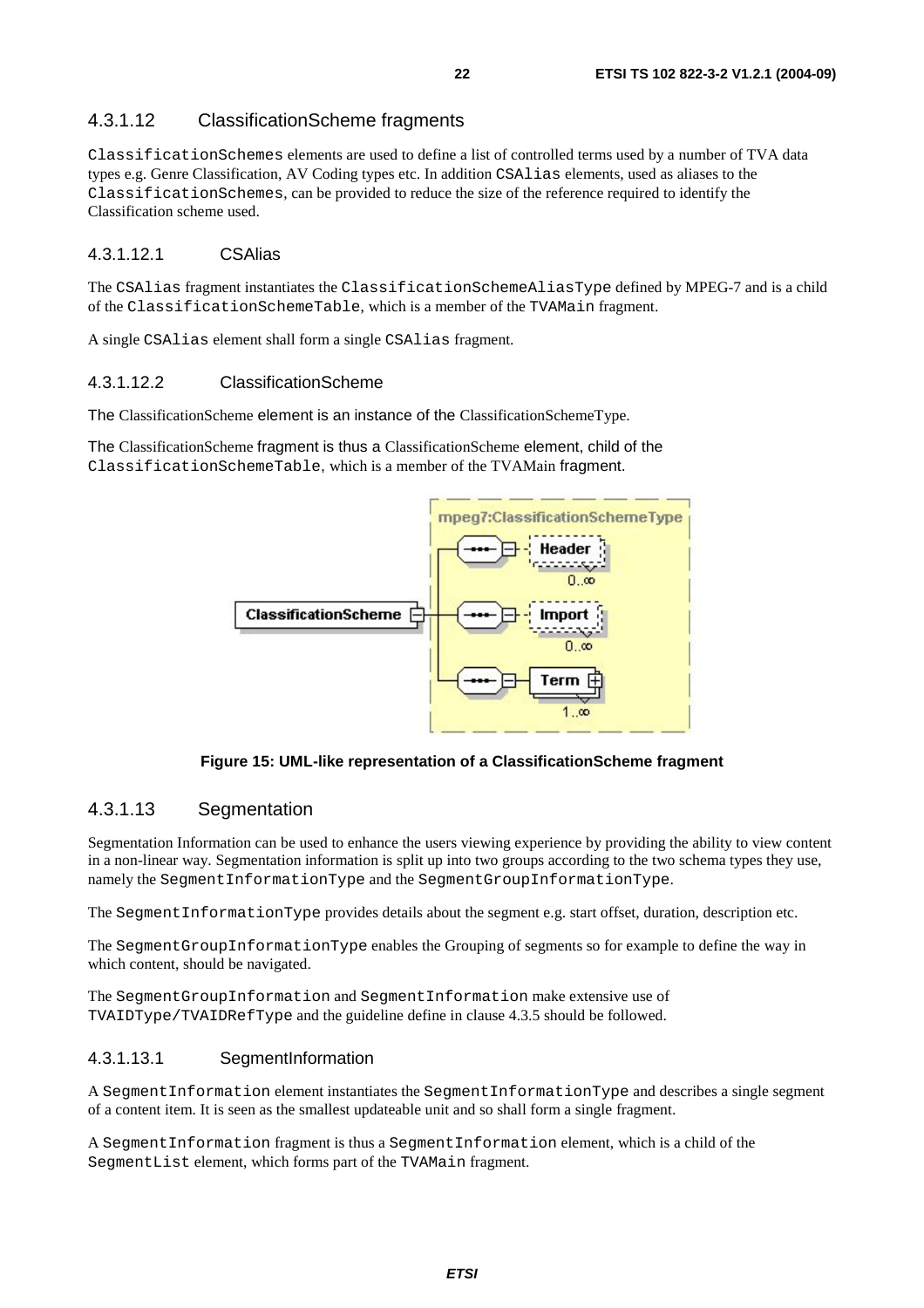

#### **Figure 16: UML-like representation of a SegmentInformation fragment**

#### 4.3.1.13.2 SegmentGroupInformation

A SegmentGroupInformation element instantiates the SegmentGroupInformationType.

It allows the definition of a segment group, namely a set of references to SegmentInformation elements, which can be used to define a mode of navigation or a virtual piece of content e.g. Highlights of a football match. It is also possible for a segment group to reference another segment group providing hierarchical navigation of the content similar to a table of contents.

A SegmentGroupInformation fragment is thus a SegmentGroupInformation element, which is a child of the SegmentGroupList element, which forms part of the TVAMain fragment.



**Figure 17: UML-like representation of a SegmentGroup fragment** 

### 4.3.2 Fragment Identification and Versioning

Many element types within the TVA schema have both a fragment Version and a fragmentId attributes, it is recommended not to use these attribute to identify a fragment or to indicate fragment versions in a unidirectional environment. This is because it is required to partially decode the fragment to extract the required information.

A means of assigning an identifier to a fragment and a version to a fragment at the appropriate level is described in clause 4.6.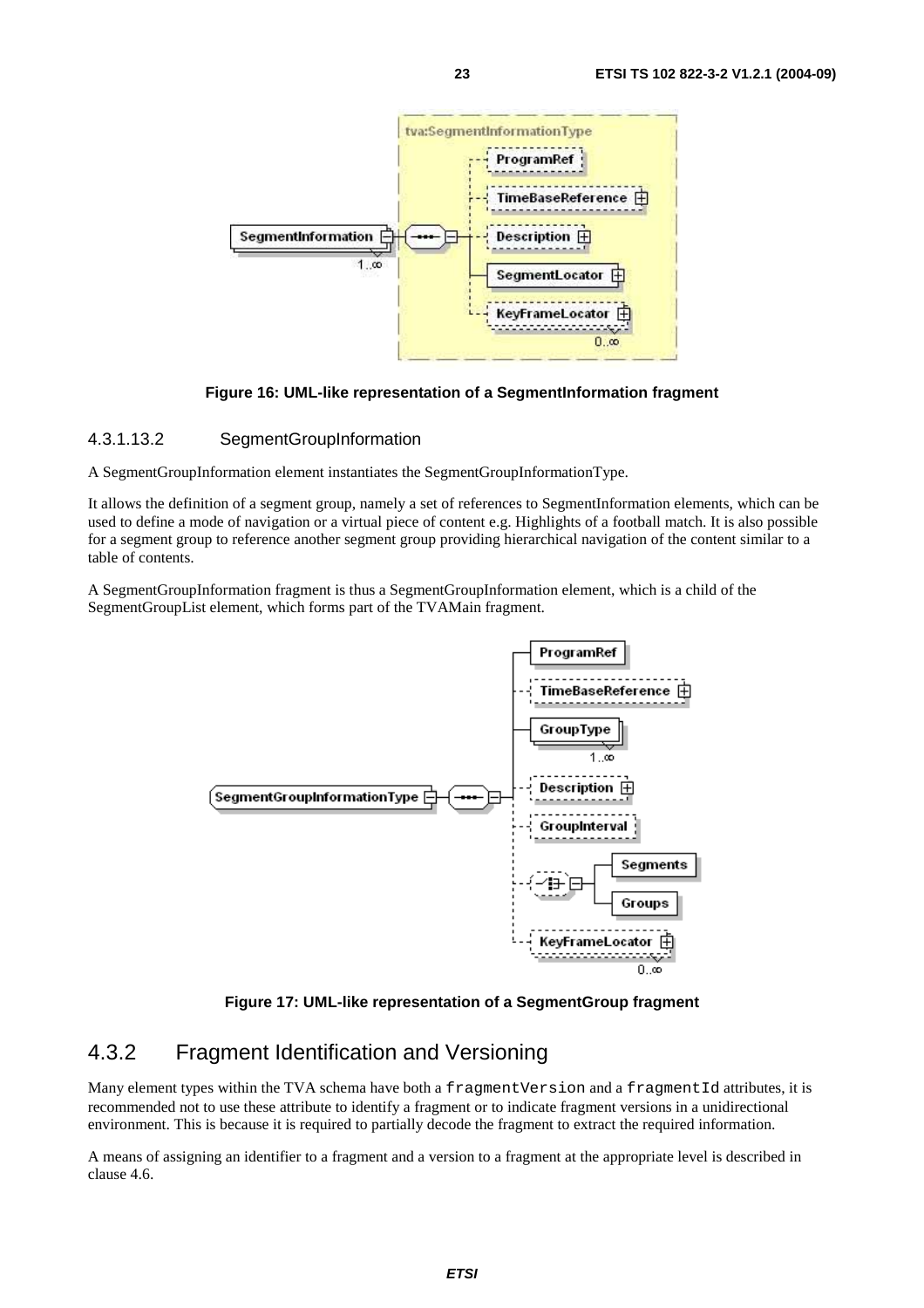### 4.3.3 Element ordering

When two or more elements of the same type occur within a metadata description, it is assumed that their order within the parent element is unimportant e.g. ProgramInformation elements within the

ProgramInformationTable. Therefore, it is not a requirement to maintain the order of elements across the delivery system.

Where a parent element can contain more than one element type e.g. PersonName and OrganizationName within the CreditsInformationTable - it is the responsibility of the receiving terminal to ensure that the order of element types is maintained, with respect to the TVA schema.

### 4.3.4 TVA access unit

The TVA access unit is defined as being a container that holds one or more TVA fragments. A TVA fragment shall be wholly contained within a single container. TVA fragments within a TVA access unit can be of any type, provided that an individuals fragment type can be identified without fragment decoding.

Where BiM is used as the encoding solution a TVA access unit shall take the form of an MPEG-7 Access Unit (AU), with the TVA fragments type being identified, using the ContextPath within BiM.

It is the responsibility of the broadcaster to manage the number of TVA fragments within a TVA Access Unit, bearing the following in mind:

- The overhead of transmitting a container The smaller the container the less efficient it will be in terms of bandwidth usage.
- The updating of a single TVA fragment within a container will cause the container to be updated.

### 4.3.5 Use of TVAIDType, TVAIDRefType and TVAIDRefsType

In a number of instances within the TVA metadata schema, elements make use of the TVAIDType, TVAIDRefType and TVAIDRefsType data types.

These replace the respective standard XML ID, IDREF and IDREFS data types. They are provided to enable elements to reference other elements within the same TVA metadata description. However as a TVA metadata description is split up into a number of TVA fragments and transmitted as a TVA metadata fragment stream, the following issues should be noted:

- The synchronization of TVAIDType, TVAIDRefType and TVAIDRefsType values between fragment versions.
- The possibility of changing references when dealing with partial metadata descriptions.

A TVA metadata fragment stream is treated as if it were a single XML instance document. The value assigned to an attribute instantiating a TVAIDType shall be unique within a single TVA metadata description. Also, all attributes instantiating the TVAIDRefType or the TVAIDRefsType must make references to elements containing an attribute of type TVAIDType, only within the same TVA metadata description. No provision is currently made for referencing elements across multiple TVA metadata descriptions.

The guideline rules for use of TVAIDType, TVAIDRefType and TVAIDRefsType are therefore:

- The value assigned to the TVAIDType element must be unique within a TVA metadata description.
- In case of an update to an element with an attribute of type TVAIDType, it may be appropriate to create a totally new element with a new TVAIDType value when this element changes significantly e.g. in the Credits list when an actor dies. This is to ensure that the original description can still be referenced from within the metadata description, rather than an updated one.
- Where there is a choice between an inline instantiation and the use of a reference, the broadcaster should weigh up the added complexity of using a TVAIDType/TVAIDRefType (additional level of indirection) against the potential bandwidth savings.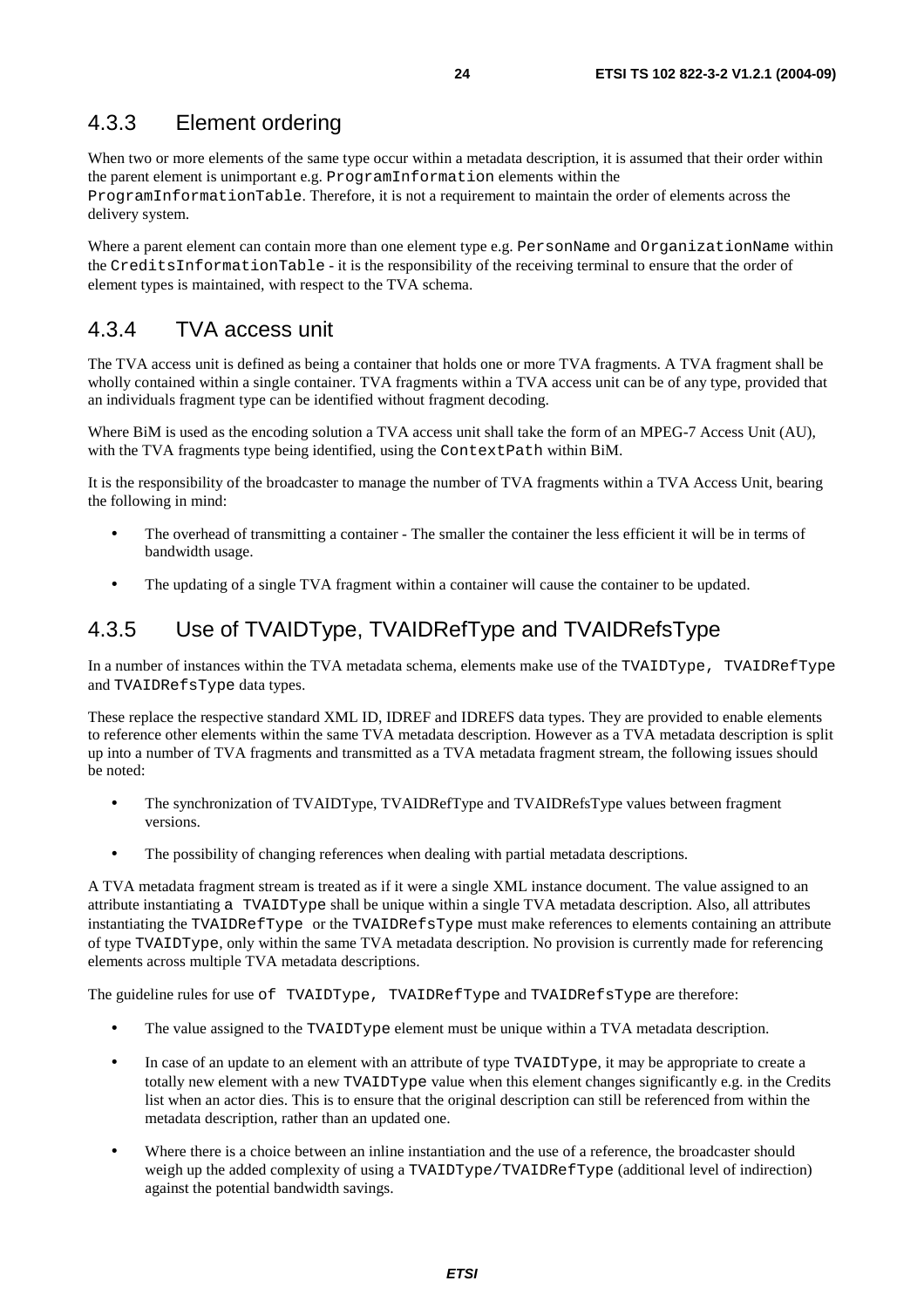It is important when thinking about the delivery dynamics to ensure that an element being referenced is available within the TVA metadata description, before or at the same time as the element, making the reference. The reverse is also true; when deleting elements, it is important to remove the element that makes the reference, before the element being referenced.

## 4.3.6 Use of ID, IDRef, XPath and xml:lang

As explained in clause 4.3.5, the use of ID and IDRef should be avoided under the following circumstances.

Some datatypes within the MPEG7 stub schema make use of these built-in XML schemas datatypes. Unless the scope of these types is restricted to a single fragment, they should not be used. The reason is that it is not possible to maintain referential integrity across two or more fragments.

Some datatypes within the MPEG7 stub schema make use of XPath expressions. For similar reasons, the scope of XPath resolution shall be restricted to a single fragment. The use of XPath resolution across two or more fragments should also be avoided because canonical form of the XML source document is not preserved.

Some datatypes within the MPEG7 stub schema make use of xml:lang attributes. The scope of this attribute should be restricted to a single fragment.

# 4.4 Fragment encoding

### 4.4.1 TVA-init message

### 4.4.1.1 Overview

The TVA-init message specified in this clause is used to configure parameters required for the decoding of the TVA metadata fragment stream. There shall only be one TVA-init associated with a TVA metadata fragment stream.

A delivery layer suitable for conveying a TVA metadata fragment streams, shall provide a means of delivering the TVA-init message to the terminal before any fragment decoding occurs.

| <b>Syntax</b>                   | No. of bits | <b>Mnemonic</b> |
|---------------------------------|-------------|-----------------|
| TVA-init                        |             |                 |
| EncodingVersion                 | 8           | uimsbf          |
| IndexingFlag                    |             | bslbf           |
| reserved                        | 7           |                 |
| DecoderInitptr                  | 8           | bslbf           |
| if(EncodingVersion == '0x01') { |             |                 |
| <b>BufferSizeFlag</b>           |             | bslbf           |
| PositionCodeFlag                |             | bslbf           |
| reserved                        | 6           |                 |
| CharacterEncoding               | 8           | uimsbf          |
| if (BufferSizeFlag=='1') {      |             |                 |
| <b>BufferSize</b>               | 24          | uimsbf          |
|                                 |             |                 |
|                                 |             |                 |
| if(IndexingFlag) {              |             |                 |
|                                 |             |                 |
| IndexingVersion                 | 8           | uimsbf          |
|                                 |             |                 |
| reserved                        | $0$ or $8+$ |                 |
| DecoderInit()                   |             | bslbf           |
| }                               |             |                 |

**EncodingVersion:** This field indicates the method of encoding used to represent the TVA metadata fragments. Table 1 provides the possible set of values for this field.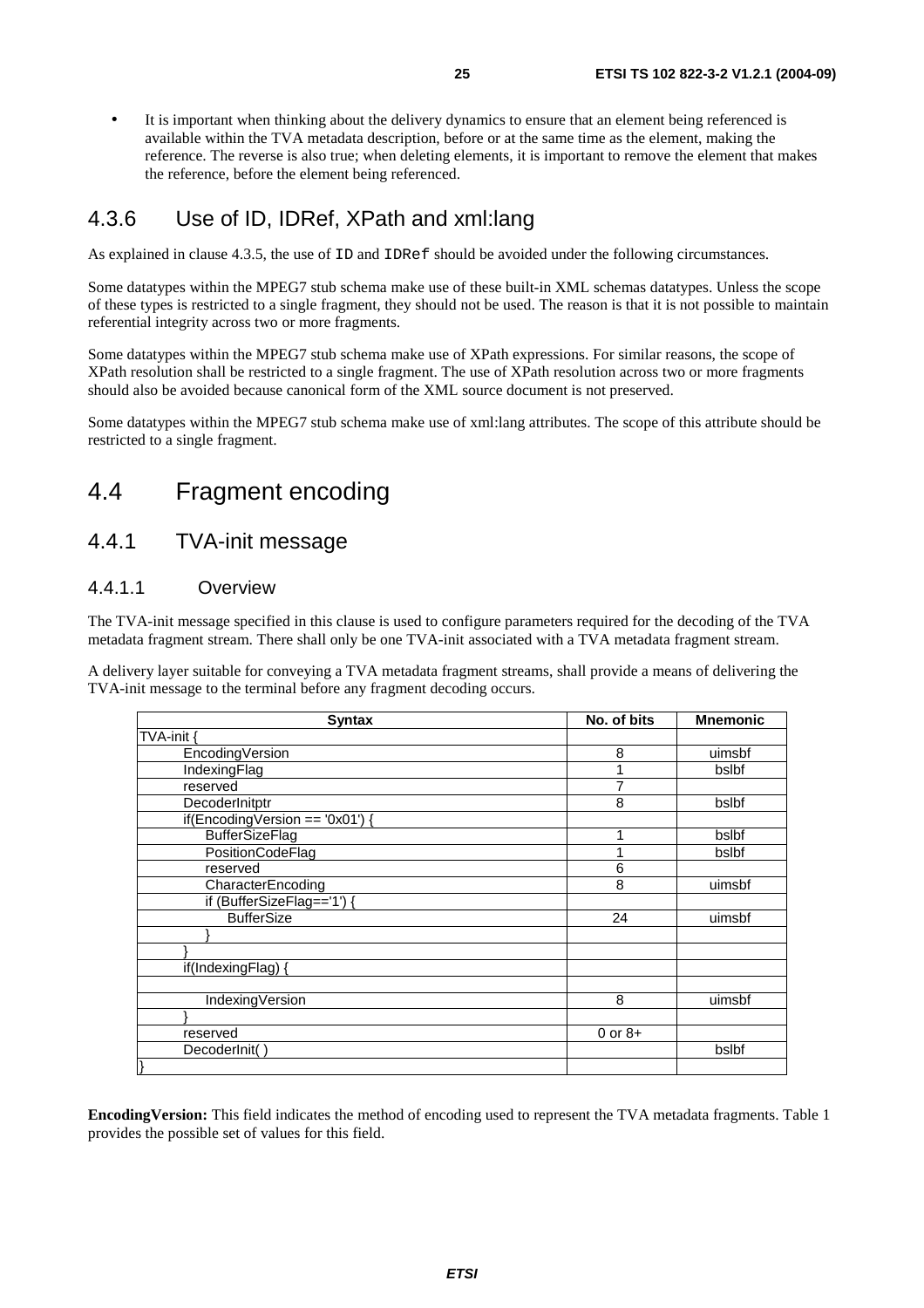| Value       | <b>Encoding Version</b>    |
|-------------|----------------------------|
| 0x00        | Reserved                   |
| 0x01        | TVA MPEG_7 profile (BiM)   |
|             | <b>ISO/IEC 15938-1 [8]</b> |
| 0x02 - 0xEF | <b>TVA</b> reserved        |
| 0xF0 - 0xFF | User defined               |

#### **Table 1: Table of values for the EncodingVersion parameter**

**IndexingFlag:** Indicates if one or more indexes are carried within the stream.

**DecoderInitptr:** This field conveys a pointer, which defines the offset in bytes from the start of the TVA-init message where the DecoderInit can be found.

**BufferSizeFlag:** Indicates if a BufferSize for the Zlib coded is defined. If not defined the decoder shall assume a maximum of 1 000 bytes.

**PositionCodeFlag:** This flag indicates if the BiM contextPath Position Code is used in the encoded fragment. When set to "0" the Position Code within the contextPath shall be ignored. In that case, it must be noted that the canonical format of the instance description is not preserved, i.e. the order of the elements within the rebuilt description is not preserved.

**CharacterEncoding:** This field conveys the character encoding scheme for all textual data used within the TVA metadata fragment stream. Table 2 defines the set of possible values for this field.

| Value         | <b>Description</b>                | <b>Termination Value</b> |
|---------------|-----------------------------------|--------------------------|
| 0x00          | 7 bit ASCII (ISO/IEC 10646-1 [1]) | 0x00                     |
| 0x01          | UTF-8                             | 0x00                     |
| 0x02          | <b>UTF-16</b>                     | 0x0000                   |
| 0x03          | GB2312                            | 0x00                     |
| 0x04          | EUC-KS                            | 0x0000                   |
| 0x05          | EUC-JP                            | 0x0000                   |
| 0x06          | Shift JIS                         | 0x0000                   |
| 0x07 - 0xE0   | TVA reserved                      | <b>Undefined</b>         |
| $0xE1 - 0xFF$ | User defined                      | Undefined                |

#### **Table 2: Character encoding and their termination values**

**BufferSize:** This element conveys the maximum number of bytes a Zlib buffer will decompress to.

**IndexingVersion:** This element indicates the method used to represent TVA indices. It provides the possible set of values for this element.

| Value         | <b>Indexing Version</b>     |
|---------------|-----------------------------|
| 0x00          | reserved                    |
| 0x01          | <b>ITVA Index Version 1</b> |
| $0x02 - 0xEF$ | ITVA reserved               |
| $0xF0 - 0xFF$ | User defined                |

#### **Table 3: Table of values for the IndexingVersion field**

**reserved:** Variable data space for inserting future initialization parameters. In this version, the length of this field shall be 0x00.

**DecoderInit:** This element conveys the DecoderInit. The format of the DecoderInit is dependant on the encoding method used. In the case of BiM (EncodingVersion =  $0x01$ ) it shall be as defined in clause 4.4.2.1.

### 4.4.2 MPEG-7 system profile

Due to the characteristics of a uni-directional environment, a number of restrictions have been imposed on how the MPEG-7 BiM profile shall be used. This clause details these restrictions.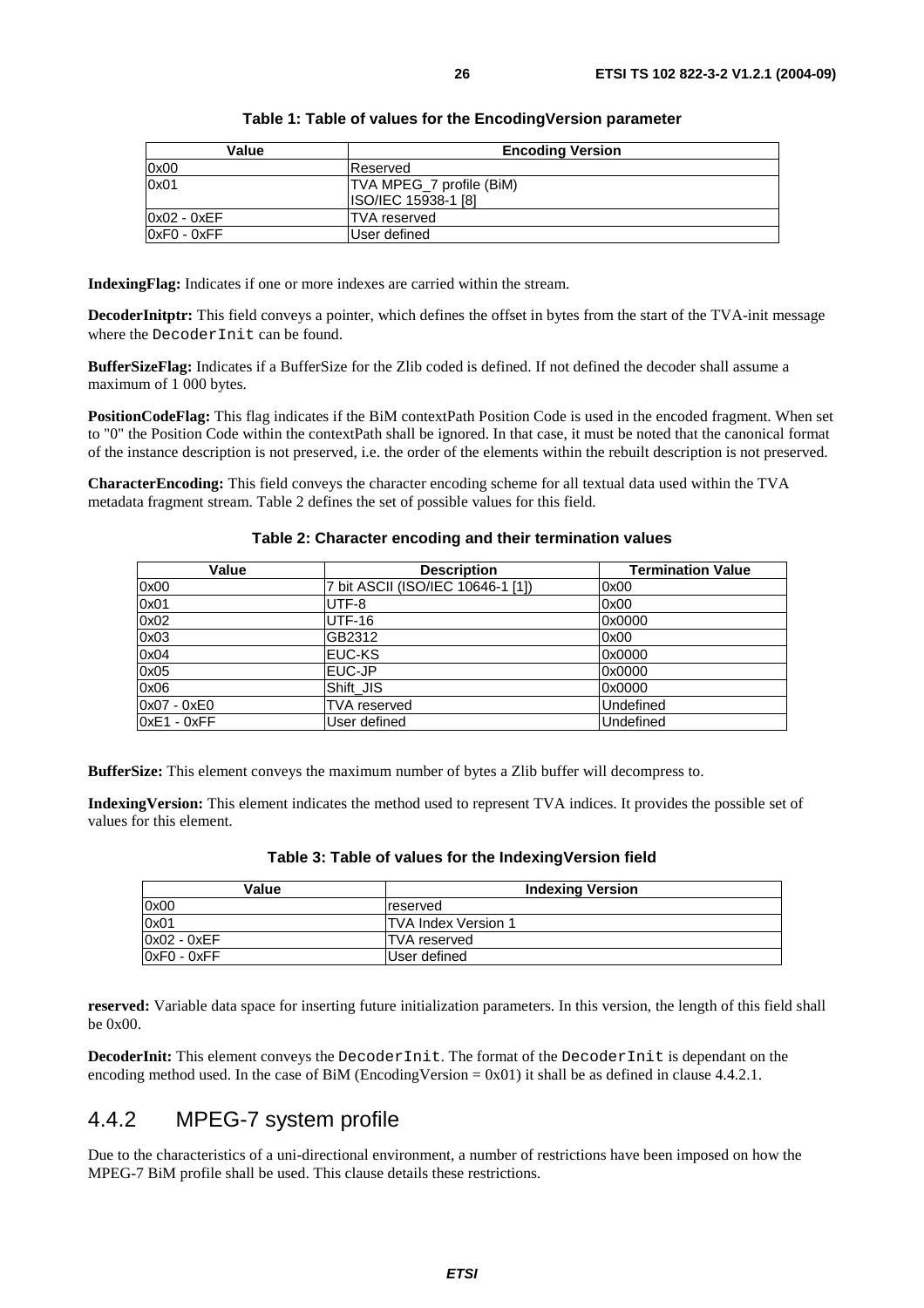### 4.4.2.1 DecoderInit

The DecoderInit is used to configure parameters required for the decoding of the binary fragments. There is only one DecoderInit associated with one TVAmetadata fragment stream. The DecoderInit shall take the form as specified in ISO/IEC 15938-1 [8] with the following caveats.

#### 4.4.2.1.1 UnitSizeCode

**ISO Semantics:** This is a coded representation of UnitSize. UnitSize is used for the decoding of the binary fragment update payload.

**Restriction:** This UnitSizeCode variable shall be set to the default value: "000".

#### 4.4.2.1.2 InitialDescription

**ISO Semantics:** This conveys portions of a description using the same syntax and semantics as an MPEG7 access unit. The InitialDescription provides an initial state for the binary description tree.

**Restriction:** The TVA fragment containing the TVAMain element and is the entry point of the TVA metadata fragment stream. The InitialDescription may be carried in two ways:

- Along with the DecoderInit.
- Independently from the DecoderInit.

In the case where the InitialDescription is sent independently from the DecoderInit, it must be received and decoded by the receiving terminal before processing of any other TVA fragments. The delivery layer shall provide signalling to indicate where the InitialDescription is to be found.

#### 4.4.2.2 FragmentUpdateCommand

**ISO Semantics:** The FragmentUpdateCommand code word specifies the command that shall be executed on the binary format description tree. It should be ignored when the PositionCodeFlag in the TVA-Init is set to "0".

#### **TVA Semantics:**

In the TVA framework, the semantics of the FragmentUpdateCommand is refined such as:

- When a fragment is modified (i.e. updated or enriched), the replace command (ReplaceContent) is used.
- When a fragment is no longer valid (the programme has been dropped), the delete command (DeleteContent) is used.
- When a fragment is obsolete, the fragment is no longer transmitted.

#### 4.4.2.2.1 Guidelines for the use of the FragmentUpdateUnit

The FragmentUpdateUnit uses the ContextPath along with a Position Code to determine where the TVA fragment being updated should be placed relative to its parent element. The ContextPath provides the absolute path from the metadata description root (TVAMain) to the element, of which this fragment is a child. In a classical BiM implementation the Position Code is used to indicate the position of the TVA fragment among its sibling fragments, so as to maintain the original document order of sibling elements. In a TVA implementation of BiM it is not a requirement to maintain the original metadata description sibling ordering. It is not a requirement to support the use of the Position Code within a TVA implementation. However if it is used, the Position Code provides a handle to a previously transmitted TVA fragment.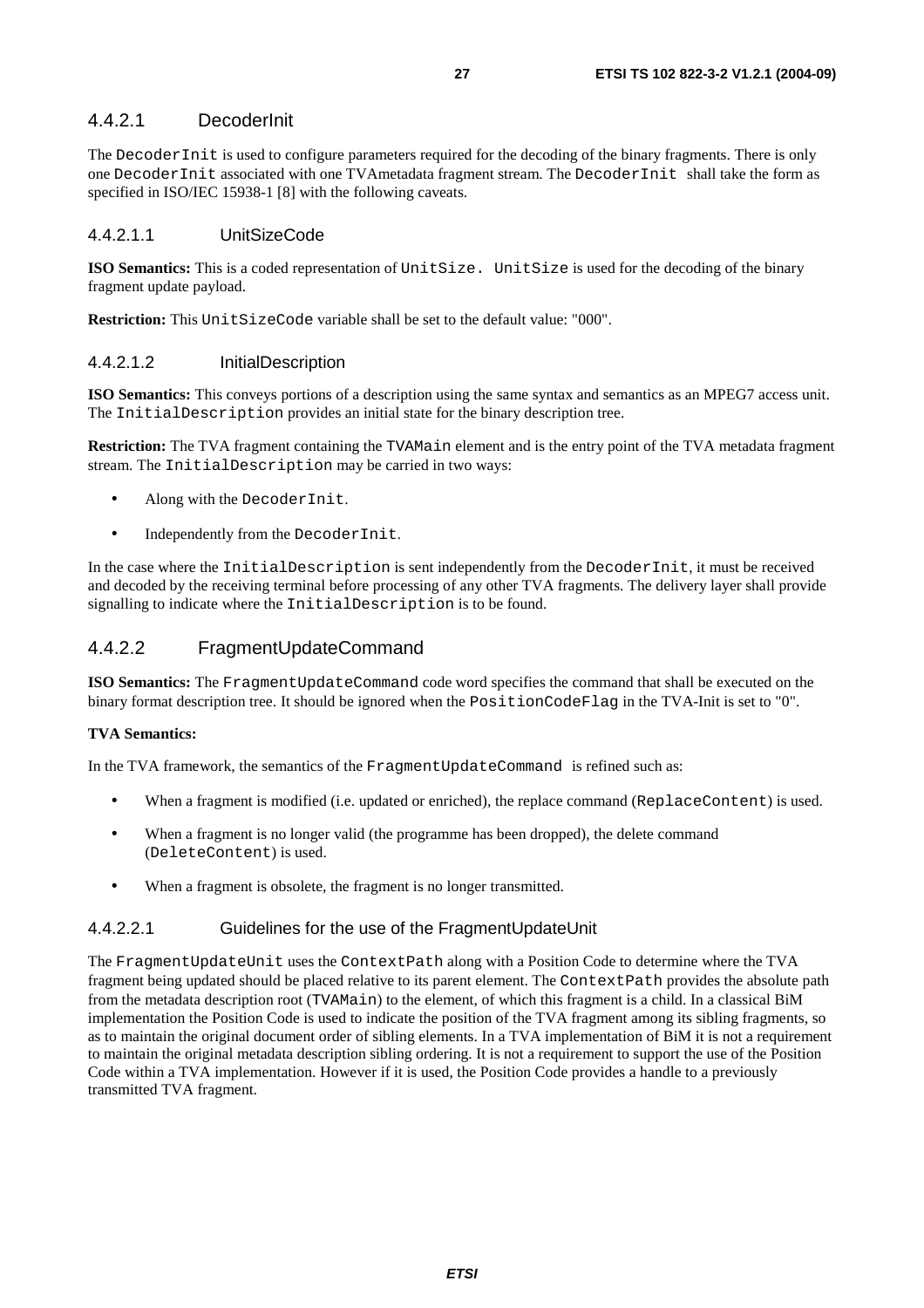#### 4.4.2.2.1.1 Position Code allocation

As described above, the Position Code provides a handle to a transmitted TVA fragment. This Position Code must be unique for all children of a given parent element. Due to the nature of a TVA metadata fragment stream i.e. a living description, constantly changing - over time the Position Code value will become very large. Therefore it would be advantageous to reuse previously allocated values that are no longer valid. However the following should be taken into account:

• A sufficient period of time should have elapsed since the use of a specific Position Code value to ensure that receiving terminals have automatically deleted from the cache the fragment previously assigned this Position Code.

#### 4.4.2.2.1.2 Fragment Add/Update

When a new or updated fragment is transmitted the FragmentUpdateUnit will have the following settings:

- FragmentUpdateCommand Set to "0010" (ReplaceContent).
- FragmentUpdateContext.
- ContextModeCode Set to "001" (Absolute path to fragments parent element, with no multiple payload support).
- ContextPath Position Code A value that identifies the fragment within a TVA metadata description and shall be unique if used.

When the receiving terminal acquires the FragmentUpdateUnit it will use the ContextPath along with the Position Code to see if there is a TVA fragment already cached with the same Position Code. If a previous TVA fragment is found the previous TVA fragment shall be deleted and replaced with the new TVA fragment. If a previous TVA fragment is not found the TVA fragment is just cached along with the rest.

#### 4.4.2.2.1.3 Fragment Delete

When a fragment is no longer valid a Delete command can be sent to the receiving terminal, to inform the device that the fragment shall no longer be used. A Delete command will have the following settings:

- FragmentUpdateCommand Set to "0011" (DeleteContent).
- FragmentUpdateContext.
- ContextModeCode Set to "001" (Absolute path to fragments parent element, with no multiple payload support).
- ContextPath Position Code The original unique value assigned to this TVA metadata description fragment.

When the receiving terminal acquires the FragmentUpdateUnit it will use the ContextPath along with the Position Code to see if the TVA fragment is within its cache. If the TVA fragment is found it shall no longer be used and removed from the terminal's cache.

It is assumed that the delete command will only be transmitted for a relatively short period of time, to enable currently listening terminals to keep their cache updated.

However due to the nature in which TVA fragments are acquired within a unidirectional environment, the Delete command should not be relied upon to remove elements from the terminals cache. The terminal should implement a timeout mechanism, where if a given fragment is not seen in the data stream for a specified period of time, the terminal shall assume that the fragment is no longer valid and remove it from its cache.

#### 4.4.2.2.1.4 Example decoder behaviour

A TVA metadata fragment stream generator has an internal representation of the decoder memory. This representation can be modelled by a buffer, which contains an infinite number of slots.

A *TV-Anytime* decoder contains several tables (ProgramInformationTable, etc.). These tables correspond to the fragmentation specification of a TVA metadata description.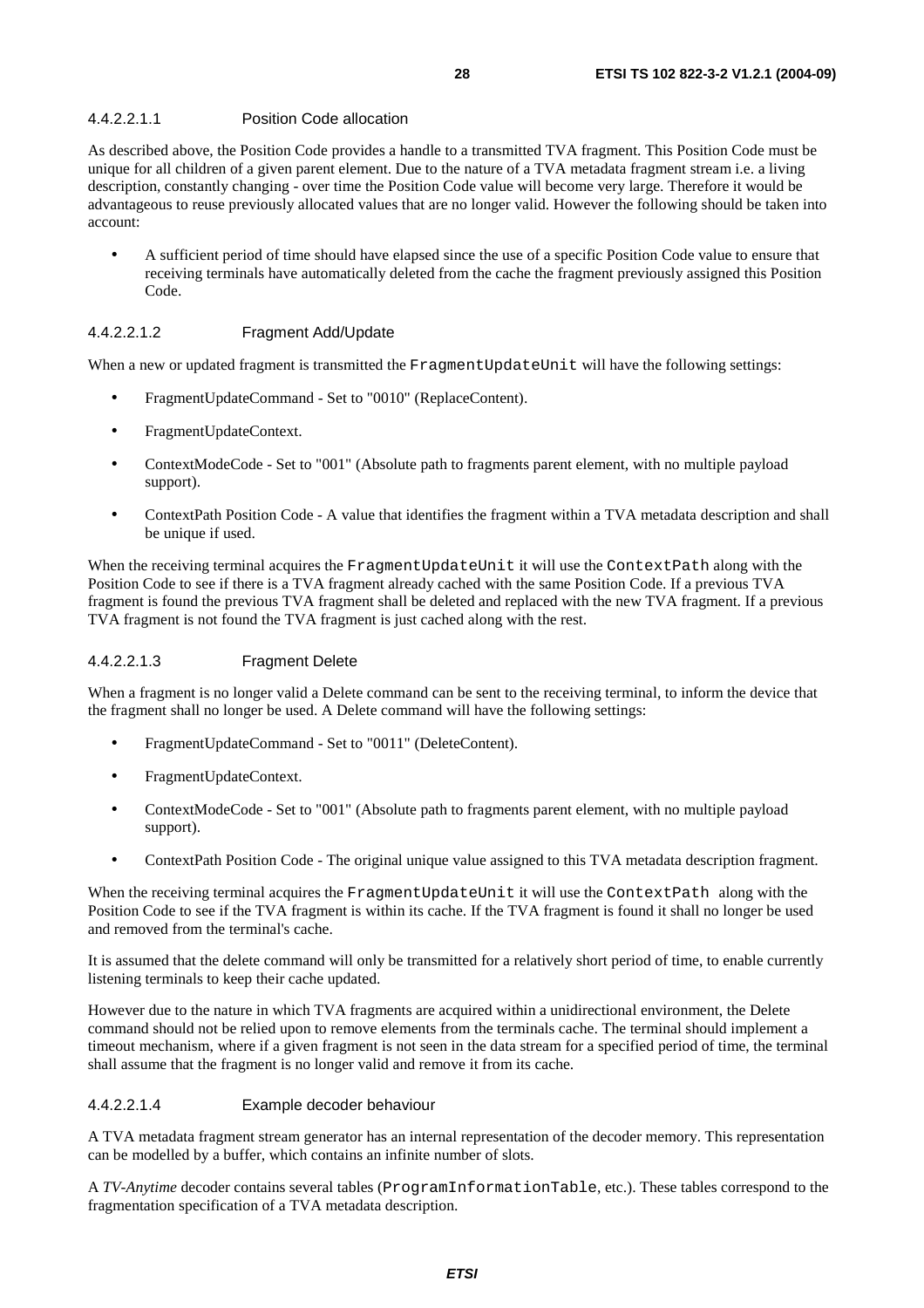- a command (ReplaceContent, DeleteContent);
- a path, which gives, element and type information (provides the type of the payload);
- a Position Code (gives the position of the element (child number) encoded in the payload);
- a payload (the encoded TVA fragment).

#### At time t,

| Stream content (each fragment unit being carouseled)                              | <b>Decoder memory</b> |
|-----------------------------------------------------------------------------------|-----------------------|
| fragment unit:<br>(ReplaceContent, a ProgramInformation / position 2, Payload122) | Empty                 |
|                                                                                   | 2<br>Payload122       |
|                                                                                   | 3<br>Empty            |
| fragment unit:                                                                    | Empty                 |
|                                                                                   | 5<br>Empty            |
| (ReplaceContent, a ProgramInformation / position 6, Payload12)                    | 6<br>Payload12        |
|                                                                                   | Empty                 |
|                                                                                   | 8<br>Empty            |
| fragment unit:                                                                    | 9<br>Payload56        |
| (ReplaceContent, a ProgramInformation / position 9, Payload56)                    | 10<br>Empty           |
|                                                                                   | 11<br>Empty           |
|                                                                                   | $\cdots$              |
|                                                                                   |                       |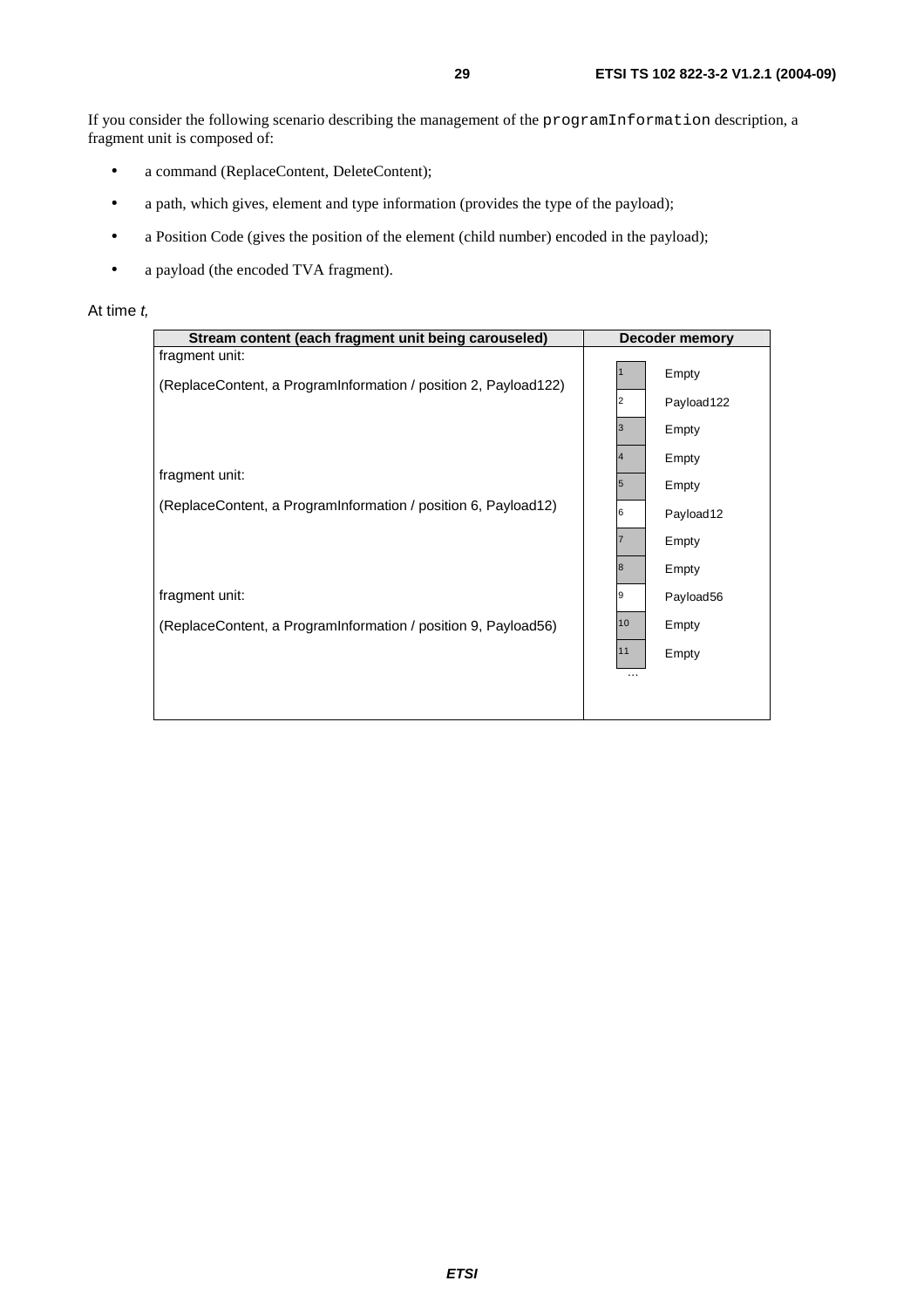![](_page_29_Figure_1.jpeg)

![](_page_29_Figure_2.jpeg)

Therefore, a TVA decoder can notify an application that payload 12 is not longer valid. If the application relies on payload 12, it will be notified about the deletion. But if the TVA decoder has not received the first fragment unit, which sets the value of the payload 12 at position 6, the TVA decoder ignores this "delete" fragment.

In addition payload 56 (position 9) is now obsolete and is no longer transmitted.

Therefore, a TVA metadata fragment stream generator manages the TVA metadata fragment stream in order to send these notifications to the decoder.

#### 4.4.2.3 ContextMode

**ISO Semantics:** The ContextMode specifies the addressing mode for the context path.

**Restriction:** The ContextMode code is limited to the value "001" (Navigate in "Absolute addressing mode" from the selector node to the node specified by the ContextPath).

#### 4.4.2.4 TV-Anytime codec

#### 4.4.2.4.1 Classification scheme wrapper

In the MPEG-7 framework, the use of a specific codec for a specific type is signalled using the codec configuration mechanism defined in ISO/IEC 15938-1 [8]. This mechanism associates a codec using its URI with a list of schema types. For that purpose, a URI is assigned to each codec in a classificationScheme, which defines the list of the specific codecs.

In the present document, this list is composed of 3 specific codecs: Zlib, dateTime and date. The following figure gives the standard classificationScheme as used by the TVA MPEG-7 profile.

```
<ClassificationScheme uri=" urn:tva:metadata:cs:CodecTypeCS:2004"> 
   <Term termID="1"> 
      <Name xml:lang="en">ZlibCodec</Name> 
      <Definition xml:lang="en">Encodes using Zlib</Definition> 
   </Term> 
   <Term termID="2"> 
      <Name xml:lang="en">tvadateTimeCodec</Name> 
      <Definition xml:lang="en">Encodes date using Modified Julian 
      Date & Time in Millisecond</Definition>
```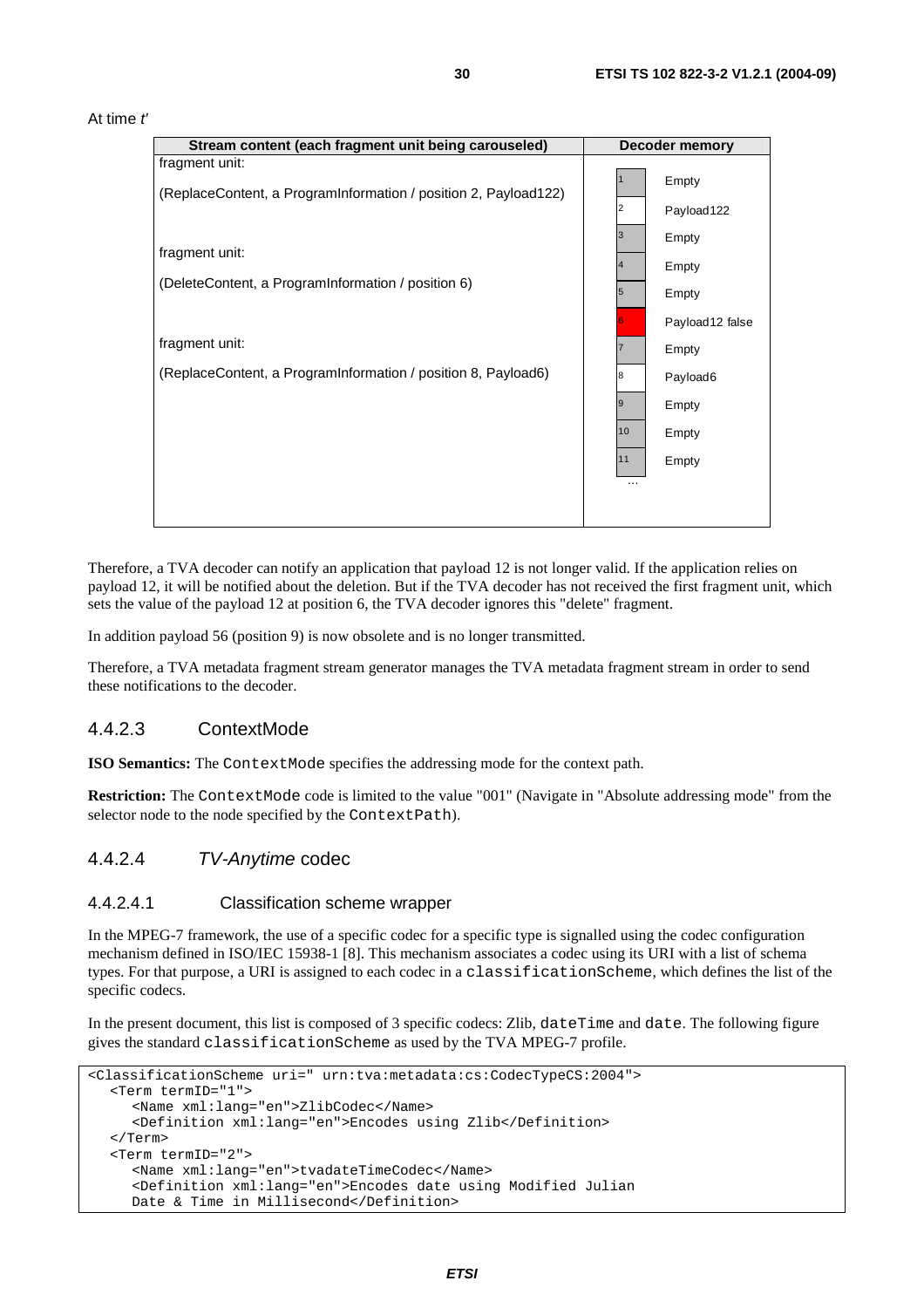```
 </Term> 
   <Term termID="3"> 
      <Name xml:lang="en">tvadateCodec</Name> 
      <Definition xml:lang="en">Encodes date using Modified Julian 
      Date</Definition> 
   </Term> 
</ClassificationScheme>
```
#### 4.4.2.4.2 dateTime Codec

The XML Schema primitive simple type dateTime is used widely within the TVA metadata Schema and so a specific codec has been designed for representing date time fields.

Times shall be based on GMT, with no provision provided for maintaining the local time offset information. Any requirement to localize time values shall be performed by the receiving terminal.

The following describes how the XML Schema primitive dateTime shall be encoded.

#### 4.4.2.4.2.1 Encoding

The dateTime primitive is represented as an 8-byte unsigned integer number (Big-Endian), Days are represented using the first 4 bytes using Modified Julian Date. Time is represented using the last 4 bytes expressed as the number of elapsed milliseconds since 00:00:00 hours.

The origin for the Modified Julian Date shall be Midnight on 17<sup>th</sup> November 1858.

Example dates:

| <b>Date</b>                   | <b>Modified Julian Date</b> |
|-------------------------------|-----------------------------|
| 1st April 1980                | 44 330                      |
| 30 <sup>th</sup> January 2000 | 51 573                      |
| 1 <sup>st</sup> March 2001    | 51 969                      |

Example dateTimes:

| dateTime value       | <b>Encoded value</b> |
|----------------------|----------------------|
| 1980-04-01T02:00:00Z | 0x0000AD2A006DDD00   |
| 2000-01-30T12:10:01Z | 0x0000C975029C59A8   |
| 2001-03-01T00:00:00Z | 0x0000CB0100000000   |

#### 4.4.2.4.3 date codec

The XML Schema primitive simple type date describes a date within the Gregorian calendar. The date takes the form of a string as defined by ISO/IEC 8601 [19].

#### 4.4.2.4.3.1 Encoding

The XML Schema date primitive shall be represented as a 4-byte unsigned integer (Big-Endian). It shall contain the number of days using the Modified Julian Date format, as described in clause 4.4.2.4.2.1.

#### 4.4.2.4.4 Zlib optimized decoder

In the TVA MPEG-7 profile, the following *Zlib codec* is used by default for the encoding of strings instead of the UTF-8 representation. This Zlib codec is reinitialized for each TVA fragment.

#### 4.4.2.4.4.1 Rationale

Classical lossless statistical compression algorithms (like Zip or GZip) are used in the present document to improve character strings compression. Thepresent document uses the Zlib library [11].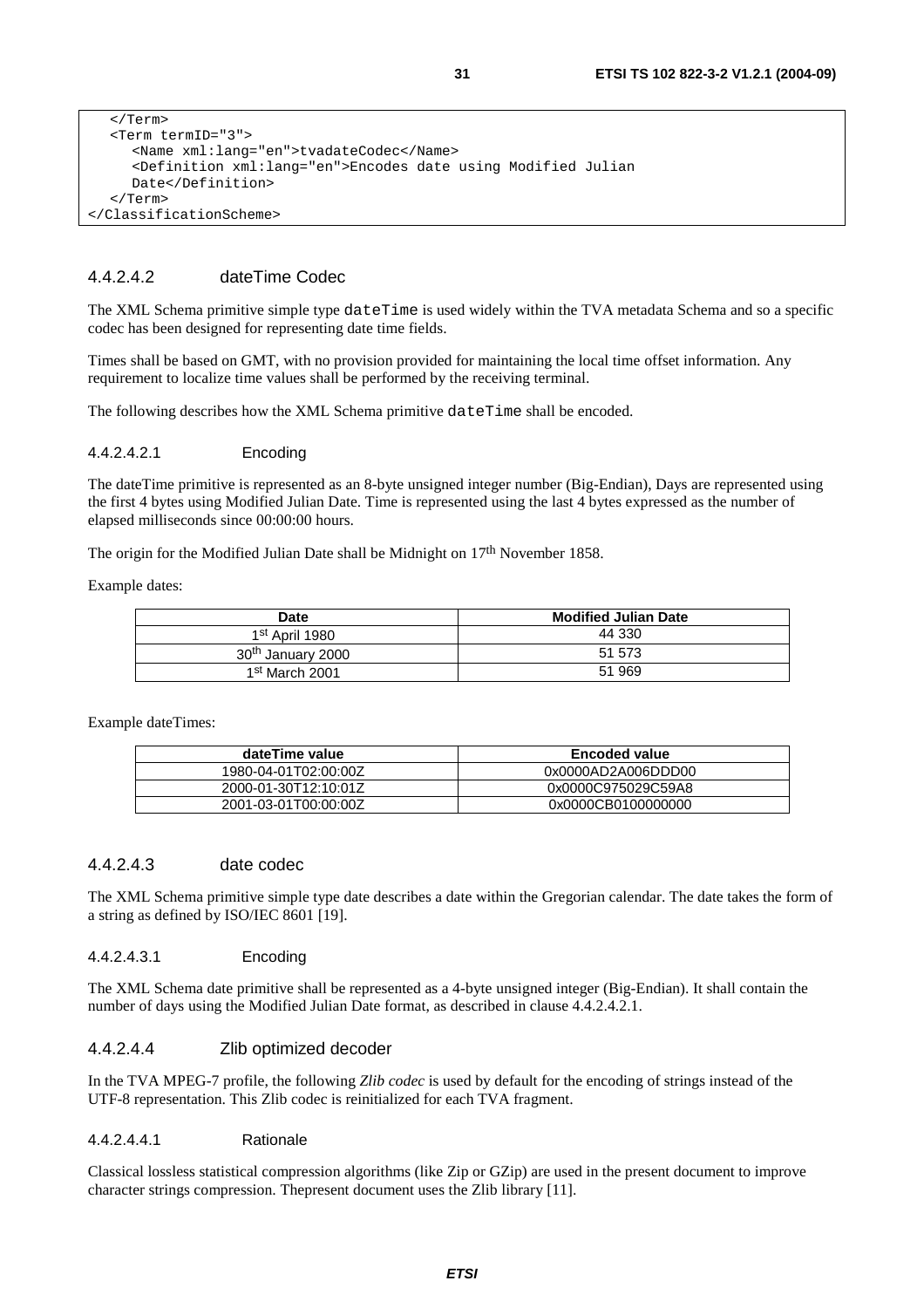In most cases, when strings are short (fewer than 100 characters), the performance of Zlib is poor. Indeed, this statistical compression algorithm requires a larger look ahead buffer to start eliminating redundancy. To achieve a good compression ratio, the proposed "Zlib optimized decoder" gathers different strings into one buffer before compressing it. The size of this buffer, noted *buffer* size, allows the encoder to balance the compression ratio and the memory needed at the decoder. The codec has to manage an input buffer of strings as described in the following clauses. The default value of the buffer size is set to 1 000 bytes and can be overridden in the TVA-init Message.

#### 4.4.2.4.4.2 Encoding

At the encoding phase, the buffer is fed with strings. When the buffer is full, it is compressed and the resulting compressed chunk of data is placed in the expected position of the first string compressed using this buffer. Figure 18 represents a BiM binary stream without the "Zlib optimized decoder". Strings (in grey) are dispersed along the entire bitstream.

![](_page_31_Figure_4.jpeg)

**Figure 18: BiM bitstream without Zlib optimized decoder** 

Figure 19 represents only the strings to be compressed and shows how they are gathered and compressed together to create a more compact bitstream and where the resulting compressed chunks are dispersed. The location of the compressed chunk ensures that during the decoding process when a string is required either the Zlib codec gets a compressed chunk, decompress it and delivers the string from the decompressed buffer or if its decompressed buffer is not empty, it delivers the string from its decompressed buffer.

![](_page_31_Figure_7.jpeg)

**Figure 19: BiM stream with Zlib optimized decoder** 

The decoding process is formally explained in clause 4.4.2.4.4.3.

#### 4.4.2.4.4.3 Decoding

At the decoding level, the compressed chunk of strings is decompressed into a buffer (still limited by the *buffer*\_*size used* at the encoder side). This buffer delivers the strings to the leaves (using the separator character). In the case where a value is encoded over two or more chunks, the value shall be the concatenation of all characters extracted from the buffers until the separator character.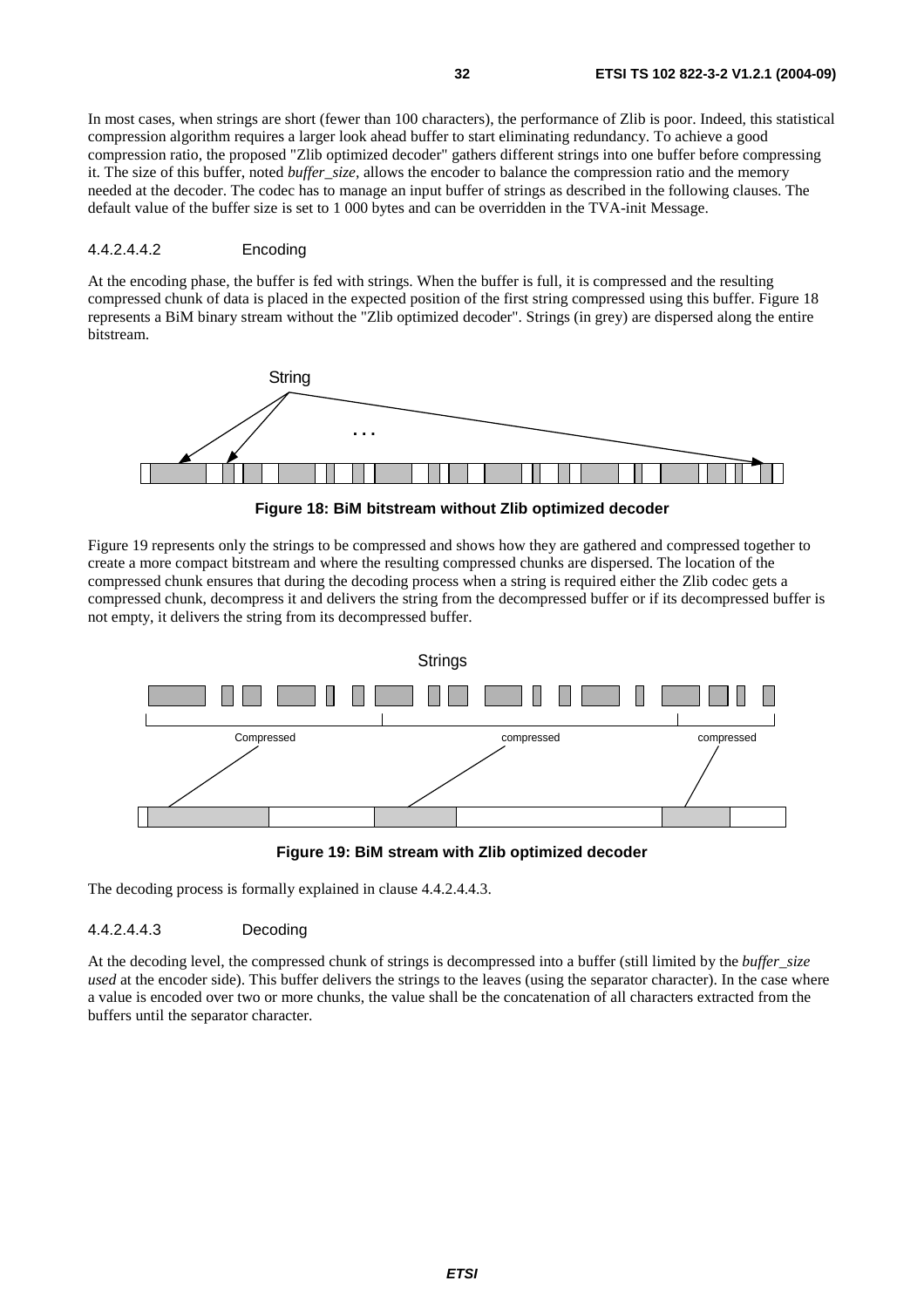#### 4.4.2.4.4.4 Behaviour

| <b>Syntax</b>                                 | <b>No. of Bits</b> | <b>Mnemonic</b> |  |
|-----------------------------------------------|--------------------|-----------------|--|
| ZlibDecoder() {                               |                    |                 |  |
| ResultString=""                               |                    |                 |  |
| $TempChar = GivenNextCharInBuffer();$         |                    |                 |  |
| While (TempChar != separatorChar) {           |                    |                 |  |
| ResultString = concat(ResultString, Tempchar) |                    |                 |  |
| Tempchar = GiveNextCharInBuffer()             |                    |                 |  |
|                                               |                    |                 |  |
| return ResultString                           |                    |                 |  |
|                                               |                    |                 |  |

| <b>Syntax</b>                            | No. of Bits         | <b>Mnemonic</b> |
|------------------------------------------|---------------------|-----------------|
| GiveNextCharInBuffer() {                 |                     |                 |
| If is Empty (chars Buffer) {             |                     |                 |
| ZlibStringLength                         | 8+                  | vluimsbf8       |
| <b>ZlibString</b>                        | 8* ZlibStringLength | bslbf           |
| CharsBuffer = ZlibDecompress(ZlibString) |                     |                 |
|                                          |                     |                 |
| return nextChar(charsBuffer)             |                     |                 |
|                                          |                     |                 |

#### 4.4.2.4.4.5 Semantics

In order to obtain the next string, the decoder reads the charsBuffer until it gets a separatorChar. If the charsBuffer is totally consumed before reaching a separatorChar, the charsBuffer is refilled by decompressing the next chunk available in the bitstream.

**ResultString:** A local variable representing the string expected.

**TempChar:** A local variable representing the character read in the charsBuffer.

**separatorChar:** A constant representing the separatorChar as defined by the termination\_value of the related character encoding format specified in TVA-Init.

**ZlibStringLength:** Indicates the size in bytes of the compressed ZlibString. A value of zero is forbidden.

**ZlibString:** A representation of a compressed sequence of characters. The compression algorithm used is Zlib [11].

**ZlibDecompress(aString):** This decompresses a string and returns the decompressed string.

NextChar(charsBuffer): This function returns the first character of the charsBuffer and removes it from the charsBuffer.

**isEmpty (charsBuffer ):** This function returns true if the charsBuffer is empty, otherwise false.

**Concat(aString, aCharacter):** This function returns the concatenation of a String and a Character.

**CharsBuffer:** A buffer of characters. It contains a list of string separated by a separatorChar.

# 4.5 Carriage of TV-Anytime data

*TV-Anytime* does not define the way in which the metadata should be carried within a specific delivery system. However *TV-Anytime* has defined a generic mechanism called a "Container" for grouping a number of related data structures together for transmission.

The following clauses describe the format of these containers and additional requirements on the delivery layer, to enable the identification of containers, the type of data a container carries and the current version of a container.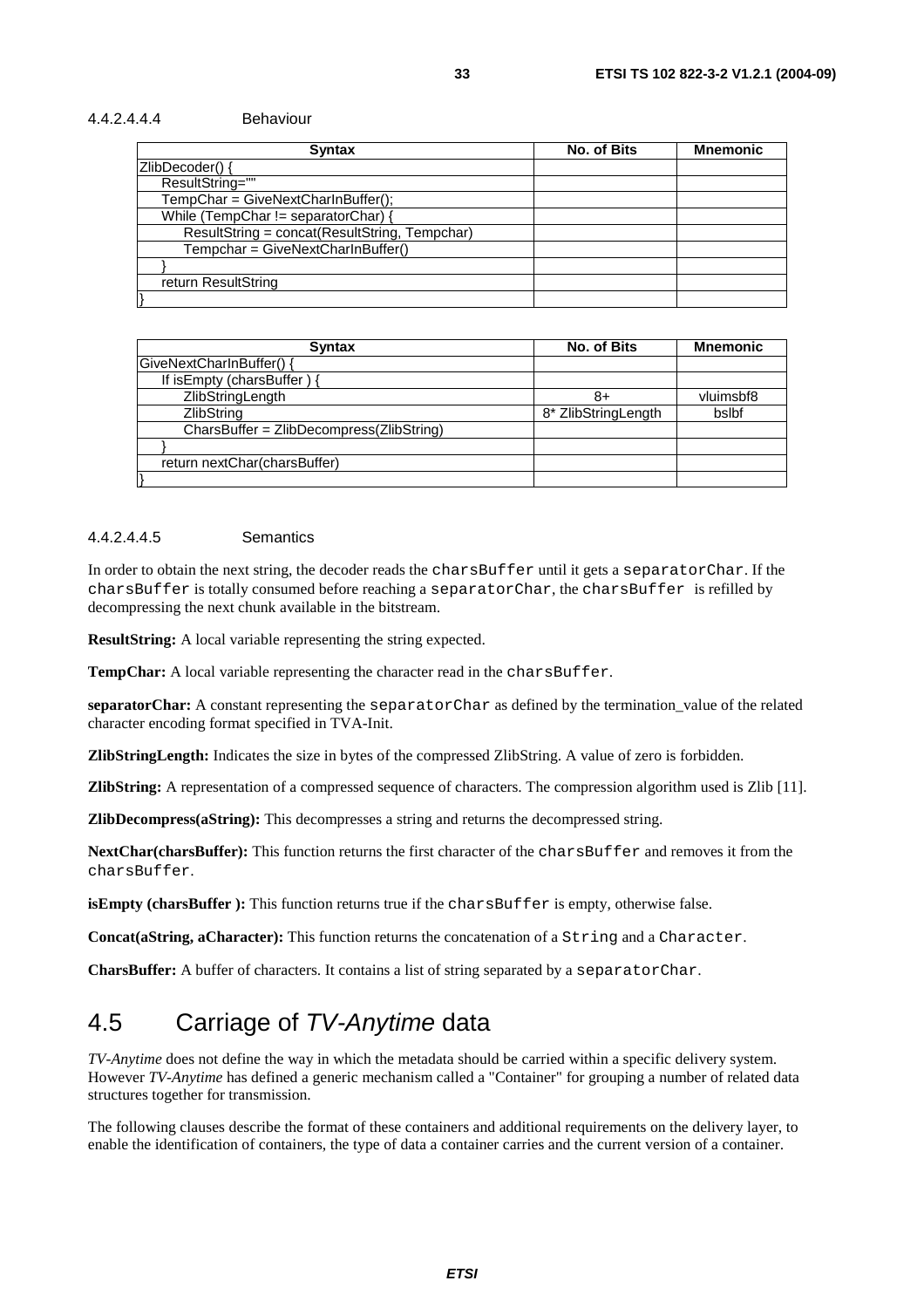### 4.5.1 Containers

A container forms the top-level storage unit in which all TVA data within a unidirectional environment is transmitted. A container contains one or more related structures, which can be used to convey both data fragments and indexing information.

### 4.5.1.1 Carriage of containers

*TV-Anytime* does not define the way in which these containers should be carried, as this is specific to the delivery system. However consideration has been given, to enable the container to be easily mapped on to standard delivery methods. For example in an MPEG-2 environment, the containers may be conveyed using sections, objects within a DSM-CC U-U Object Carousel or modules within a DSM-CC Data Carousel.

### 4.5.1.2 Classification of containers

Containers are classified depending on what type of information they carry. The type of container shall be signalled with the delivery layer to enable a receiver to efficiently acquire containers carrying a specific type of data. This for example would enable a receiver to just acquire data containers, which it could use to populate a terminals local Database cache.

Containers are classified as follows:

- **Data Containers** Containers carrying TVA metadata fragments and hold the following structures encapsulation, data repository (Binary data)
- **Index Containers** Containers carrying Indexing information and holding the following structures index\_list, index, multi\_field\_sub\_index, data\_repository, fragment\_locators (optional).

It should be noted that it is possible for a single container to carry both types of data.

The use of data containers as specified in the present document for the carriage of TVA fragments is mandatory.

### 4.5.1.3 Container identification

To be able to identify a container, a container must be given a unique identifier (container ID). This shall take the form of a 16 bit value and shall be conveyed at the transport delivery layer. No provision is made to insert this identifier at the container level, since it should not be necessary to acquire the container to find out its container ID. The signalling of the container ID is out of scope for TVA and shall be stipulated by other appropriate standards bodies e.g. DVB, ATSC and ARIB.

### 4.5.2 Container versioning

Each container must have an associated version identifier. No provision is made within the container for this, as it should not be a requirement to load the container to see if the version has changed. Therefore version identification must be carried at the transport delivery layer. The definition of this version identifier is out of scope for TVA and shall be stipulated by other appropriate standards bodies e.g. DVB, ATSC and ARIB.

The container version is not used or referenced anywhere within a container or structure and so may take any form appropriate for the delivery mechanism.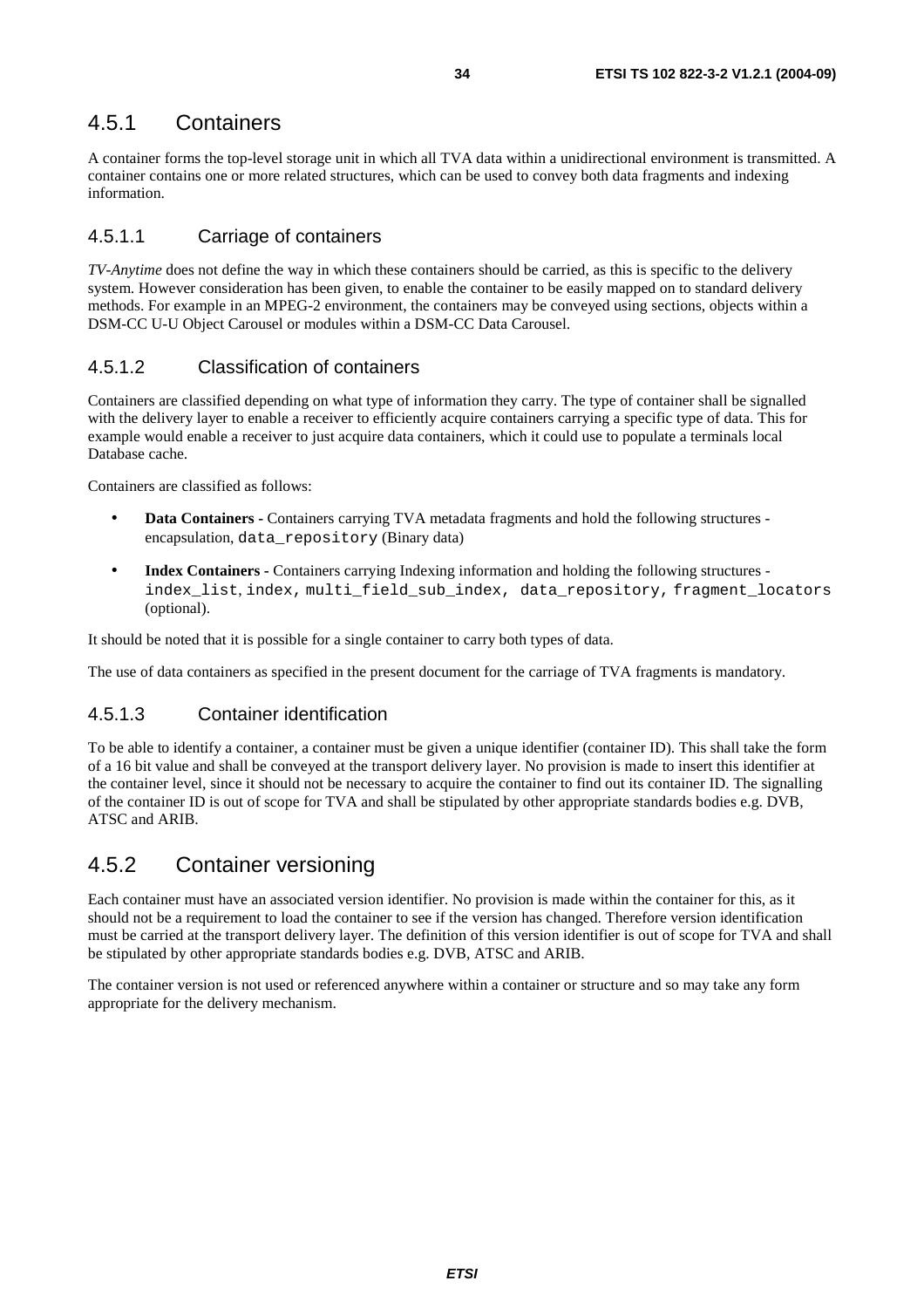### 4.5.2.1 Container syntax

| <b>Syntax</b>                                                                                                                                                | No. of Bits | <b>Mnemonic</b> |
|--------------------------------------------------------------------------------------------------------------------------------------------------------------|-------------|-----------------|
| container () {                                                                                                                                               |             |                 |
| container header {                                                                                                                                           |             |                 |
| num structures                                                                                                                                               | 8           | uimsbf          |
| for $(i=0; i1 - num_structures; i++)$ {                                                                                                                      |             |                 |
| structure_type                                                                                                                                               | 8           | uimsbf          |
| structure_id                                                                                                                                                 | 8           | uimsbf          |
| structure_ptr                                                                                                                                                | 24          | uimsbf          |
| structure_length                                                                                                                                             | 24          | uimsbf          |
|                                                                                                                                                              |             |                 |
|                                                                                                                                                              |             |                 |
| for $(j=0; j0)$ is $j0$ is $j0$ is $j0$ is $j0$ if $j0$ is a set of $j0$ is a set of $j0$ is a set of $j0$ is a set of $j0$ is a set of $j0$ is a set of $j$ |             |                 |
| structure body                                                                                                                                               |             |                 |
|                                                                                                                                                              |             |                 |
|                                                                                                                                                              |             |                 |

**num\_structures:** An 8 bit field specifying the number of structures contained within this container. A value of 0x00 is invalid.

**structure\_type:** An 8 bit field identifying the type of structure being referenced, according to the following table.

#### **Table 4: structure\_type assignments**

| Value         | <b>Description</b>                         |
|---------------|--------------------------------------------|
| 0x00          | Reserved                                   |
| 0x01          | Encapsulation (see clause 4.6.1.1)         |
| 0x02          | Data Repository (see clause 4.6.1.4)       |
| 0x03          | Index List (see clause 4.8.5.3)            |
| 0x04          | Index (see clause 4.8.5.4)                 |
| 0x05          | Multi Field Sub Index (see clause 4.8.5.5) |
| 0x06          | Fragment Locators (see clause 4.8.5.6)     |
| 0x07          | moved_fragments (see clause 4.6.1.2)       |
| $0x08 - 0xDF$ | <b>TVA Reserved</b>                        |
| $0xE0 - 0xFF$ | User defined                               |

**structure\_id:** An 8 bit value which is used to distinguish between multiple occurrences of a specific structure\_type. In some cases this is just an instance identifier (e.g. index and multi\_field\_sub\_index structures) and in other cases it is used to distinguish the type of data carried within the structure (e.g. data repository).

In cases where the structure\_id is not used the field shall be set to 0xff.

| Structure_type | structure id  | <b>Description</b>                                                                              |
|----------------|---------------|-------------------------------------------------------------------------------------------------|
| 0x00           | $0x00 - 0xFF$ | Reserved                                                                                        |
| 0x01           | $0x00 - 0xFF$ | Reserved                                                                                        |
| 0x02           | 0x00          | Data Repository of type strings, see clause 4.8.4.1                                             |
| 0x02           | 0x01          | Data repository of type binary data, see clause 4.6.1.4.1                                       |
| 0x02           | $0x02 - 0xFF$ | Reserved                                                                                        |
| 0x03           | $0x00 - 0xFF$ | Reserved                                                                                        |
| 0x04           | $0x00 - 0xFE$ | Used to identify a specify instance of an index structure, within a<br>container                |
| 0x05           | $0x00 - 0xFE$ | Used to identify a specific instance of a multi_field_sub_index<br>structure within a container |
| 0x06           | $0x00 - 0xFE$ | Used to identify a specific instance of a fragment_locator structure                            |
| 0x07 - 0xFF    | $0x00 - 0xFF$ | Reserved                                                                                        |

**structure** ptr: A 24 bit field giving the offset in bytes from the start of this container to the first byte of the identified structure.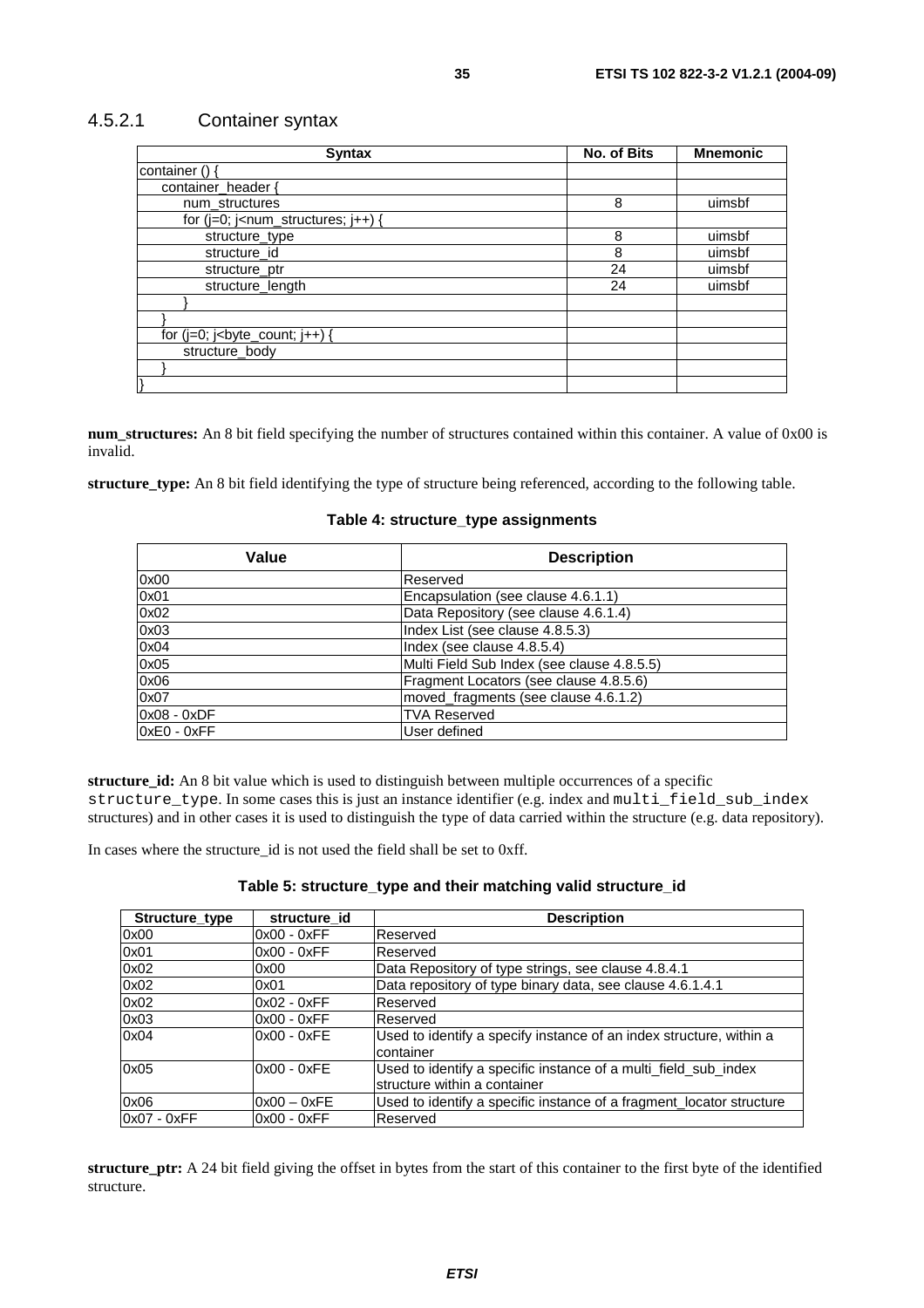**structure\_length:** A 24 bit field which indicates the length in bytes of the structure pointed to by structure\_ptr.

Entries within the container\_header shall be ordered in ascending structure\_type and structure\_id. For example all structures of type data\_repository shall be grouped together and items within the group ordered in ascending structure id. This enables a device to efficiently locate a particular structure of interest.

**structure** body: Data forming one or more structures within this container.

#### 4.5.2.2 Container map

As has been mentioned above, containers do not include information such as, container Id, version or container category. This information must be carried at the delivery layer, informing a device when containers have changed and what the appropriate download parameters are. This higher-level messaging is termed a container map.

The concept of a container map can be found in a number of Broadcast delivery mechanisms, for instance the DSM-CC Data Carousel DII. In these instances the standard mechanisms should be used, provided they support the following set of requirements.

#### 4.5.2.2.1 Container map requirements

A specific container map implementation shall meet the following requirements:

- Signal the Id of each container Containers are identified using their container\_id. This shall be a unique number within the scope of a TVA metadata fragment stream. It is required that the id of a container is signalled at the Container map level, to enable the acquisition of a container with a given container\_id.
- Identify the version of each container The current version of each container shall be signalled and this shall increment whenever the contents of a container change. It shall be possible to monitor at a single point for version changes to a container. Ideally it should be possible to monitor just data containers, or just containers forming a single index.
- Identify the type of container i.e. Index Container, Data Container This defines the type of data carried with a container and can be used by a receiving device to filter for example containers carrying TVA fragments.
- The ability to download all document containers (preferably in a parallel manner).
- Enable the ability to carry multiple TVA metadata fragment streams on the same delivery channel.

# 4.6 Fragment encapsulation

As described above a TVA-Anytime metadata description is split into a number of fragments, where a fragment forms a self-consistent unit of data. To enable a receiver to efficiently identify a change to a TVA fragment an encapsulation format has been defined. This provides TVA fragment Version information and an identifier specific to a TVA fragment. This enables a receiver to quickly identify fragments that have changed in relation to that cached on the receiving terminal.

### 4.6.1 Encapsulation format

The encapsulation data is provided by the encapsulation structure defined in figure 20. This structure is then transmitted along with the fragments using a "container" as described in clause 4.5.1.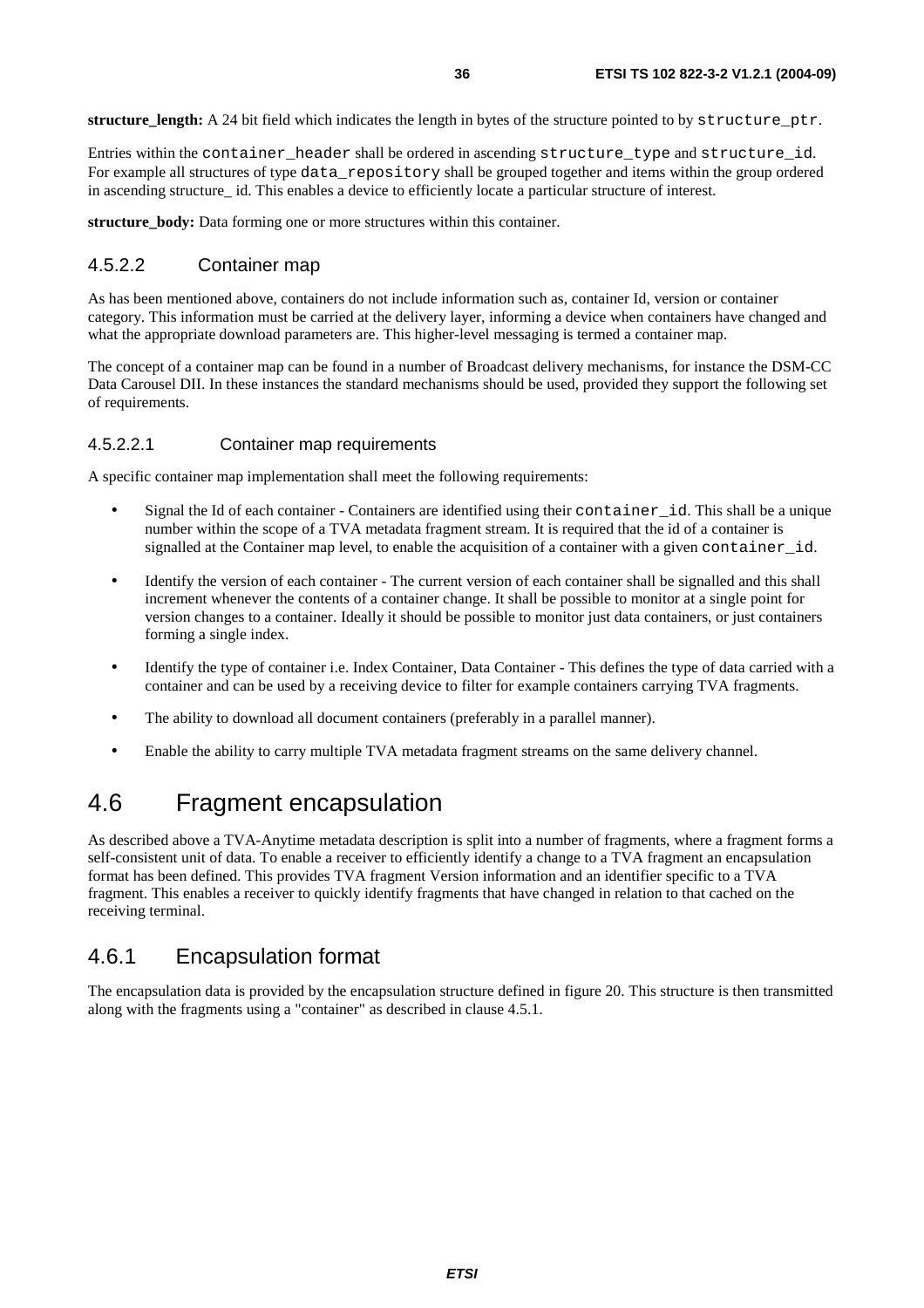#### **Data Container**

![](_page_36_Figure_2.jpeg)

#### **Figure 20: Schematic representation of interrelationship between structures within a container**

### 4.6.1.1 Encapsulation structure

The Encapsulation structure provides the encapsulation mechanism for a set of TVA fragments, by providing the ability to assign a unique identifier (fragment\_id) for the lifetime of a TVA fragment and indicating the current version of a TVA fragment.

Each entry references a single TVA fragment carried within a binary\_data\_repository structure carried within the same container.

| <b>Syntax</b>                               | No. of Bits    | <b>Mnemonic</b> |
|---------------------------------------------|----------------|-----------------|
| encapsulation structure () {                |                |                 |
| encapsulation_header {                      |                |                 |
| reserved other use                          | $\mathfrak{p}$ | bslbf           |
| reserved                                    | 6              | bslbf           |
| fragment_reference_format                   | 8              | uimsbf          |
|                                             |                |                 |
| for( $j=0$ ; $j$ -fragment_count; $j++$ ) { |                |                 |
| encapsulation_entry {                       |                |                 |
| fragment_reference()                        |                |                 |
| fragment_version                            | 8              | uimsbf          |
| fragment_id                                 | 24             | uimsbf          |
|                                             |                |                 |
|                                             |                |                 |
|                                             |                |                 |

There shall only ever be one encapsulation structure within a single container.

**reserved\_other\_use:** This field shall be set to "11".

**fragment\_reference\_format:** This 8 bit value defines the format and interpretation of the fragment\_reference field.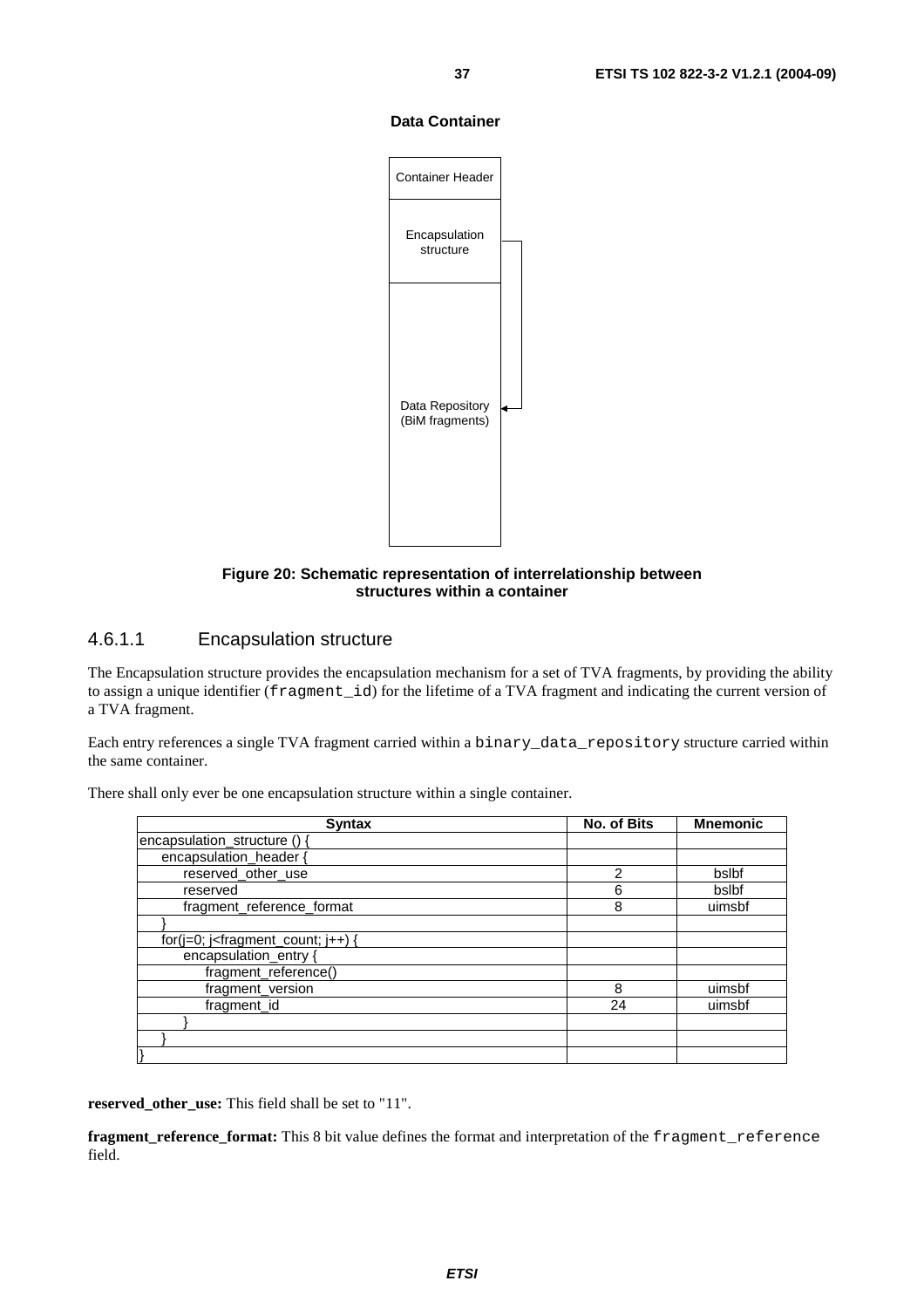| Value         | <b>Meaning</b>                                             |
|---------------|------------------------------------------------------------|
| 0x00          | Reference to a BiM encoded fragment (see clause 4.6.1.3.1) |
| $0x01 - 0xE0$ | <b>ITVA Reserved</b>                                       |
| $0xE1 - 0xFF$ | User defined                                               |

#### **Table 6: Valid fragment\_reference\_formats**

**fragment** reference: A reference to a fragment, the interpretation of this field is dependent on the fragment reference format. Please refer to table 6 to determine how this field should be interpreted.

**fragment** version: An 8 bit value which identifies the version of the fragment referenced by this entry. When the data for the fragment identified by the fragment id changes, the fragment version shall increment modulo 255.

**fragment id:** A 24 bit value which uniquely identifies a metadata fragment within the TVA metadata fragment stream. The value assigned to a fragment shall be persistent for the life of that fragment so long as it is transmitted in the TVA metadata fragment stream. All entries within the encapsulation\_structure shall be ordered by ascending fragment id. This enables the efficient location of a fragment by using a binary search algorithm.

#### 4.6.1.2 Moved fragments structure

The moved fragments structure is used to signal when a fragment has moved from one container to another. This is achieved by making an entry within the moved fragments structure carried within the fragments last container.

There shall be a maximum of one moved\_fragment structure within a single container.

| <b>Syntax</b>        | No. of Bits | <b>Mnemonic</b> |
|----------------------|-------------|-----------------|
| moved_fragments () { |             |                 |
| $for(i=0; i$         |             |                 |
| fragment_id          | 24          | uimsbf          |
| new container id     | 16          | uimsbf          |
|                      |             |                 |
|                      |             |                 |

**fragment id:** The id of the fragment which has moved containers. All entries within the moved fragment structure shall be ordered by ascending fragment id.

**new\_container\_id:** The id of the container, to where the fragment has moved.

### 4.6.1.3 Fragment\_Reference formats

There are a number of defined fragment locator formats to enable the referencing of fragments from within an encapsulation structure.

#### 4.6.1.3.1 Referencing a BiM encoded fragment

| Svntax                    | No. of Bits | <b>Mnemonic</b> |
|---------------------------|-------------|-----------------|
| BiM_fragment_reference () |             |                 |
| BiM_fragment_ptr          | 16          | uimsbf          |
|                           |             |                 |

**BiM\_fragment\_ptr:** Offset in bytes from the start of the Binary repository within the container where the first byte of the FragmentUpdateUnit() for the BiM encoded fragment can be found.

### 4.6.1.4 Data repository

The Data Repository forms the base structure, used to hold string data and binary data. All references to the data repository are local i.e. from within the container. The type of data, which the data repository carries, is indicated by the structures associated structure id in the container header.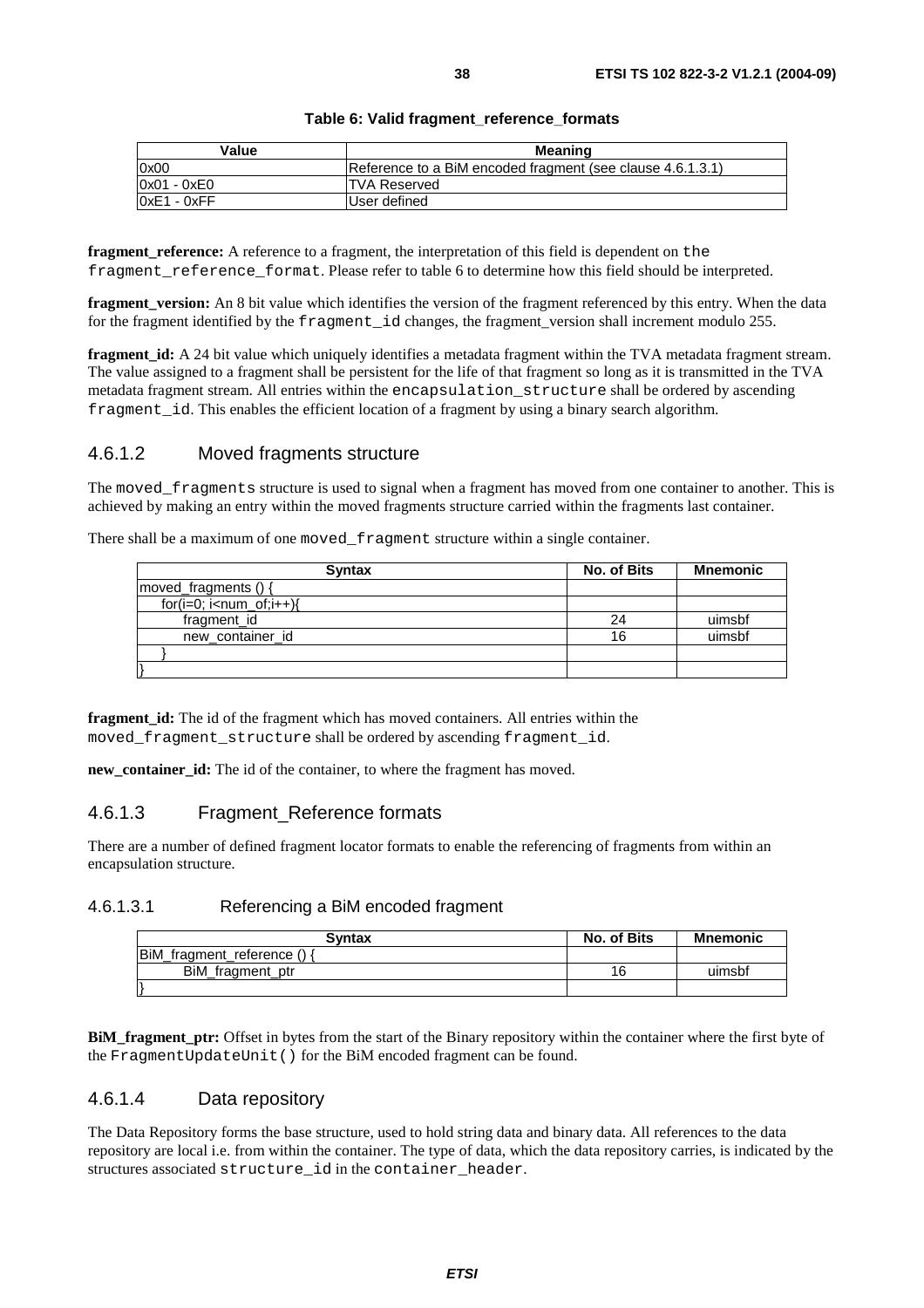There may be more than one Data Repository within a container. However there shall only ever be a maximum of one data repository of a given type.

| <b>Syntax</b>                       | No. of Bits | <b>Mnemonic</b> |
|-------------------------------------|-------------|-----------------|
| data_repository () {                |             |                 |
| if (structure_ $id == 0x00$ ) {     |             |                 |
| string_repository()                 |             |                 |
|                                     |             |                 |
| else if (structure_id == $0x01$ ) { |             |                 |
| binary_repository()                 |             |                 |
|                                     |             |                 |
| else                                |             |                 |
| user_defined_data_structure()       |             |                 |
|                                     |             |                 |
|                                     |             |                 |

**structure\_id:** An 8 bit value used to specify the type of data carried within this data repository. The structure\_id is not defined within this structure, but forms part of the structure instantiation in the container header (see clause 4.5.2.1).

#### 4.6.1.4.1 Binary data repository

The encoding of data in the binary repository is defined at the point of reference. Each item of data must either have a length explicitly encoded within it, or a length implicitly understood by the decoder (i.e. fixed length). No provision is made to define the data length within the binary data repository structure.

All entries shall be byte aligned.

There shall only ever be one binary data repository within a single container.

| <b>Syntax</b>                         | No. of Bits | <b>Mnemonic</b> |
|---------------------------------------|-------------|-----------------|
| binary_repository() {                 |             |                 |
| for $(i=0; i<$ value_count; $i++$ ) { |             |                 |
| for $(i=0; j<$ length; $j++$ ) {      |             |                 |
| value byte                            |             | bslbf           |
|                                       |             |                 |
|                                       |             |                 |
|                                       |             |                 |

**value\_byte:** A byte of binary value data

#### 4.6.1.4.1.1 Carriage of BiM encoded fragments

Where the binary data repository contains BiM encoded data, a single binary data repository shall hold a single complete BiM Access Unit.

| <b>Syntax</b>                   | No. of Bits | <b>Mnemonic</b> |
|---------------------------------|-------------|-----------------|
| binary_repository() {           |             |                 |
| BiMAccessUnit {                 |             |                 |
| <b>NumberOfFUU</b>              | 8+          | vluimsbf8       |
| for(i=0; i< NumberOfFUU; i++) { |             |                 |
| FragmentUpdateUnit()            |             |                 |
|                                 |             |                 |
|                                 |             |                 |
|                                 |             |                 |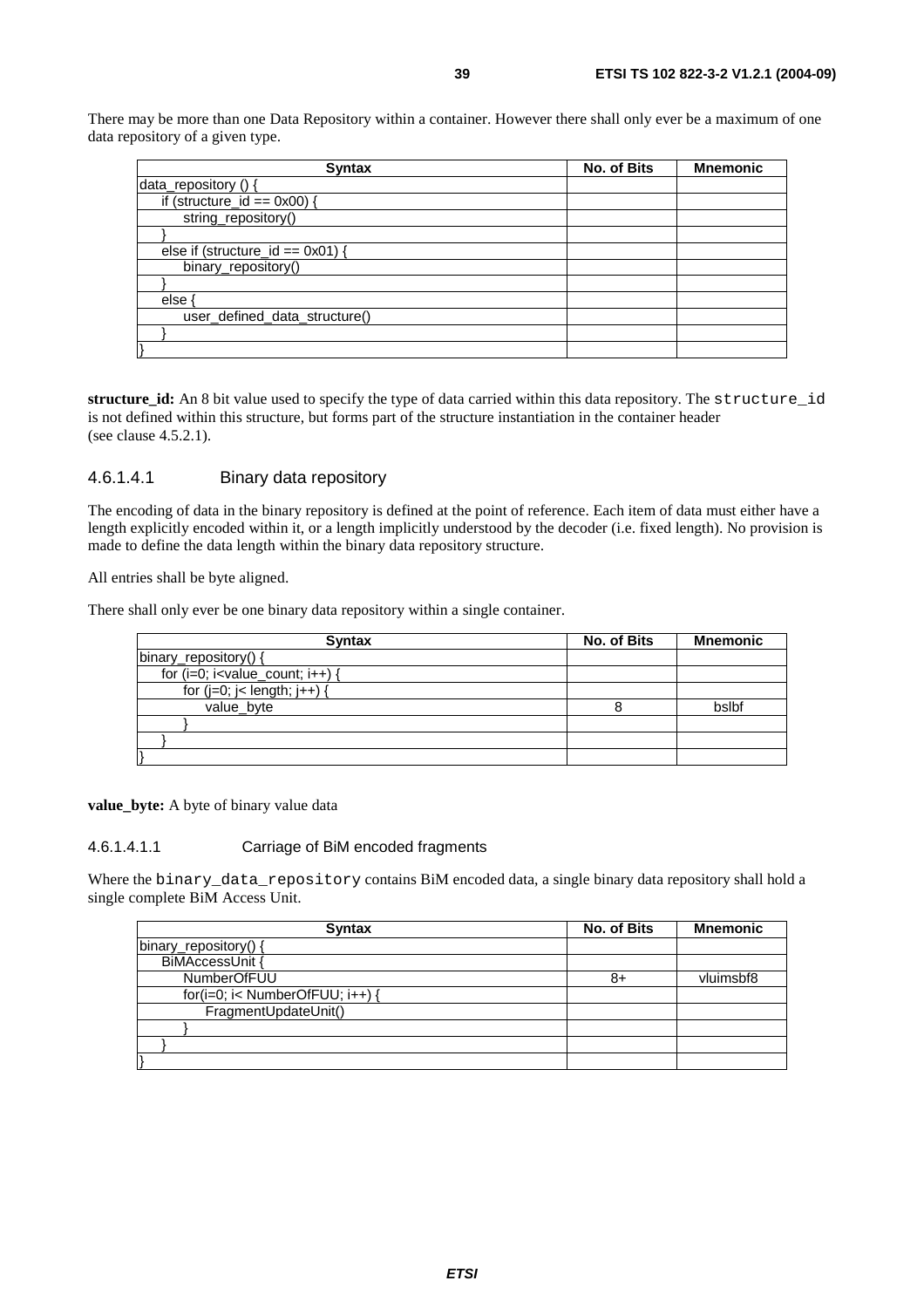### 4.6.1.5 Alternative Encoding formats

Where BiM is not used for the encoding of fragments, the encoding solution:

- Shall provide a mechanism for indicating the type of TVA fragment.
- Optionally provide a mechanism for indicating the action to be performed e.g. Update fragment, Delete fragment, etc.

# 4.7 Fragment Management

In the previous clause a number of structures have been specified to enable the encapsulation of TVA fragments, within a TVA metadata fragment stream. These TVA fragments are dynamic and may change during their lifetime. In addition new TVA fragments will be added and old TVA fragments removed. The following describes how the defined encapsulation structures shall be used to enable the addition, deletion and updating of TVA fragments.

### 4.7.1 Fragment Id

The fragment\_id is a 24 bit value which uniquely identifies a TVA fragment within a single TVA metadata fragment stream. This can be used by an application to track a TVA fragment during its lifetime within a TVA metadata fragment stream. It is valid to re-use a fragment\_id value, provided that sufficient time has elapsed since the fragment\_id value was last used.

### 4.7.2 Fragment Add

The addition of a new TVA fragment is straightforwardly achieved by creating an entry within the encapsulation structure having a unique fragment\_id and an appropriate fragment\_version and inserting the fragment into the binary data repository. The addition of a new entry into an existing container will cause the container's version number to increment.

## 4.7.3 Fragment Update

An update to a previously transmitted TVA fragment will cause the TVA fragment within the binary data repository to be updated. In addition the version number of the TVA fragment shall be incremented. These changes will cause the version number of the container in which the fragment is carried to increment.

### 4.7.4 Fragment Move

In some situations it may be required to move fragments between containers in which they are transmitted. It is recommended for efficiency and ease of management of fragments that this is kept to a minimum. However when required to move fragments between containers, the following should occur: The fragment is inserted into the new container, along with its original fragment\_id and current fragment\_version. An entry is inserted into the moved fragments structure of the fragments previous container to indicate in which container the fragment can now be found. These operations will cause both the previous and the current container to have their version number incremented.

### 4.7.5 Fragment Delete

The deletion of a fragment can mean one of two things:

- The originally transmitted fragment is valid, but has been removed from the metadata fragment stream, as the content it describes is no longer available. For example the transmission time has passed.
- The originally transmitted fragment was invalid and so should not be used and discarded.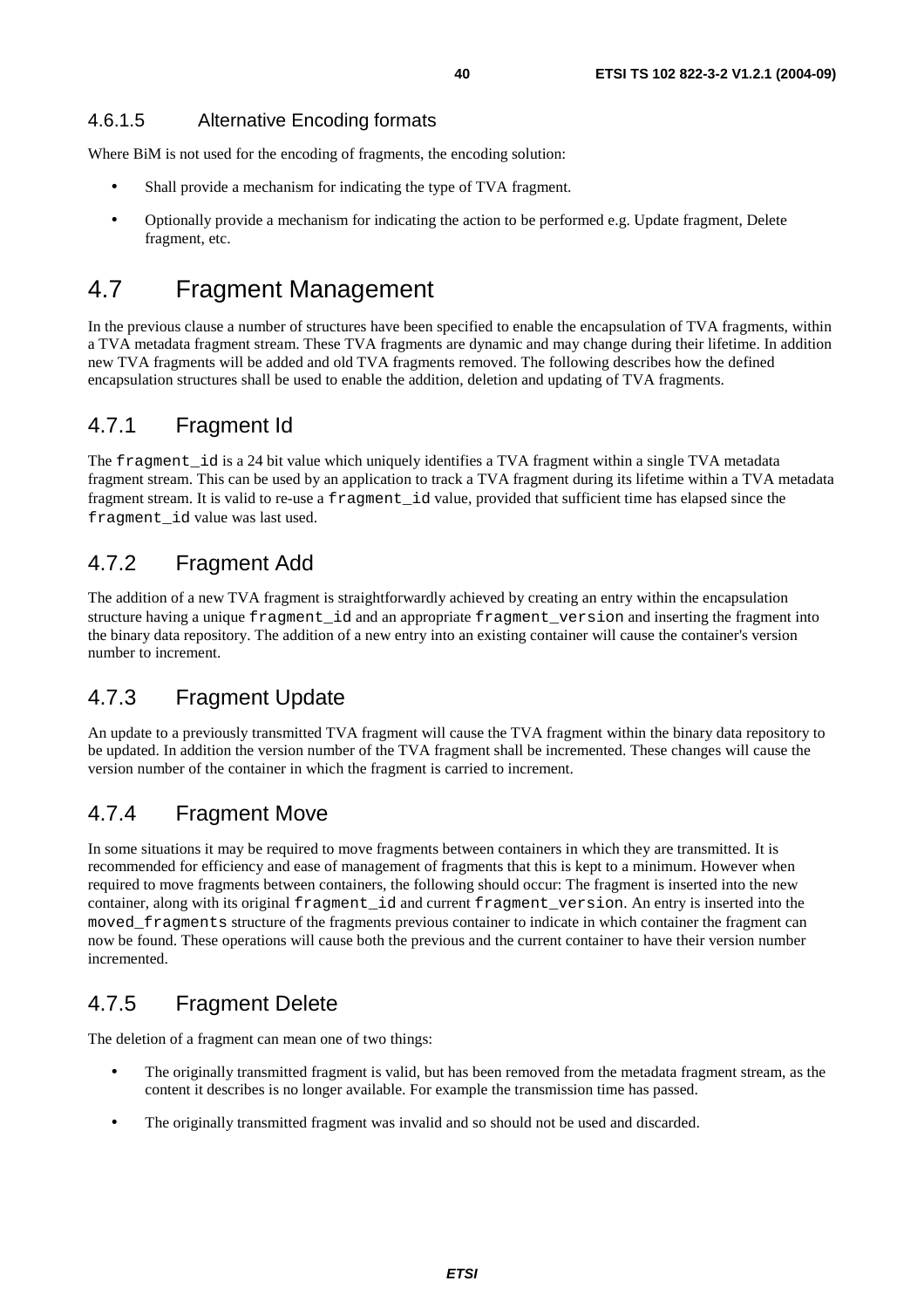Both of these scenarios are supported as follows: when a fragment disappears from the metadata fragment stream it shall be treated as if the fragment has been deleted. Care should be taken when determining if a fragment is no longer in the TVA metadata fragment stream. If a fragment's fragment\_id is not found in the expected containers encapsulation structure, the moved\_fragments structure should be searched for an entry indicating that the fragment has moved containers. However if the metadata fragment stream is not constantly monitored for changes this mechanism should not be relied upon, as a fragment may have moved containers, but the corresponding fragment moved entry is no longer transmitted. The deletion of a fragment will cause the corresponding containers version number to be incremented.

In addition to the above methods, if BiM is used for fragment encoding and the PositionCodeFlag within the TVAInit is set to "1", the BiM FragmentUpdateCommand, which forms part of the FragmentUpdateUnit shall be used to signal the deletion of a fragment. In this case when a fragment is deleted the referenced BiM fragment will consist of a FragmentUpdateUnit with a DeleteContent command and no FragmentUpdatePayload. The change of fragment will cause the fragment\_version within the encapsulation structure to be incremented.

This BiM Delete fragment command (see clause 4.4.2.2.1.3) if used shall be transmitted for a limited period of time, after which it should be removed. Receiver implementers should be aware that this mechanism should not be relied upon, as the receiver may be switched off or tuned away from the TVA metadata fragment stream, during the transmission of the Delete Command.

# 4.8 Indexing

### 4.8.1 Introduction

Data originally encapsulated in an XML document is not always best accessed as if it were an XML document when in the broadcast environment. In this environment, navigation of the document tree is relatively slow even when the location of the data in the tree is known. If the location is not known then the receiver must search through a set of data looking for a node with a particular value. In most cases this will be too slow to be practical. Indexing seeks to avoid these problems by avoiding the need to navigate the document tree. Indices provide direct access to a document TVA fragment by listing the values of a particular node (the index's key fields) and describing where the matching fragment(s) can be found in the carousel. Multiple indices can point to the same fragment, each using a different node as a key field.

### 4.8.2 Requirements

The indexing system shall be designed for metadata available in a unidirectional environment and whose TVA metadata fragments are carouseled.

The indexing system shall be compatible with any specific carousel format used to carry the TVA fragments.

The indexing system shall be designed in such a way that the data it uses may be broadcast cyclically but without being tied to a particular carousel mechanism.

The indexing system should be considered as a way to improve the navigability within the data set formed by the TVA fragments constituting a specific TVA metadata description, however this new system shall:

- be defined and used in addition and with regard to the existing solutions already standardized by *TV-Anytime*;
- be optional in the sense that for some metadata description or some application such an improved navigability may not be necessary or helpful.

The indexing system shall allow the indexing data to be used "on-line" when searching for a specific TVA fragment, namely without needing to be necessarily cached or completely acquired.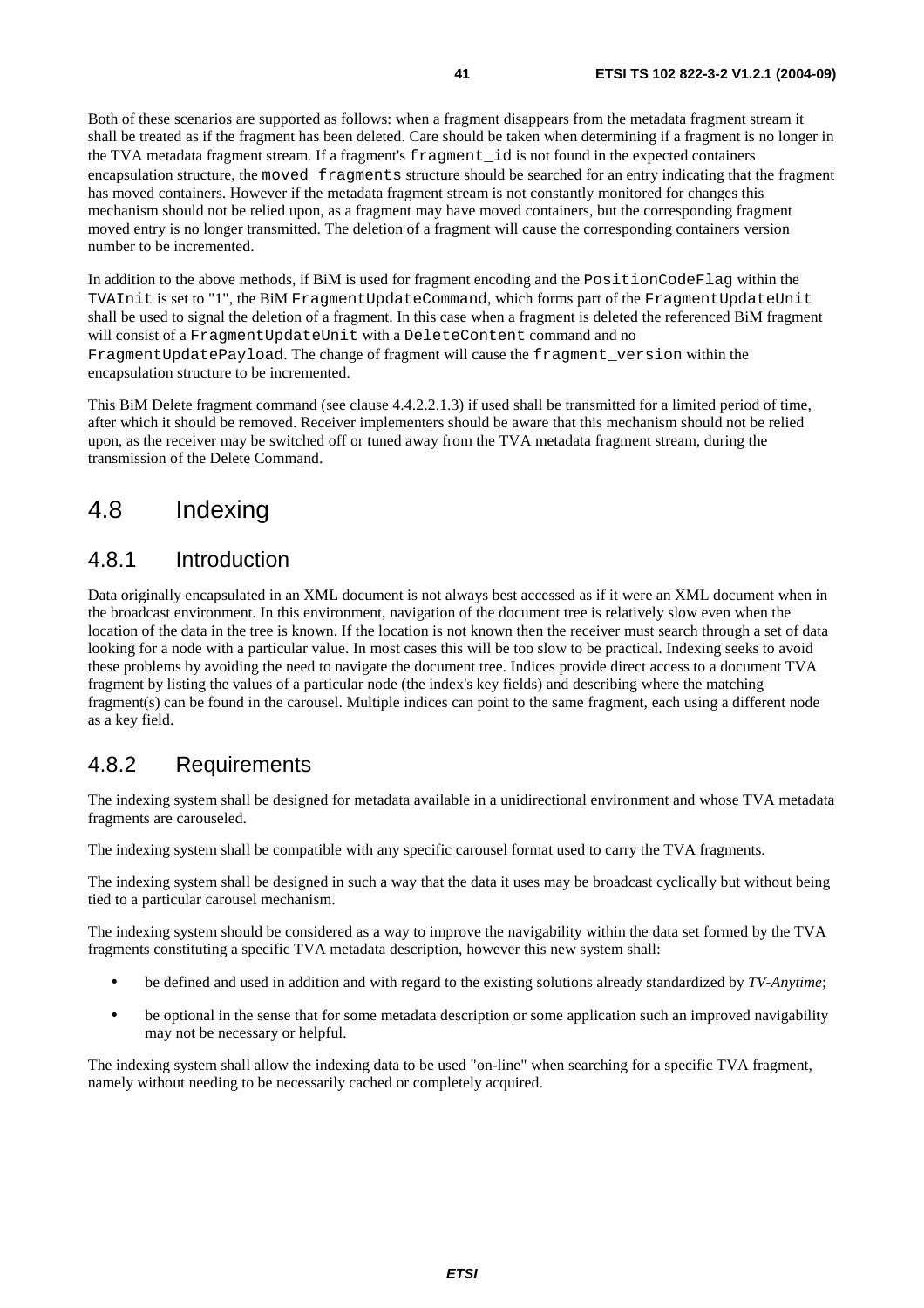The indexing mechanism shall be defined as a way to retrieve using a certain index key a specific TVA fragment among all the TVA fragments constituting a metadata description and carouseled over a unidirectional stream:

- The nature of the key index may differ from one type of TVA fragment to another.
- For each of these possible standard index data type, *TV-Anytime* will specify what the encoded format and the sorting order are.
- The value of the key used to index a TVA fragment shall always be available directly or via an indirection in this TVA fragment.

The indexing mechanism should be extensible to support the possible definition of private new indexes through the use of hooks.

# 4.8.3 Carriage of Indexing Information

Indexing data is carried using the generic Container format specified in clause 4.4.2. This clause makes use of some structures already define in clause 4.6 on fragment encapsulation.

![](_page_41_Figure_8.jpeg)

![](_page_41_Figure_9.jpeg)

# 4.8.4 Data repository

The data repository within the context of an Index is used to carry data used in the representing of an index e.g. key field values. The syntax of a data repository is defined in clause 4.6.1.4 along with how binary data is carried within a data repository. In addition to binary data the data repository is used to carry Strings, as described below.

### 4.8.4.1 String repository

The string repository is used to hold all strings used by structures within the same container.

There shall only ever be one string repository per container. References to this repository are always local (that is, from the same container). Support is provided for identifying the string encoding system, to enable the use of non ASCII based character sets. The use of length fields or termination values are dependent on the string encoding used.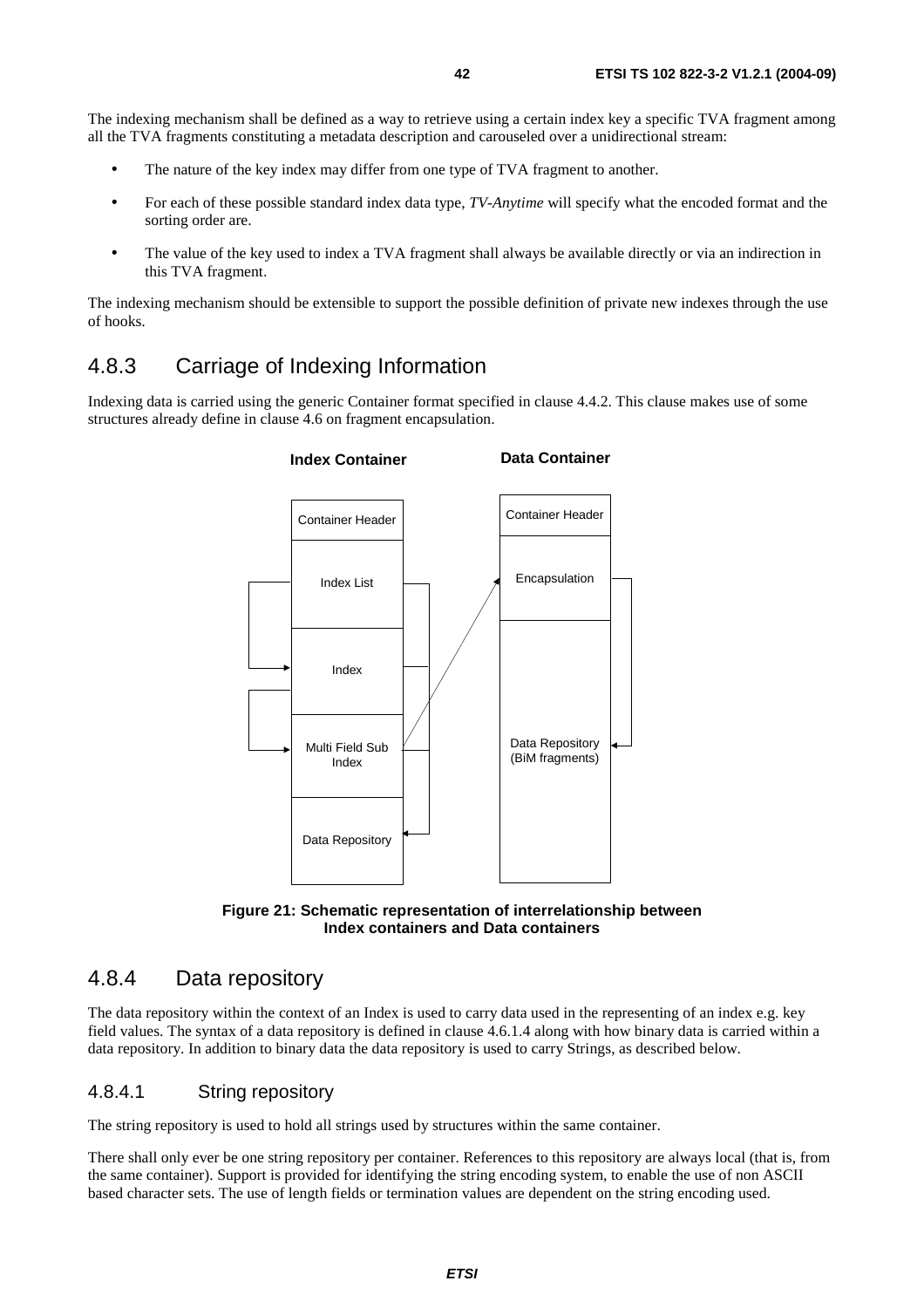| <b>Syntax</b>                              | No. of Bits | <b>Mnemonic</b> |
|--------------------------------------------|-------------|-----------------|
| string_repository() {                      |             |                 |
| encoding_type                              | 8           | uimsbf          |
| for $(i=0; i<$ strings_count; $i++$ ) {    |             |                 |
| for $(j=0; j<$ string(i).length; $j++$ ) { |             |                 |
| string_character                           | 8+          |                 |
|                                            |             |                 |
| string_terminator                          | 8+          | bslbf           |
|                                            |             |                 |
|                                            |             |                 |

**encoding\_type:** An 8 bit field used to define the character encoding system, according to table 2.

**string\_character:** A character of the encoded string. The number of bytes required to represent the character will be dependent on the string encoding system used.

**string\_terminator:** One or more bytes which indicate the end of a string. The actual value will be dependent on the string encoding system used.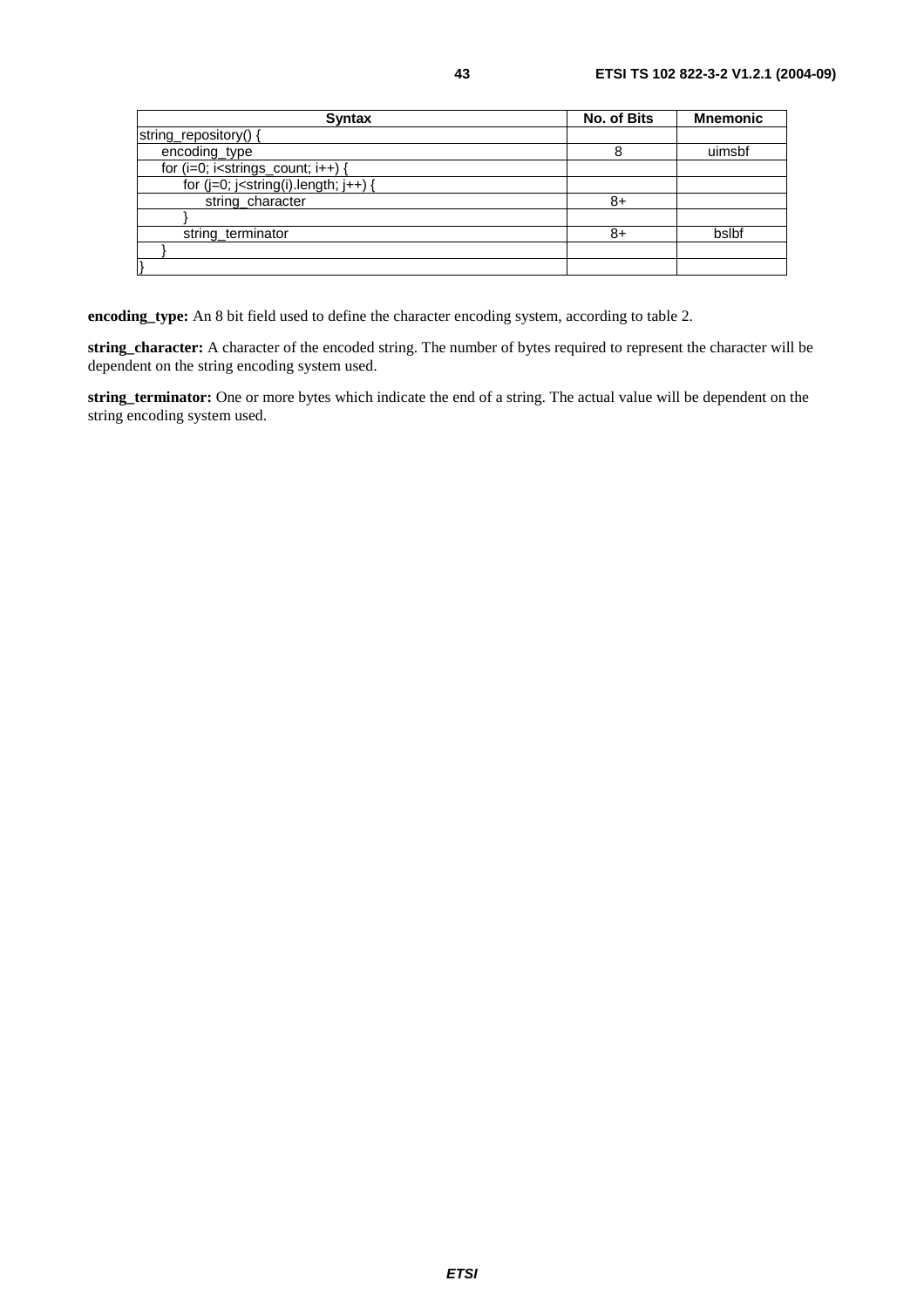### 4.8.5 Index structures

![](_page_43_Figure_2.jpeg)

#### **Figure 22: Indexing structure**

### 4.8.5.1 Identification of indices

Indexes are keyed on schema simple types such as dateTime, CRID. Multiple indices can reference a single TVA fragment. It is important to be able to describe what an index is keyed on.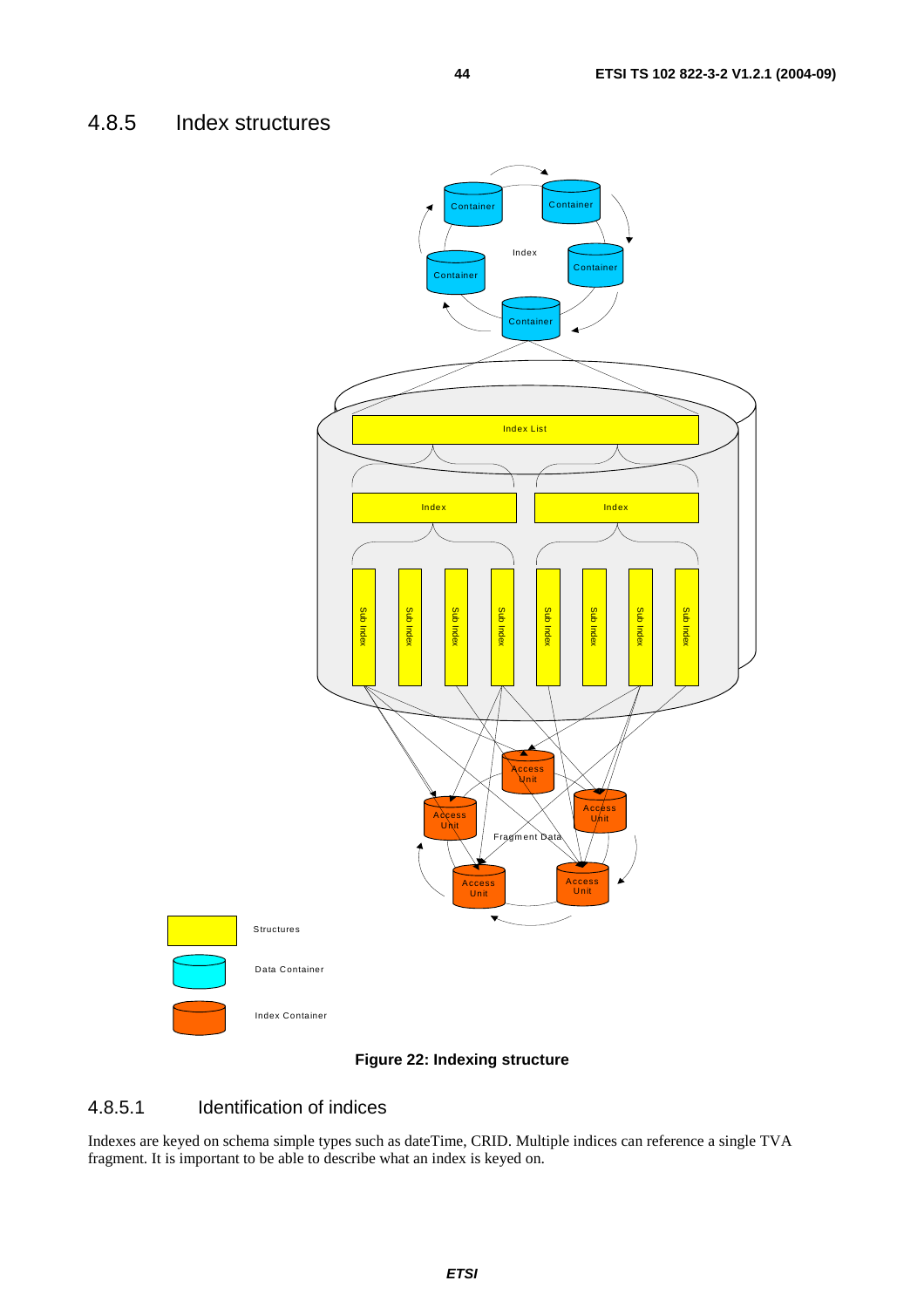There are two important facts that the receiver needs to know about an index:

- The first fact is where in the schema hierarchy are the document fragments that it is referencing? It is important to know this because this describes the type and context of the fragment.
- The second fact is to know "by which key fields are these fragments indexed?" The key fields are typically child members (e.g. an attribute or an element) of the fragment type being indexed.

The specification provides two mechanisms:

- Id based identification
- XPath expressions.

#### 4.8.5.1.1 Use of Ids

Ids can be used to identify both the type of TVA fragment and the element/attribute within the fragment, which the index is keyed on. The set of normative TVA fragments have been mapped to aid interoperability and a mechanism provided to enable metadata providers to define additional Ids to enable the support of enhanced metadata services.

#### 4.8.5.1.2 Use of XPath

W3C has defined a standard specifically for the referencing of elements and attributes within an XML document, which is called XPath. XPath is a syntax, which can describe a path to one or more nodes in a document.

The fragment XPath is an *absolute* path (i.e. it is relative to the root of the document), whilst the key XPath is relative to the fragment XPath. In other words, the context node of the key XPath is the node referred to by the fragment XPath. Combined together they describe the absolute path to the node that forms a key field. The XPath syntax can describe the location of any type of node including elements, attributes and text nodes, enabling any of these to be a key field.

The XPath syntax is rich and many parts are not necessary to describe an index. Therefore a restricted set of syntax, which a TVA compliant box should support has been specified:

- Absolute Location Paths only (key\_xpath is relative, but the combined path is absolute).
- Axes types "attribute" and "child" only are supported.
- Abbreviated Syntax only. The preceding restrictions mean that only the following two abbreviations are permitted:
	- "child::" is always omitted;
	- "@" is always used to represent "attribute::".
- "\*" is not allowed.
- Only the following two Node tests are allowed:
	- NameTest (in which "\*" is not allowed);
	- $text()$ .
- Predicates and Functions are not allowed.
- The union operator "|", is not allowed.

All XPath expressions will be evaluated within the following context:

- The context node is the root of an XML document containing a TVAMain element.
- The context position and context size are both 1.
- There are no variable bindings.
- There is no function library.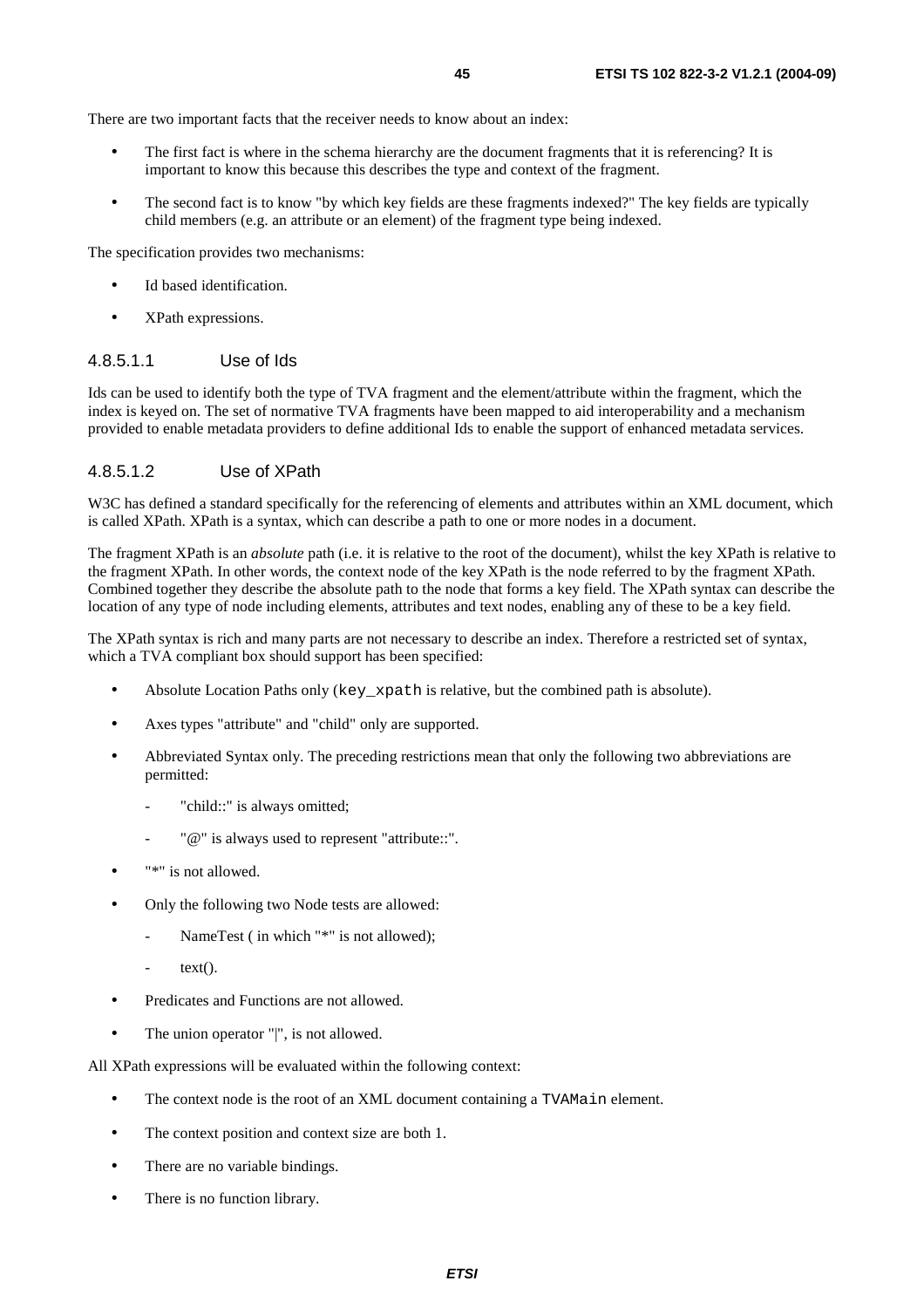In addition all elements/attributes shall be namespace qualified.

#### 4.8.5.1.2.1 Example: Indexing by CRID and title

Considering a broadcast carousel that delivers fragments of type ProgramInformation the fragment XPath (in short form) would be:

/tva:TVAMain/tva:ProgramDescription/tva:ProgramInformationTable/tva:ProgramInformation

The most likely key to use for searching this set of data is the CRID. The field\_xpath is relative to the fragment XPath i.e.:

@tva:programId

A broadcaster may wish to index by title, as well as by CRID, to enable the receiver to search by title. The fragment XPath is:

/tva:TVAMain/tva:ProgramDescription/tva:ProgramInformationTable/tva:ProgramInformation

and the field\_xpath is:

tva:BasicDescription/tva:Title.text()

#### 4.8.5.2 Introduction to the multi-key index

Some applications in the receiver may request matching fragments for more than one query condition. In this case, using multiple key fields is quite efficient to answer such requests. The multi-key consists of more than one key fields.

Multi-key values are ranked in order as follows. For a multi-key of *n* key fields ( $k_1, k_2, ..., k_n$ ), priority of each key field is ordered according to its position from left to right, i.e.,  $k_l$  has the highest priority and  $k_n$  has the lowest priority, etc. For two multi-key values,  $(a_1, a_2, ..., a_n)$  and  $(b_1, b_2, ..., b_n)$ ,

- $(a_1, a_2, ..., a_n)$  is larger than  $(b_1, b_2, ..., b_n)$  if and only if there exists an integer  $i$   $(0 \le i \le n-1)$  such that for every  $j(0 \le j \le i-1)$ ,  $a_j = b_j$  and  $a_i > b_i$ .
- $(a_1, a_2, ..., a_n)$  is smaller than  $(b_1, b_2, ..., b_n)$  if and only if there exists an integer  $i$   $(0 \le i \le n-1)$  such that for every  $j(0 \le j \le i-1)$ ,  $a_j = b_j$  and  $a_i < b_i$ .
- $(a_1, a_2, ..., a_n)$  is equal to  $(b_1, b_2, ..., b_n)$  if and only if for every  $i(1 \le i \le n)$ ,  $a_i = b_i$ .

A typical query example that can be efficiently handled by the multi-key index is as follows:

Search target fragment:

/TVAMain/ProgramDescription/ProgramLocationTable/BroadcastEvent

• Search condition:

 $100 \leq$  ServiceId  $\leq$  110

 $9:00 \text{ PM} \leq \text{PublishedStartTime.text}() \leq 10:00 \text{ PM}$ 

In this case, the "BroadcastEvent" fragments can be indexed by a multi-key index with key fields ServiceId and PublishedStartTime.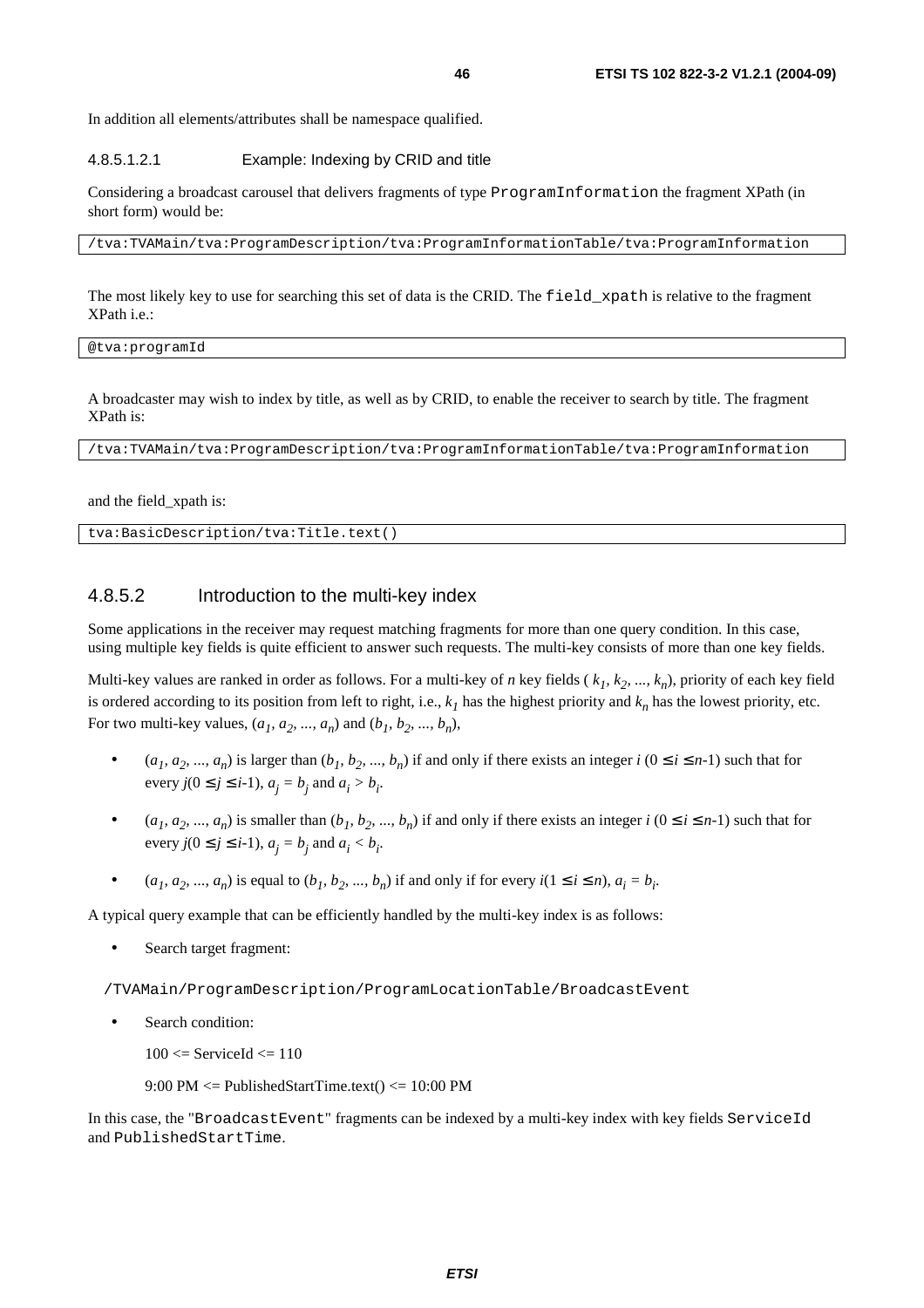### 4.8.5.3 Index List

The index list structure provides a list of all indices that exist for the entire TVA metadata fragment stream. A receiver uses this structure to locate an index of interest, where an index is described using the structures fragment\_type and field\_identifier fields.

It should be noted that entries within the structure are not of fixed size. The Index list must be searched sequentially. The index\_descriptor\_length field is provided to enable a receiver to efficiently skip over index entries, which it is unable to parse due to unknown fragment\_types, field\_identifiers, or field\_encoding.

There shall be a maximum of one index list structure per TVA metadata fragment stream.

| <b>Syntax</b>                                                   | No. of Bits | <b>Mnemonic</b> |
|-----------------------------------------------------------------|-------------|-----------------|
| $index$ list().                                                 |             |                 |
| for ( $j=0$ ; $j$ <num_indexes, <math="">j++) { </num_indexes,> |             |                 |
| index descriptor length                                         | 8           | uimsbf          |
| fragment_type                                                   | 16          | uimsbf          |
| if(fragment_type == $0$ xffff) {                                |             |                 |
| fragment_xpath_ptr                                              | 16          | uimsbf          |
|                                                                 |             |                 |
| num_fields                                                      | 8           | uimsbf          |
| for( $k=0$ ; $k<$ num_fields; $k++$ ) {                         |             |                 |
| field identifier                                                | 16          | uimsbf          |
| if(field_identifier == $0$ xffff)                               |             |                 |
| field_xpath_ptr                                                 | 16          | uimsbf          |
|                                                                 |             |                 |
| field_encoding                                                  | 16          | uimsbf          |
|                                                                 |             |                 |
| index_container                                                 | 16          | uimsb           |
| index_identifier                                                | 8           | uimsbf          |
|                                                                 |             |                 |
|                                                                 |             |                 |

**index\_descriptor\_length:** An 8 bit field which defines the number of bytes proceeding this field which are used to describe the index.

**fragment\_type:** An id used to identify the type of TVA fragments which the index makes references to. In addition to the identifiers defined in the table below, their may be a set of unique identifier allocated on a per application basis.

Table 7 shows the set of allocated fragment\_type values. The XPath expressions are namespace qualified and use the following namespace prefixes:

tva urn:tva:metadata:2004

mpeg7 urn:mpeg:mpeg7:schema:2001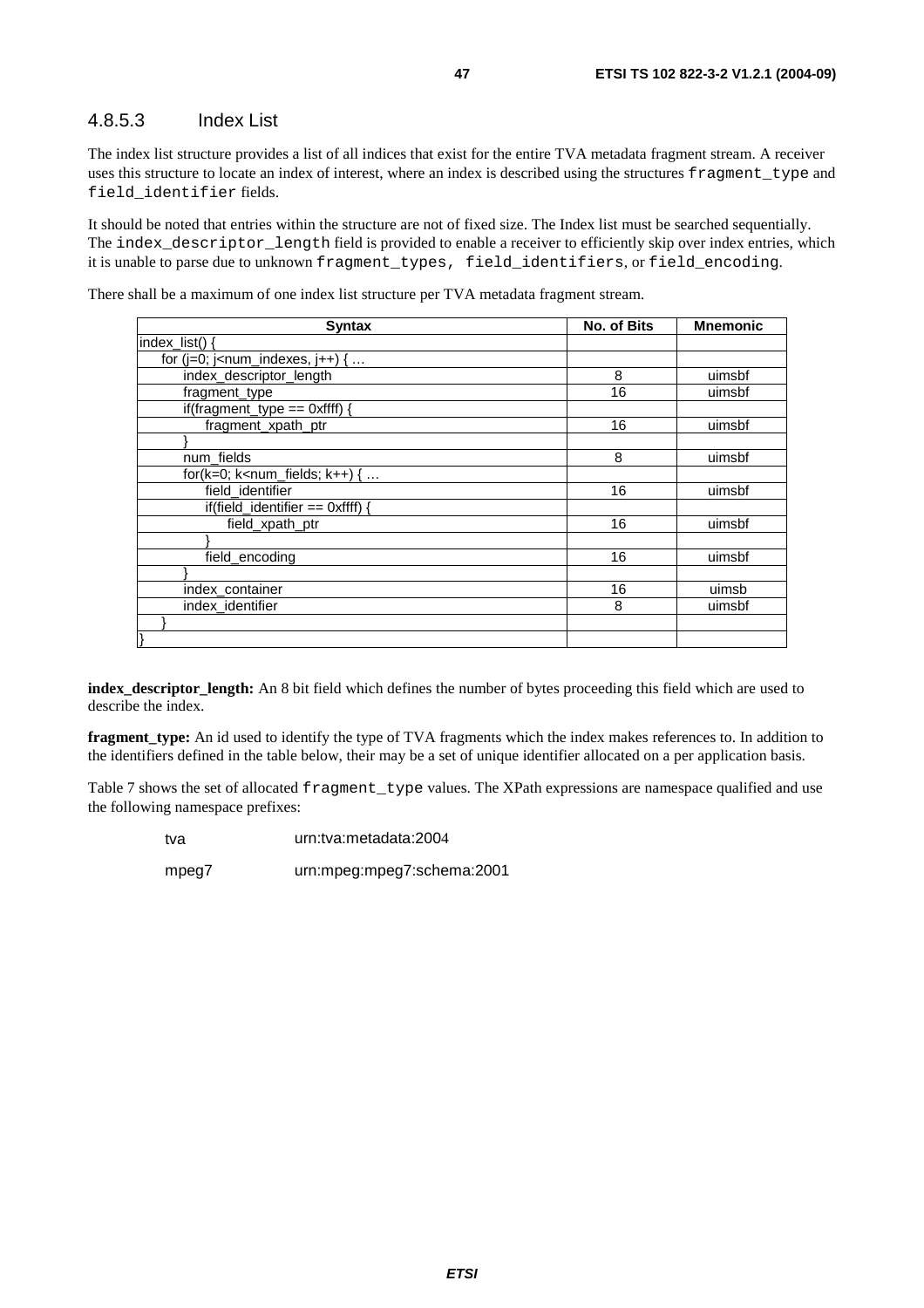| Value           | <b>Description</b>                                                                     |
|-----------------|----------------------------------------------------------------------------------------|
| 0x0000          | Reserved                                                                               |
| 0x0001          | ProgramInformation fragment (/tva:TVAMain/ tva:ProgramDescription/                     |
|                 | tva:ProgramInformationTable/tva:ProgramInformation)                                    |
| 0x0002          | GroupInformation fragment (/tva:TVAMain/ tva:ProgramDescription/                       |
|                 | tva:GroupInformationTable/tva:GroupInformation)                                        |
| 0x0003          | OnDemandProgram fragment                                                               |
|                 | (/tva:TVAMain/tva:ProgramDescription/tva:ProgramLocationTable/tva:OnDemandProgram)     |
| 0x0004          | BroadcastEvent fragment (/tva:TVAMain/tva:ProgramDescription/                          |
|                 | tva:ProgramLocationTable/ tva:BroadcastEvent)                                          |
| 0x0005          | Schedule fragment (/tva:TVAMain/ tva:ProgramDescription/ tva:ProgramLocationTable/     |
|                 | tva:Schedule)                                                                          |
| 0x0006          | ServiceInformation fragment (/tva:TVAMain/ tva:ProgramDescription/                     |
|                 | tva:ServiceInformationTable/ tva:ServiceInformation)                                   |
| 0x0007          | PersonName fragment (/tva:TVAMain/ tva:ProgramDescription/ tva:CreditInformationTable/ |
|                 | tva:PersonName)                                                                        |
| 0x0008          | OrganizationName fragment                                                              |
|                 | (/tva:TVAMain/tva:ProgramDescription/tva:CreditInformationTable/tva:OrganizationName)  |
| 0x0009          | ProgramReviews fragment (/tva:TVAMain/ tva:ProgramDescription/                         |
|                 | tva:ProgramReviewTable/tva:Review)                                                     |
| 0x000A          | <b>CSAlias fragment</b>                                                                |
|                 | (/tva:TVAMain/ tva:ClassificationSchemeTable/tva:CSAlias)                              |
| 0x000B          | ClassificationScheme fragment                                                          |
|                 | (/tva:TVAMain/tva:ClassificationSchemeTable/tva:ClassificationScheme)                  |
| 0x000C          | Segment Information fragment (/tva:TVAMain/ tva:ProgramDescription/                    |
|                 | tva:SegmentationTable/ tva:SegmentList/ tva:SegmentInformation)                        |
| 0x000D          | Segment Group Information fragment (/tva:TVAMain/ tva:ProgramDescription/              |
|                 | tva:SegmentationTable/ tva:SegmentGroupList/ tva:SegmentGroupInformation)              |
| 0x000E          | TVAMain fragment (/tva:TVAMain)                                                        |
| 0x000F          | OnDemandService fragment (/tva:TVAMain/tva:ProgramDescription/                         |
|                 | tva:ProgramLocationTable/tva:OnDemandServiceType)                                      |
| 0x0010          | PurchaseInformation fragment                                                           |
|                 | (/tva:TVAMain/tva:ProgramDescription/tva:PurchaseInformationTable/tva:PurchaseInformat |
|                 | ion)                                                                                   |
| 0x0011 - 0x00EF | <b>TVA Reserved</b>                                                                    |
| 0x00F0 - 0xFFFE | User defined                                                                           |
| 0xFFFF          | W3C XPath Expression                                                                   |

|  | Table 7: fragment_type assignments |  |  |
|--|------------------------------------|--|--|
|--|------------------------------------|--|--|

**fragment\_xpath\_ptr:** If the fragment\_type is set to "0xffff" this provides a reference to the start of an XPath string. This reference is in the form of an offset, in bytes, from the start of the string repository in the current container. The value of this string is the XPath (in abbreviated XPath notation) to the root node of a TVA fragment.

**num\_fields:** The number of fields which this index is based upon. The fields shall be defined in their order of importance, where the first entry is the Primary field.

**field\_identifier:** An id used to identify the field on which the index is ordered. The specification allows the allocation of unique identifiers on a per application basis.

|  |  | Table 8: field_identifier Assignments |
|--|--|---------------------------------------|
|--|--|---------------------------------------|

| Value           | <b>Description</b>                            |
|-----------------|-----------------------------------------------|
| 0x0000          | Reserved                                      |
| 0x0001 - 0xFFFE | User defined                                  |
| <b>OxFFFF</b>   | Indicates use of a W3C XPath style expression |

**field\_xpath\_ptr:** Reference to the start of the fields XPath string (in abbreviated XPath notation) within the string repository belonging to the current container. This reference is in the form of an offset, in bytes, from the start of the string repository in the current container. The value of this string is an XPath expression that is relative to the fragment\_types XPath, which identified the node that is used as one of the indexes key fields.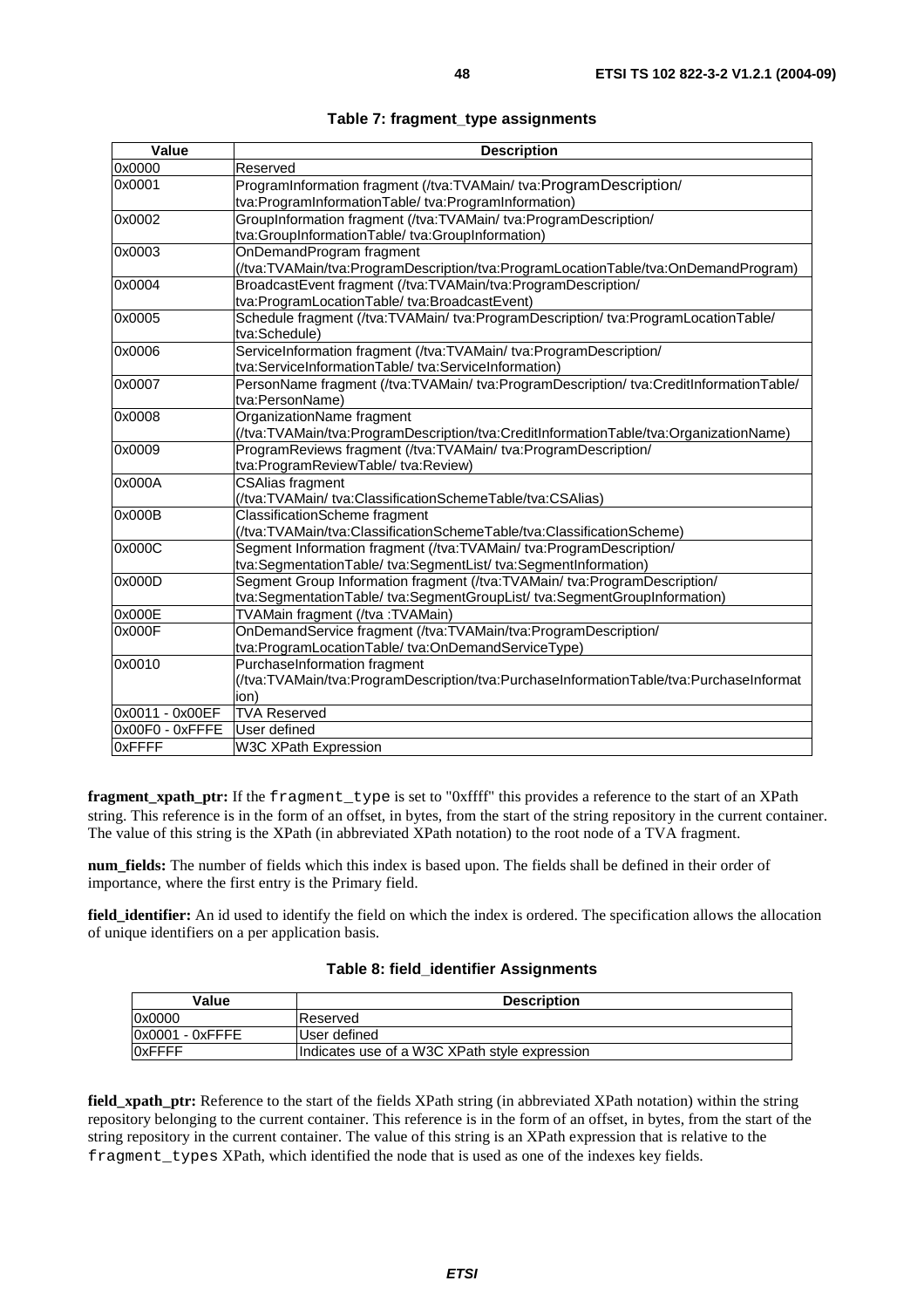**field encoding:** Defines the encoding used to represent a key field value. This encoding determines how the "field value" within the multi field sub index, the low field value and high field value within the index, shall be interpreted.

The field\_encoding value has two purposes:

- It determines whether the content of the field\_value within the multi\_field\_sub\_index structure, the low\_field\_value and the high\_field\_value within the index structure, are inline or are found within a data repository structure (see table 4).
- It defines the encoding of the data held in the field-value within the multi\_field\_sub\_index structure, the low field value and the high field value within the index structure (see table 9).

| <b>Encoding value</b> | value field interpretation                                               |
|-----------------------|--------------------------------------------------------------------------|
| 0x0000 - 0x00FF       | Field is an offset in bytes from the start of the string data repository |
|                       | structure.                                                               |
| 0x0100 - 0x01FF       | lField contains an inline 2-bvte value.                                  |
| 0x0200 - 0x04FF       | Field is an offset in bytes from the start of the binary data repository |
|                       | structure.                                                               |
| 0x0500-0xFFFF         | Reserved for future use.                                                 |

#### **Table 9: Encoding and interpretation of the field\_value, low\_field\_value and high\_field\_value field**

| field_encoding  | <b>Description</b>                      | <b>Encoding</b>                                                                                    | Size in bytes            |
|-----------------|-----------------------------------------|----------------------------------------------------------------------------------------------------|--------------------------|
| 0x0000          | string type                             | Null-terminated string                                                                             | variable                 |
| 0x0001 - 0x00FF | Reserved for custom<br>string types     |                                                                                                    |                          |
| 0x0100          | signed short                            | two's complement - Big-Endian                                                                      | $\overline{2}$           |
| 0x0101          | unsigned short                          | unsigned binary - Big-Endian                                                                       | $\overline{2}$           |
| 0x0102-0x01FF   | Reserved for custom<br>2-byte types     |                                                                                                    |                          |
| 0x0200          | signed long                             | two's complement - Big-Endian                                                                      | 4                        |
| 0x0201          | unsigned long                           | unsigned binary - Big-Endian                                                                       | 4                        |
| 0x0202          | variable length signed<br>integer       | one bit to indicate sign (0:<br>positive, 1: negative), followed by<br>abs(value) using vluimsbf5. | $1+$                     |
| 0x0203          | variable length unsigned<br>integer     | vluimsbf8                                                                                          | $1+$                     |
| 0x0204-0x02FF   | Reserved for custom<br>integer types    |                                                                                                    |                          |
| 0x0300          | signed float                            | IEEE standard 754-1985 [7]<br>Big-Endian                                                           | $\overline{\mathcal{L}}$ |
| 0x0301          | Reserved                                |                                                                                                    |                          |
| 0x0302          | signed double                           | <b>IEEE</b> standard 754-1985 [7]<br>Big-Endian                                                    | 8                        |
| 0x0303-0x03FF   | Reserved for custom<br>rational types   |                                                                                                    |                          |
| 0x0400          | dateTime                                | Modified Julian Date and<br>Milliseconds (TVA BiM codec,<br>clause 4.4.2.4.2)                      | 8                        |
| 0x0401          | date                                    | Modified Julian Date (TVA BiM<br>codec, clause 4.4.2.4.3)                                          | 4                        |
| 0x0402-0x04FF   | Reserved for custom<br>binary fragments |                                                                                                    |                          |
| 0x0500-0xFFFF   | Reserved for future use                 |                                                                                                    |                          |

#### **Table 10: encoding types and their respective sizes**

**index\_container:** The id of the container carrying the described index.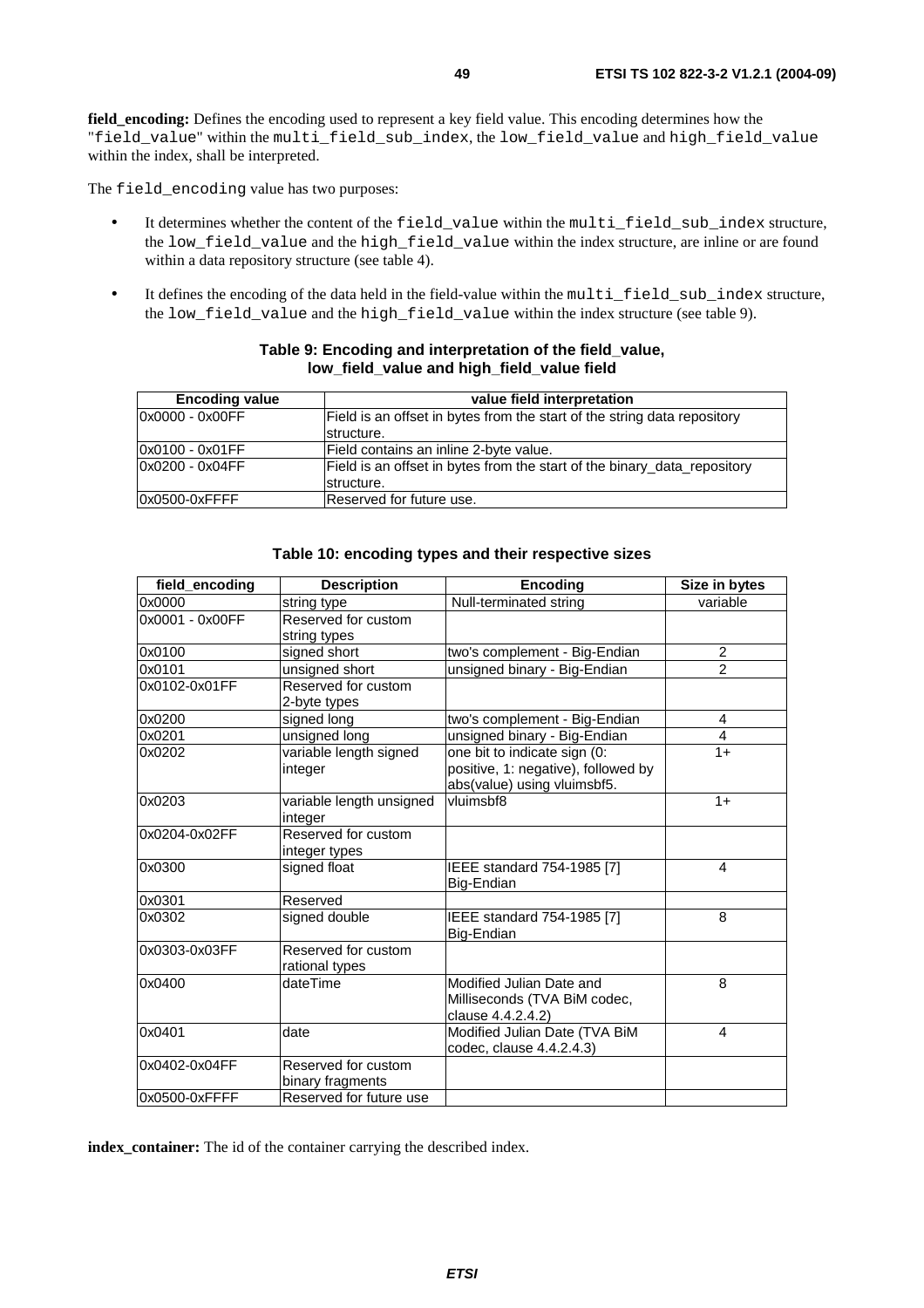**index identifier:** This field identifies the relevant index structure within the identified container. To locate the correct index within the container (with  $id = index content$  container) the container header is searched for a structure of type "index" and with a structure\_id = index\_identifier.

### 4.8.5.4 Index

The index structure is the top level of an index. It provides a list of all sub-indices and the ranges of field values that those sub-indices carry. When considering a classic indexing system it is normal for there not to be any overlaps in the range of field values to be found within a given set of sub indexes. This is to minimize the amount of searching required to find a particular value.

Having overlapping sub-indices can lead to sequential searching of sub index structures, introducing an associated decrease in performance. However in some circumstances it may be desirable to allow this. For example where the indexed data is carried within the same container as the index and you wish to carousel the data out at different rates and the set of data to be carouseled would not typically form a single sub index without overlaps.

In the case of overlapping sub indexes they shall be declared within the index structure in descending order of search priority. Where the first declared sub index, which may contain the set of required field values has the highest priority.

#### 4.8.5.4.1 Field Value Ordering

The ordering of index entries within an index is dependent on a field's primitive XML schema simple type. In the case of strings the order may be dependent on the selected language and not necessarily in alphanumeric order.

| <b>Simple Type</b> | Ordering                                                                                                                                           |
|--------------------|----------------------------------------------------------------------------------------------------------------------------------------------------|
| string             | All string shall be ordered in increasing Lexicographical order.<br>Lexicographical ordering is language dependent and may not be<br>alphanumeric. |
| anyURI             | Increasing alphanumeric order.                                                                                                                     |
| boolean            | "False" precedes "True".                                                                                                                           |
| <b>NMTOKEN</b>     | Increasing binary representation order.                                                                                                            |
| gYear              | Increasing numeric value.                                                                                                                          |
| integer            | Increasing numeric value with negative values first.                                                                                               |
| date               | Increasing date value.                                                                                                                             |
| nonNegativeInteger | Increasing numeric (binary) value.                                                                                                                 |
| positiveInteger    | Increasing numeric (binary) value.                                                                                                                 |
| dateTime           | Increasing dateTime (binary) value.                                                                                                                |
| duration           | Increasing duration (binary).                                                                                                                      |
| float              | Increasing numeric value (negative values first).                                                                                                  |
| double             | Increasing numeric value (negative values first).                                                                                                  |

| <b>Syntax</b>                            | No. of Bits | <b>Mnemonic</b> |
|------------------------------------------|-------------|-----------------|
| index()                                  |             |                 |
| overlapping_subindexes                   |             | bslbf           |
| single_layer_sub_index                   |             | bslbf           |
| reserved                                 | 6           | bslbf           |
| fragment_locator_format                  | 8           | uimsbf          |
| for $(i=0; j1 - num_sub_indexes, i++)$ { |             |                 |
| for( $k=0$ ; $k<$ num_fields; $k++$ ) {  |             |                 |
| if (overlapping_subindices == '1') {     |             |                 |
| low_field_value                          | 16          | uimsbf          |
|                                          |             |                 |
| high field value                         | 16          | uimsbf          |
|                                          |             |                 |
| sub index container                      | 16          | uimsbf          |
| sub_index_identifier                     | 8           | uimsbf          |
|                                          |             |                 |
|                                          |             |                 |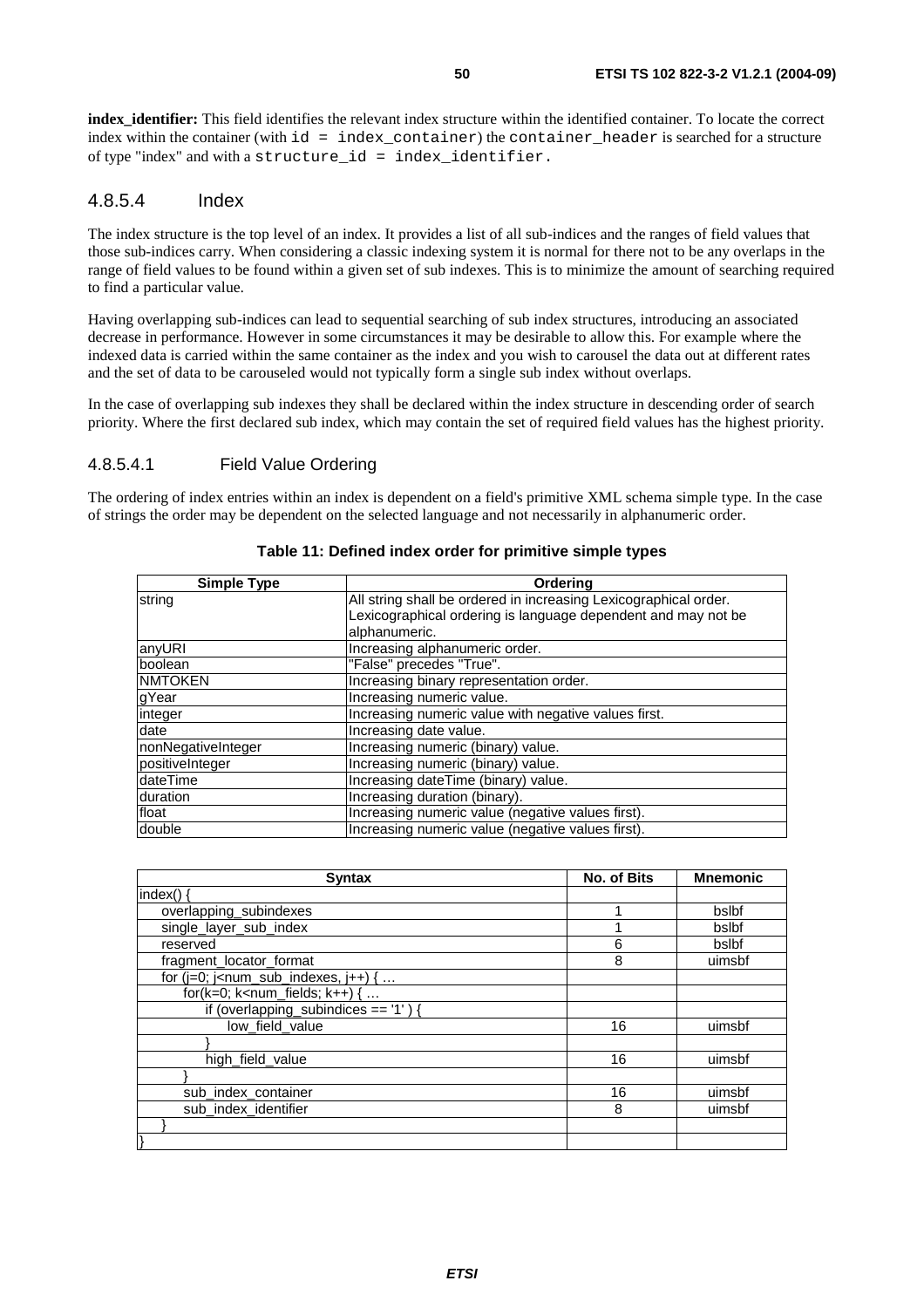Given high\_field\_values,  $(a_1, a_2, ..., a_n)$  and  $(b_1, b_2, ..., b_n)$ , of two arbitrary sub-indexes among the sub-indices list, The sorting of sub-indices is determined as follows:

```
(a_1, a_2, \ldots, a_n) is larger than (b_1, b_2, \ldots, b_n) if and only if there exists an integer
i (0 ≤ i ≤ n - 1) such that for every j(0 ≤ j ≤ i - 1), a_j = b_j and a_j > b_j.
(a_1, a_2, \ldots, a_n) is smaller than (b_1, b_2, \ldots, b_n) if and only if there exists an
integer i (0 \le i \le n - 1) such that for every j(0 \le j \le i - 1), a_j = b_j and a_i < b_j.
(a_1, a_2, \ldots, a_n) is equal to (b_1, b_2, \ldots, b_n) if and only if for every i(1 \le i \le n), a_i= b_i.
Specifically, within the index() structure, if there is no overlapping between 
subindices, for all j between 0 and num_sub_indexes-1 (high_field_value[j,0], …, 
high_field_value[j,k]) is smaller than (high_field_value[j+1,0], …, 
high field_value[j+1,k])
"j" is the sub_index 
  "k" is the field
This function high_field_value[j,k] takes its value according to the loop defined in the
index() table.
```
**overlapping\_subindexes:** When set to "1", indicates that one or more of the sub indices which form this index, overlap with respect to the range of values found within the sub index. Where sub indices overlap, the sub indices are declared in descending order of search priority. When set to "0", indicates that the sub indices do not overlap and the declared sub indices are ordered in ascending order.

**single\_layer\_sub\_index:** This field is used to indicate the syntax used within the corresponding multi\_field\_sub\_index structures to represent indexes with multiple key fields. When set to "1" it indicates that all fields for a given index entry are declared together in a single multi\_field\_sub\_index structure. When set to "0" it indicates that each key field is contained within a separate multi\_field\_sub\_index structure.

**fragment** locator format: Identifies the format and interpretation of the fragment locator field used within the multi field sub index (leaf field) to reference a TVA fragment.

|  | Table 12: Fragment reference types |
|--|------------------------------------|
|--|------------------------------------|

| Value         | Meaning                                        |
|---------------|------------------------------------------------|
| 0x00          | local fragment locator (see clause 4.8.5.7.2)  |
| 0x01          | remote fragment locator (see clause 4.8.5.7.1) |
| $0x02 - 0xE0$ | <b>TVA Reserved</b>                            |
| $0xE1 - 0xFF$ | User defined                                   |

**low field value:** The lowest field value that can be found within the sub-index. The meaning of this field depends on the value of the field\_encoding member of the index list structure. The lowest value of the field expressed may not be the lowest field value actually present in the given fragment, it merely indicates that the referenced sub index structure may contain entries with fields values in the given range. The type of encoding used and the interpretation of the low\_field\_value are defined by the field\_encoding within the index\_list structure.

**high\_field\_value:** The highest field value that can be found within the sub-index. The meaning of this field depends on the value of the field\_encoding member of the relevant index list structure (see clause 4.8.5.3). The highest value of the field expressed may not be the highest field value actually present in the given fragment, it merely indicates that the referenced sub index structure may contain entries for key field values in the given range. The type of encoding used and the interpretation of the high\_field\_value are defined by field\_encoding within the index\_list structure.

It should be noted that the high\_field\_value for all but the first field may be lower than the previous high\_field\_value sub index entry. This is caused when there is a change in the value of the parent field.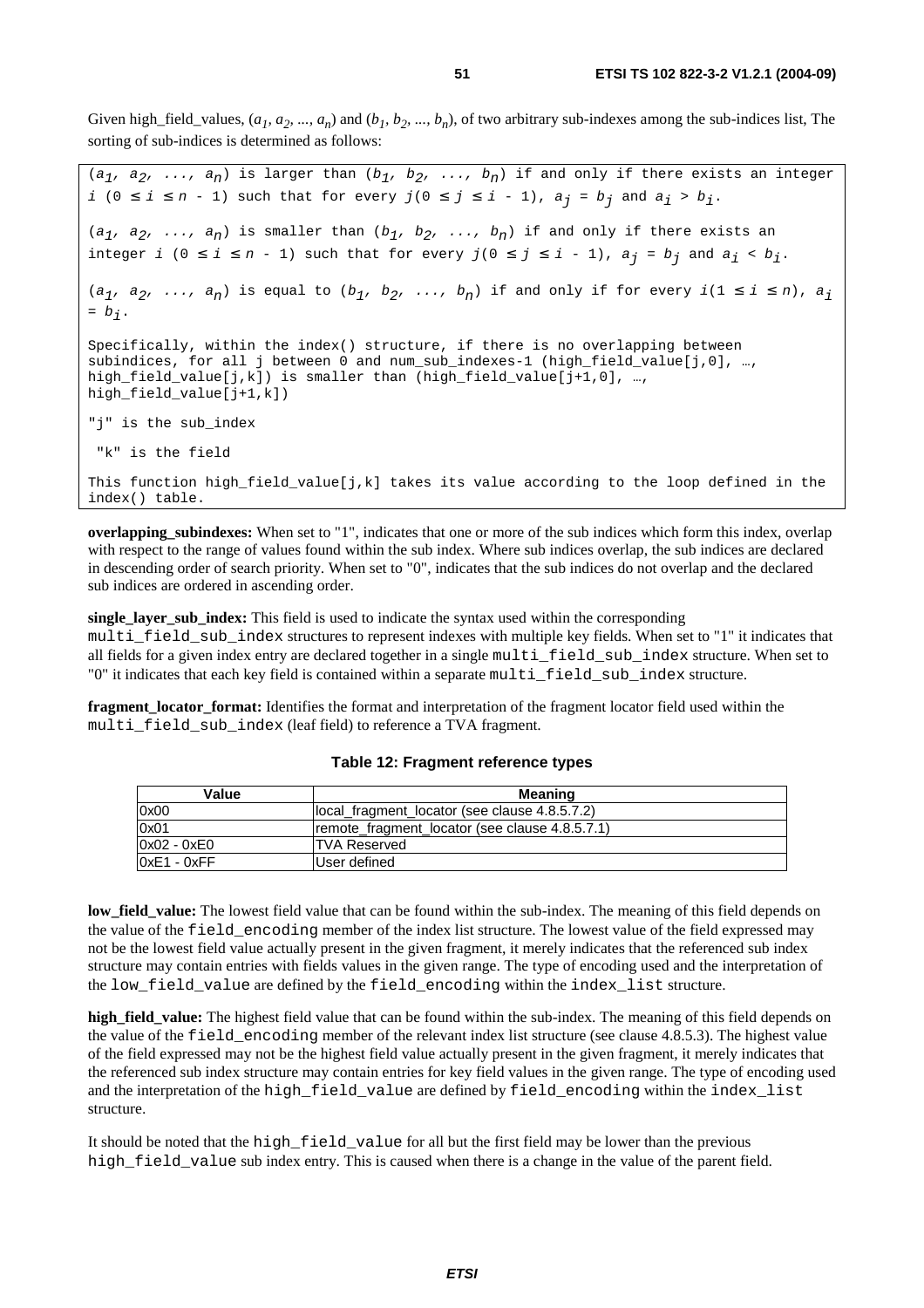For example if we have an index keyed on channel and event time fields, we could have a set of sub indexes with the following ranges:

- Sub index 1 channel high\_field\_value = "3", event time high\_field\_value = "12:00".
- Sub index 2 channel high field value = "4" event time high field value = "09:00".

Where the index uses multiple fields, the declaration order of the high\_field\_values shall match that defined for the index within the index\_list structure.

When defining the range of values that a particular sub index shall cover, sufficient space should be left to enable the addition of further index entries without unduly impacting other sub indices. For example if a sub-index can hold a maximum of say 64K entries, it is recommended that the range of current entries should equal around half to two thirds the space. This leaves sufficient room for additional entries without having to changing the way in which the index is split into sub index structures.

**sub\_index\_container:** The id of the container carrying the described multi\_field\_sub\_index.

**sub\_index\_identifier:** This field identifies the multi\_field\_sub\_index structure instance containing the described sub index. To locate the sub index within the container (with id = sub\_index\_container) the container\_header is searched, for a structure of type "multi\_field\_sub\_index" with a structure\_ id equal to the sub\_index\_identifier.

### 4.8.5.5 Multi\_field\_sub\_index

A multi field sub index provides references to TVA fragments, which contain field values within the range specified for this sub index. The structure supports indexes with both single and multiple key fields. In the case of indices with multiple key fields, the syntax provides two methods:

- Single Layer All key fields defined together within a single multi\_field\_sub\_index.
- Multi Layer Each multi field sub index defines a single field of a key.

#### 4.8.5.5.1 Single Layer Structures

Single Layer Structures provide a simple mechanism for describing multiple key field indices. As each entry in the structure can be decoded one by one in a straightforward manner, this structure would be preferred in a situation where the received index data need to be reorganized in the PDR before its use. Note that the index data can be restructured inside the PDR according to its own storage method and query processing policy. For example, a PDR may want to reorganize one of the received indices in its own B-tree index.

In addition, the Single Layer Structure provides an efficient mechanism for representing multiple key field indexes, where there is typically a one to one mapping e.g.  $\leq$ surname, givenname.

#### 4.8.5.5.2 Multi Layer Structures

Multi Layer Structures provide an efficient mechanism for describing multiple field indices with common key field values. This is achieved with the use of multiple multiled  $f$  index structures (see figure 23), where each structure is used to describe one layer of a multi field sub index, (layer is equal to a key field of a multi field index).

Each index entry, within the multi\_field\_sub\_index, points to further multi\_field\_sub\_index structures (except for the leaf field), which contain index entries having the declared field value.

The multi\_field\_sub\_index structure is formed of two parts:

- multi\_field\_header.
- multi\_field\_index\_entries.

The multi\_field\_header defines how the multi\_field\_index\_entries sub structure should be interpreted and indirectly defines the size of each index entry.

All entries within the multi\_field\_index\_entries sub structure are ordered in ascending order.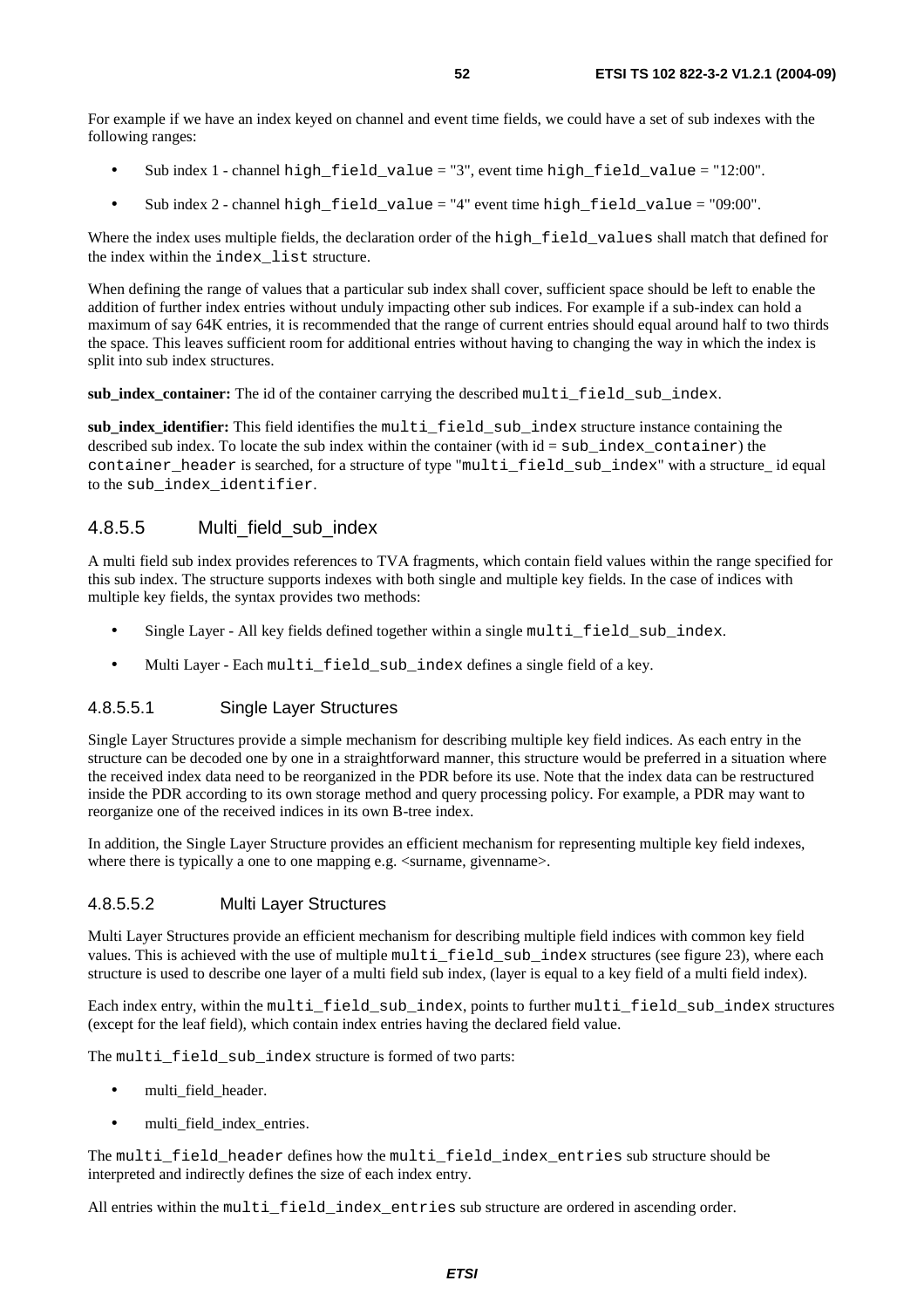All entries are of a fixed size, which enables the sub structure to be efficiently searched using a binary search algorithm.

The number of entries within the structure is not explicitly defined, but can be inferred as follows:

```
num_entries = (structure_length - 
sizeof(multi_field_header))/sizeof(multi_field_index entry)
```
It should be noted that the syntax used within multi\_field\_sub\_index structures is not always common across all sub indices. Therefore the header of each multi\_field\_sub\_index should be parsed to infer the syntax used within a given instance.

| Syntax                                 | No. of Bits | <b>Identifier</b> |
|----------------------------------------|-------------|-------------------|
| multi_field_sub_index() {              |             |                   |
| multi field header {                   |             |                   |
| leaf field                             |             | bslbf             |
| multiple locators                      |             | bslbf             |
| reserved                               | 6           | bslbf             |
|                                        |             |                   |
| if(single_layer_sub_index == $'0'$ ) { |             |                   |
| multi_layer_sub_index_structure()      |             |                   |
| else                                   |             |                   |
| single_layer_sub_index_structure()     |             |                   |
|                                        |             |                   |
|                                        |             |                   |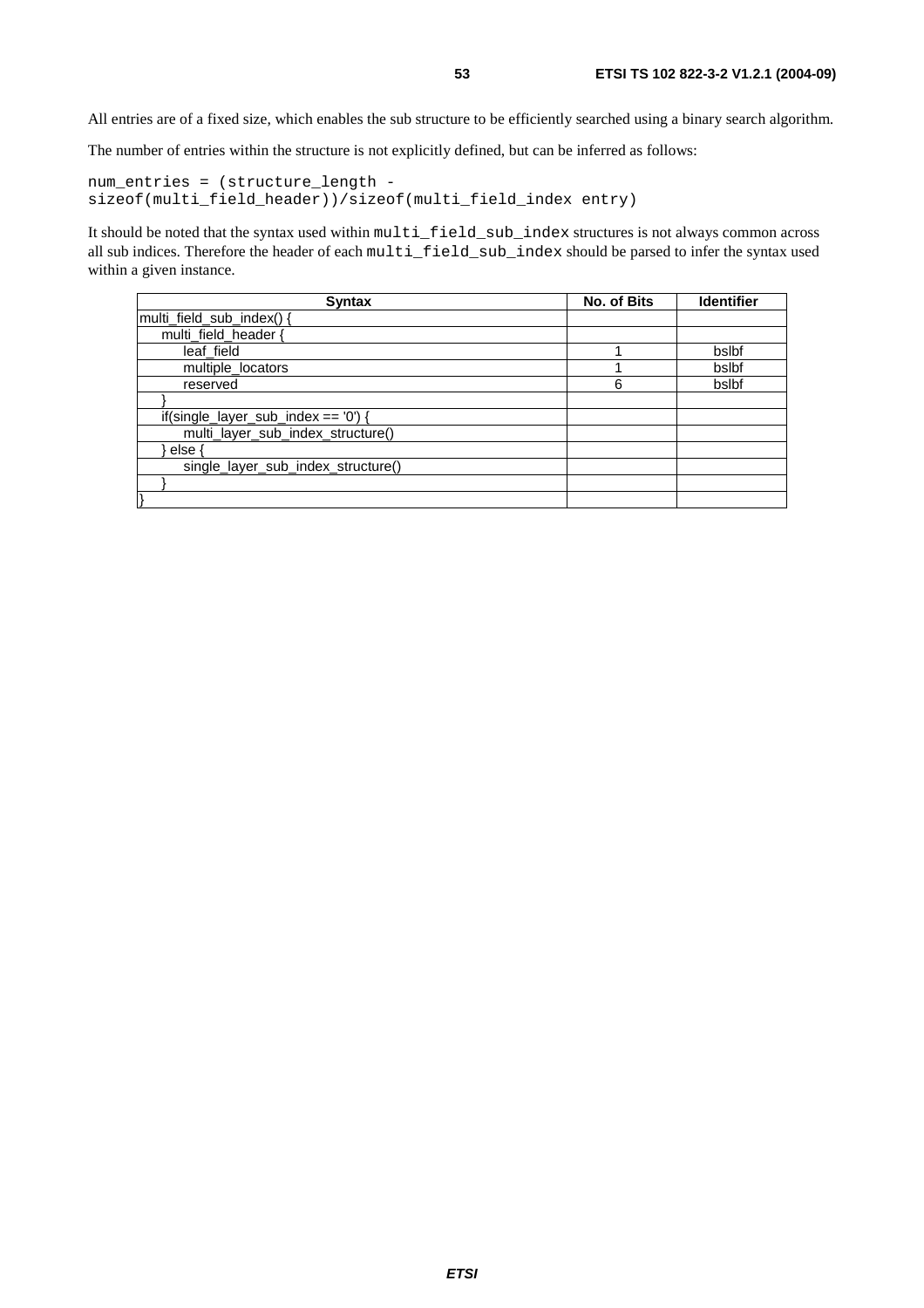![](_page_53_Figure_1.jpeg)

**54**

**Figure 23: Example multi\_field\_sub\_index structure (using multi-layer syntax) for an index with three key fields (Genre, Language and Title)**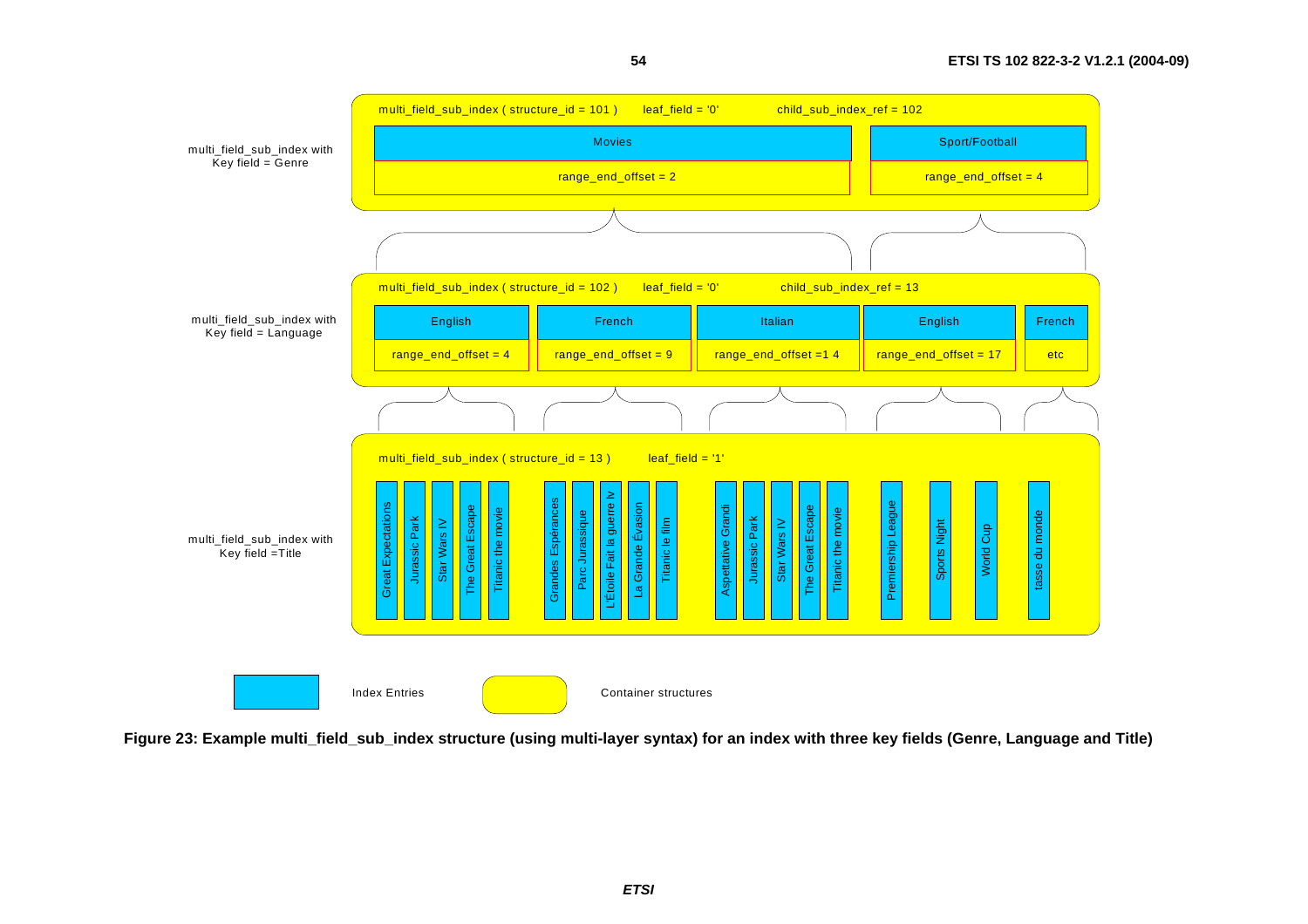Given field\_values,  $(a_1, a_2, ..., a_n)$  and  $(b_1, b_2, ..., b_n)$ , of two multi\_field\_entries, the order between the two entries is determined as follows:

(a<sub>1</sub>, a<sub>2</sub>, ..., a<sub>n</sub>) is larger than (b<sub>1</sub>, b<sub>2</sub>, ..., b<sub>n</sub>) if and only if there exists an integer i (0  $\leq$  i $\leq$  n - 1) such that for every  $j(0 \leq j \leq i - 1)$ ,  $a_j = b_j$  and  $a_j > b_j$ .

 $(a_1, a_2, ..., a_n)$  is smaller than  $(b_1, b_2, ..., b_n)$  if and only if there exists an integer i  $(0 \le i \le n - 1)$  such that for every  $j(0 \leq j \leq i - 1)$ ,  $a_j = b_j$  and  $a_j < b_j$ .

 $(a_1, a_2, ..., a_n)$  is equal to  $(b_1, b_2, ..., b_n)$  if and only if for every  $i(1 \le i \le n)$ ,  $a_i = b_i$ .

Specifically, within the multi\_field\_sub\_index() structure, for all j between 0 and num\_entries-1  $(field_value[j,0], ..., field_value[j,k])$  is smaller than  $(field_value[j+1,0], ..., field_value[j+1,k])$ 

leaf field: This shall be set to "1" when the multi field sub index carries the leaf field of an index (last indexed field). Which indicates that the structure contains references to fragments and not to further multi\_field\_sub\_index structures. This field is only used within multi layer sub indexes. When a single layer sub index is being described this flag shall be ignored.

**multiple** locators: A flag which when set to "1" indicates that there are potentially multiple referenced fragments which have the same set of key field values. This provides a more bandwidth efficient mechanism, when multiple fragments have the same set of key values. The actual fragment locators are carried in a separate structure within the container and an offset is used to reference the set of relevant locators within the structure. When the flag is set to "0" it indicates that fragment\_locators are defined inline.

| <b>Syntax</b>                                                      | No. of Bits | <b>Mnemonic</b> |
|--------------------------------------------------------------------|-------------|-----------------|
| single_layer_sub_index_structure () {                              |             |                 |
| multi_field_index_entries {                                        |             |                 |
| for (j=0; j <num_entries; <math="" j++)="">\{ \dots</num_entries;> |             |                 |
| $for(f=0; f$                                                       |             |                 |
| field_value                                                        | 16          | uimsbf          |
|                                                                    |             |                 |
| if(multiple_locators == $'1'$ ) {                                  |             |                 |
| locator end offset                                                 | 16          | uimsbf          |
|                                                                    |             |                 |
| else                                                               |             |                 |
| fragment locator()                                                 |             |                 |
|                                                                    |             |                 |
|                                                                    |             |                 |
|                                                                    |             |                 |

**field value:** The value of the key field of the referenced fragment. The meaning of this field depends on the value of the field\_encoding member of the relevant index list structure (see clause 4.8.5.4). Only values of the key field within the range given for this sub index structure, by the relevant index structure are allowed (see clause 4.8.5.4).

**fragment** locator: When the multiple locators flag is set to "0" in the multi-field header this field is used to reference a fragment, having the set of specified key field values. The format of this locator is dependent on the fragment locator\_format defined for this index within the index\_list structure. For an explanation of the various defined locator formats please refer to clause 4.8.5.7.

**locator\_end\_offset:** When the multiple\_locators flag is set to "1" in the multi\_field\_header this field is used to indicate the inclusive end offset within the fragment\_locators structure where the set of valid locators can be found. The format of these locators is defined by the fragment\_locator\_format declared within the index\_list structure. The fragment\_locator structure instance in which the locators can be found is the fragment\_locator structure with the same structure\_id value as that of this sub index structure.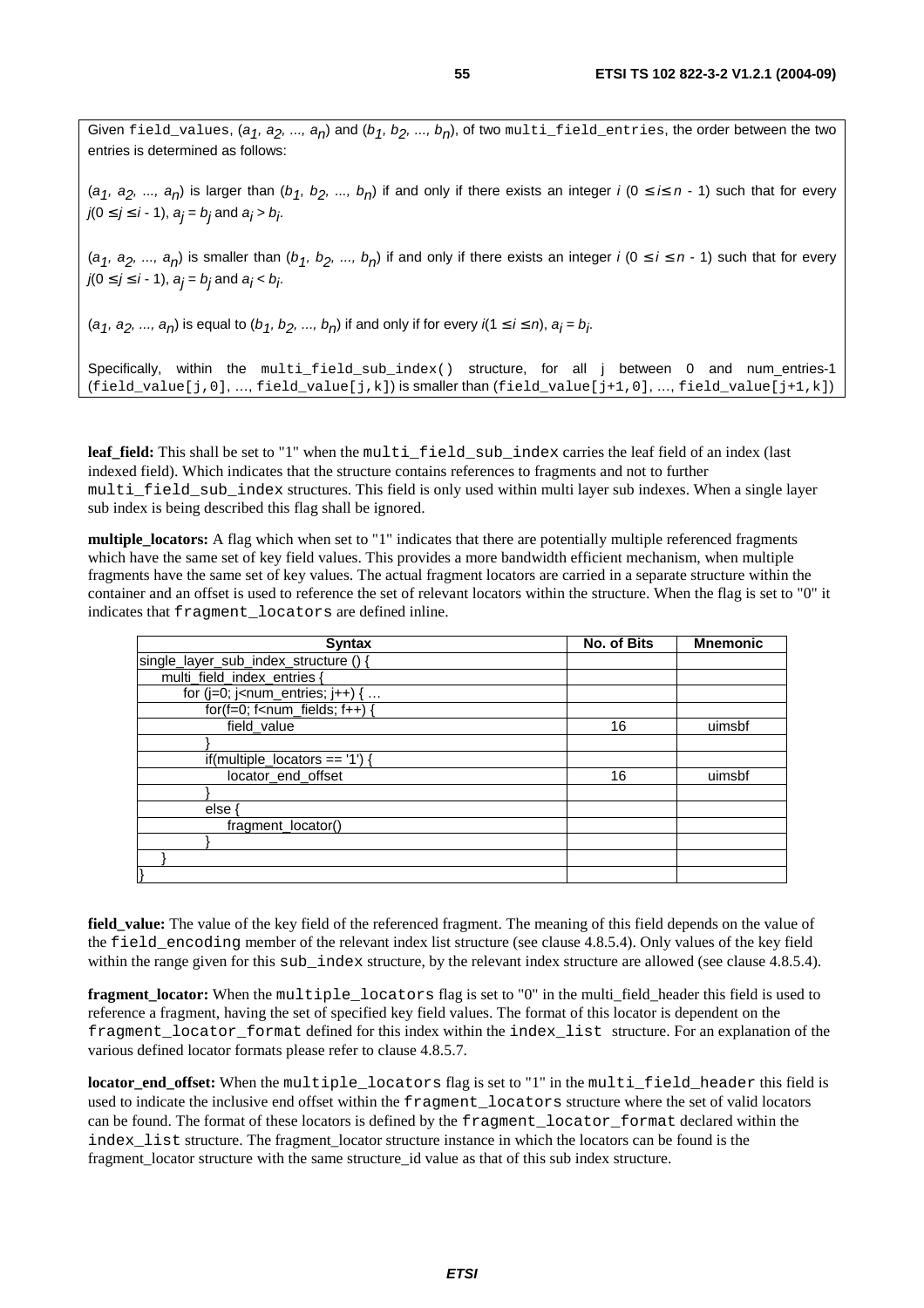The locator\_start\_offset is implicit from the previous entry within the multi\_field\_sub\_index, as follows:

- If it is the first entry within the multi\_field\_index\_entries then locator\_start\_offset shall equal 0.
- If it is not the first entry, the previous entries  $locator\_end\_offset + 1$  shall be used as the current entries inclusive locator\_start\_offset.

```
if (current index != 0) { 
locator_start_offset = multi_field_index_entries[current index-1].locator_end_offset +
1; 
  }else { 
 ................................................. locator_start_offset = 0; 
}
```
It should be noted that these references are based on fragment locator entries and not byte offsets. The actual byte offset within the fragment locators structure is calculated as follows:

|  |  |  |  |  |  | byte_offset = locator_end_offset * sizeof(fragment_locator); |  |
|--|--|--|--|--|--|--------------------------------------------------------------|--|
|--|--|--|--|--|--|--------------------------------------------------------------|--|

| <b>Syntax</b>                                                                       | No. of Bits | <b>Mnemonic</b> |
|-------------------------------------------------------------------------------------|-------------|-----------------|
| multi_layer_sub_index_structure () {                                                |             |                 |
| if (leaf_field='0') {                                                               |             |                 |
| child_sub_index_ref                                                                 | 8           | uimsbf          |
|                                                                                     |             |                 |
| multi_field_index_entries {                                                         |             |                 |
| for (j=0; j <num_entries; <="" j++)="" td="" {=""><td></td><td></td></num_entries;> |             |                 |
| field_value                                                                         | 16          | uimsbf          |
| if(leaf_field == '1') $\{ \dots$                                                    |             |                 |
| if(multiple_locators == '1') {                                                      |             |                 |
| locator_end_offset                                                                  | 16          | uimsbf          |
|                                                                                     |             |                 |
| else {                                                                              |             |                 |
| fragment_locator()                                                                  |             |                 |
|                                                                                     |             |                 |
|                                                                                     |             |                 |
| else {                                                                              |             |                 |
| range_end_offset                                                                    | 16          | uimsbf          |
|                                                                                     |             |                 |
|                                                                                     |             |                 |
|                                                                                     |             |                 |
|                                                                                     |             |                 |

For all fields not described, please refer to the semantics for the single\_layer\_sub\_index\_structure fields found above.

child\_sub\_index\_ref: This value identifies a further multi\_field\_sub\_index structure within the current container which holds index entries having a field value equal to that defined within this sub index. The combination of this value and the range\_end\_offset enables you to locate a set of index entries, which have a specific key field value.

**range** end offset: This field defines the set of entries within the referenced multi field sub index (a multi field sub index with its structure id equal to child sub index ref) having a key field value equal to that defined by the field\_value.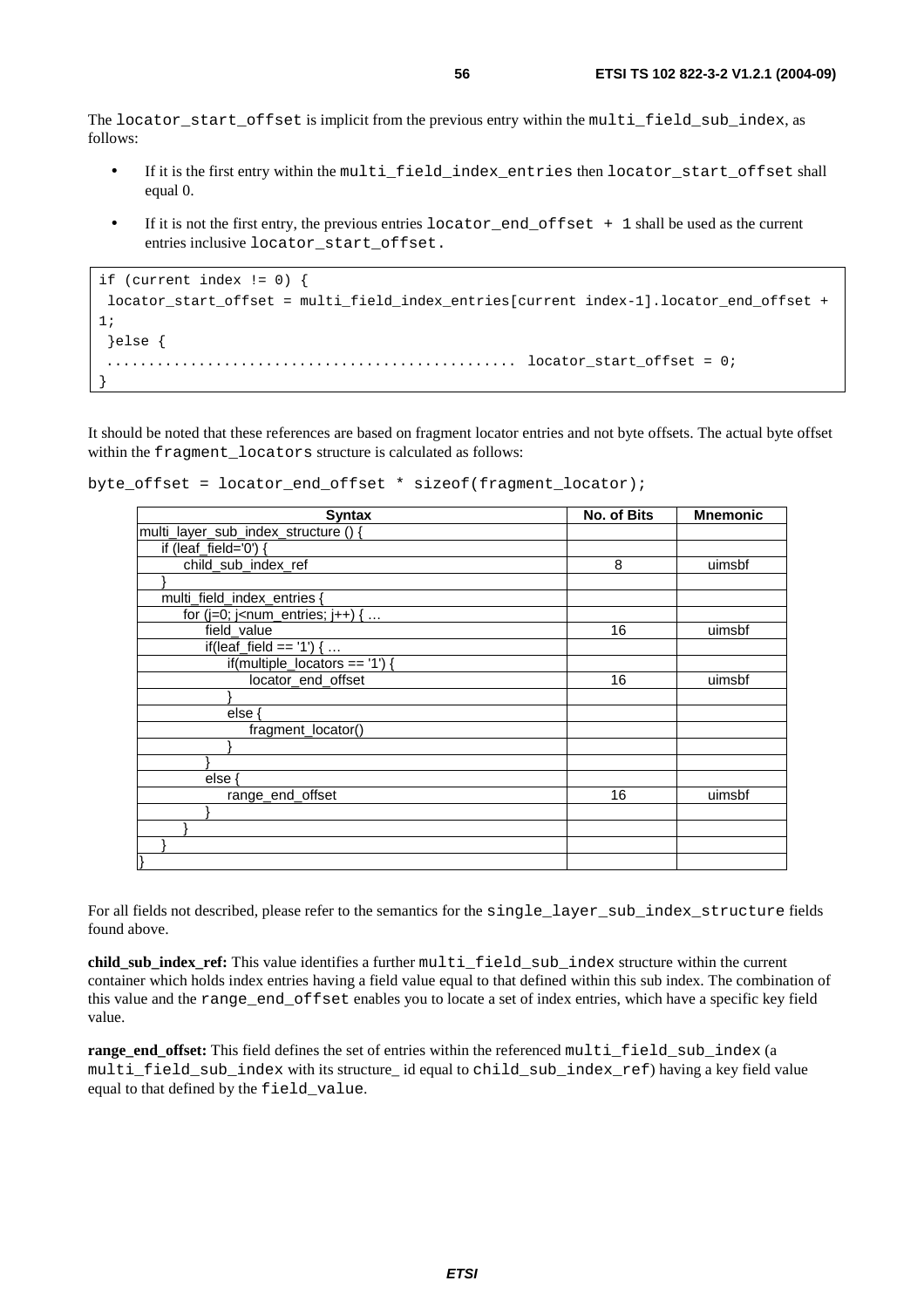The value is an inclusive offset from the start of the multi\_field\_index\_entries of the target multi field sub index, where the end offset for the set of entries that have the declared value can be found. The range\_start\_offset is implicit from the previous, entry within the multi\_field\_sub\_index, as follows:

- If it is the first entry within the multi\_field\_index\_entries then start\_offset shall equal 0.
- If it is not the first entry, the previous entries range end of fset  $+1$  shall be used as the current entries inclusive range\_start\_offset.

```
if (current index != 0) { 
      range_start_offset = multi_field_index_entries[current index-1].range_end_offset + 
1; 
  }else { 
      range_start_offset = 0; 
}
```
It should be noted that these references are based on index entries and not byte offsets. So the actual byte offset within the structure is calculated as follows:

```
byte_offset = (range_end_offset * sizeof(multi_field_index_entry)) + 
sizeof(multi_field_header)
```
### 4.8.5.6 Fragment locators structure

The fragment locators structure is used to carry fragment locators, where there are multiple fragments with the same set of key field values. This structure is referenced by the multi field sub index structure.

There can be multiple fragment locators structures within a single container and the structure id is used to identify an instance. The structure id shall be set to the same structure id value to that of the associated sub index structure. So for example if the sub index has a structure id of "0x03" then the corresponding fragment locators structure will have a structure id of "0x03".

| <b>Syntax</b>                                                           | No. of Bits | Mnemonic |
|-------------------------------------------------------------------------|-------------|----------|
| fragment_locators() {                                                   |             |          |
| for(int i=0; i <num_locators; <math="" i++)="">\{ \dots</num_locators;> |             |          |
| fragment_locator()                                                      |             |          |
|                                                                         |             |          |
|                                                                         |             |          |

**num\_locators:** This value is inferred from the size of the structure which is declared within the containers container\_header.

I.e. num\_locators = structure\_length/sizeof(fragment\_locator);

**fragment\_locator:** This field is used to convey a reference to a TVA fragment. The format of this locator is dependent on the fragment\_locator\_format defined for this index within the index\_list structure. For an explanation of the various defined locator formats please refer to clause 4.8.5.7.

### 4.8.5.7 Fragment locator formats

There are a number of defined fragment locator formats to enable the referencing of fragments from an index entry.

#### 4.8.5.7.1 Referencing fragments in another container

When a data structure becomes quite large, or it is a requirement to be able to carousel the index at a different rate to that of the data, it is advantageous to split the index and data across independent containers. This format provides a mechanism for an index entry to reference a TVA fragment within another container.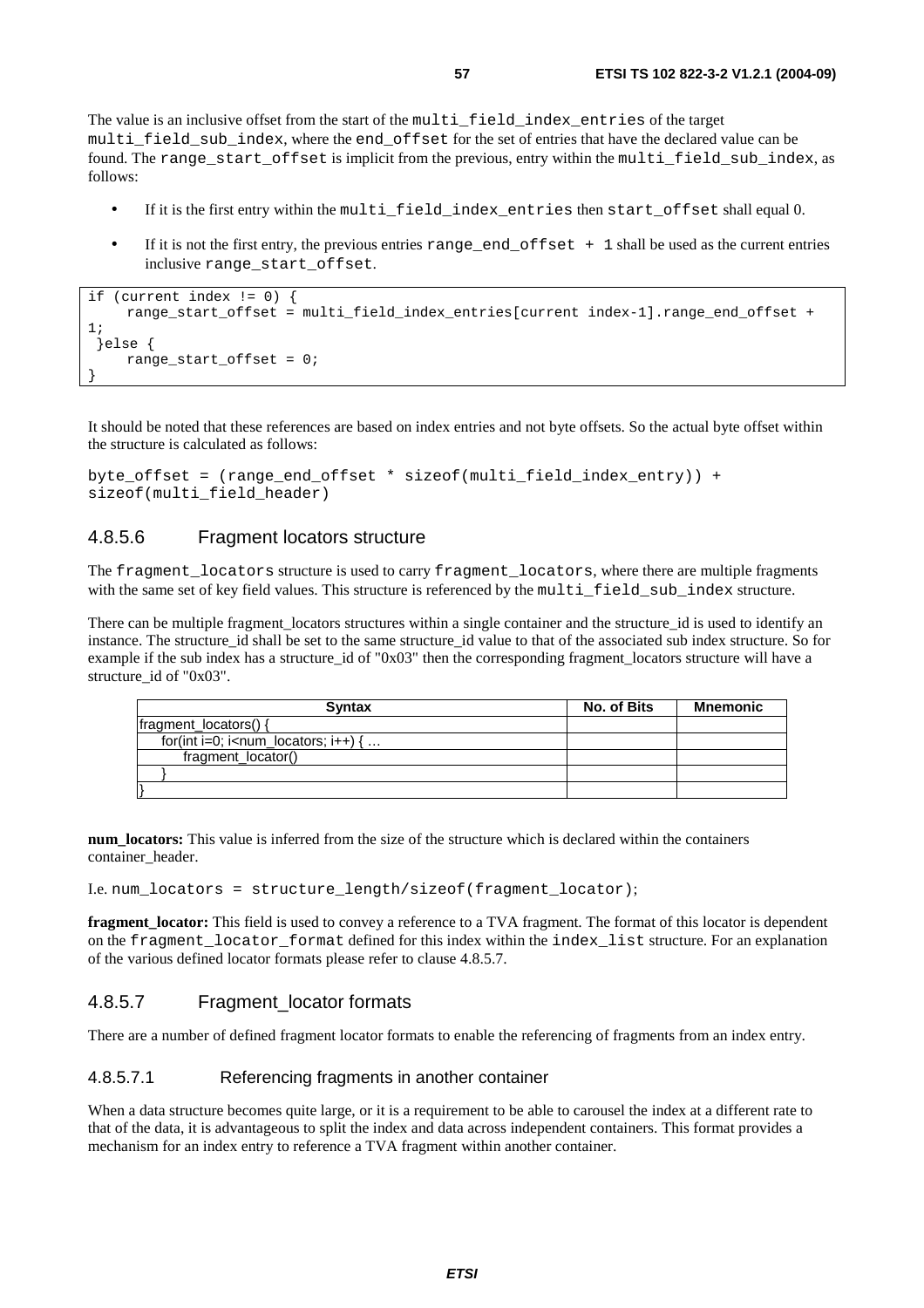| <b>Syntax</b>                  | No. of Bits | Mnemonic |
|--------------------------------|-------------|----------|
| remote fragment locator() $\{$ |             |          |
| target container               | 16          | uimsbf   |
| target fragment                | 24          | uimsbf   |
|                                |             |          |

**target\_container:** The container ID of the container holding the encapsulation structure for the target fragment.

**target fragment:** A 24 bit identifier which uniquely identifies a fragment within the target container. To locate the actual fragment, the appropriate container should be loaded and the encapsulation structure searched to find a matching fragment\_id. Once the fragment\_id has been located the appropriate TVA fragment can be found.

#### 4.8.5.7.2 Referencing a fragment within the same container

It is quite possible to use the above method for referencing fragments within the same container, however it is not the most efficient way. Therefore the following method is supported.

| <b>Syntax</b>            | No. of Bits | <b>Mnemonic</b> |
|--------------------------|-------------|-----------------|
| local_fragment_locator() |             |                 |
| fragment offset          | 16          | uimsbf          |
|                          |             |                 |

**fragment\_offset:** The offset within the encapsulation structure, where the fragment can be found. It should be noted that the offset is an index into the encapsulation structure and not a byte offset. The byte offset can be calculated as follows:

```
byte_offset = (sizeof(encapsulation_entry) * fragment_offset) + 
encapsulation header;
```
### 4.8.6 Binary representation of Simple Types

Within the Index list structure it is a requirement to define the encoding used to represent each of an index's key fields. The following is a list of XML Schema defined primitive simple types used within the *TV-Anytime* schema and how they should be encoded, when used within the context of an index.

| <b>SimpleType</b>  | field_encoding value | <b>Encoding</b>                            |
|--------------------|----------------------|--------------------------------------------|
| string             | 0x0000               | String                                     |
| anyURI             | 0x0000               | String                                     |
| boolean            | 0x0100               | signed short with false $=$ "0x0000" and   |
|                    |                      | true = Non zero value e.g. 0xffff          |
| <b>NMTOKEN</b>     | 0x0000               | String                                     |
| gYear              | 0x0000               | String                                     |
| date               |                      | Modified Julian Date (TVA BiM codec        |
|                    |                      | clause 4.4.2.4.3)                          |
| dateTime           | 0x0400               | Modified Julian Date and Milliseconds      |
|                    |                      | (TVA BiM codec, clause 4.4.2.4.2)          |
| duration           | 0x0400               | Modified Julian Date and Milliseconds      |
|                    |                      | (TVA BiM codec, clause 4.4.2.4.2)          |
| integer            | 0x0202               | one bit to indicate sign (0:positive,      |
|                    |                      | 1: negative), followed by abs(value) using |
|                    |                      | vluimsbf5.                                 |
| nonNegativeInteger | 0x0203               | vluimsbf8                                  |
| positiveInteger    | 0x0203               | vluimsbf8                                  |
| float              | 0x0300               | signed float                               |
| double             | 0x0302               | signed double                              |

### 4.8.7 Indexes based on Classification Schemes

When creating an index based on a Classification Scheme it is recommended that the key field used is the href attribute within the ControlledTermType and that its value is a full de-referenced URI i.e. not an Alias.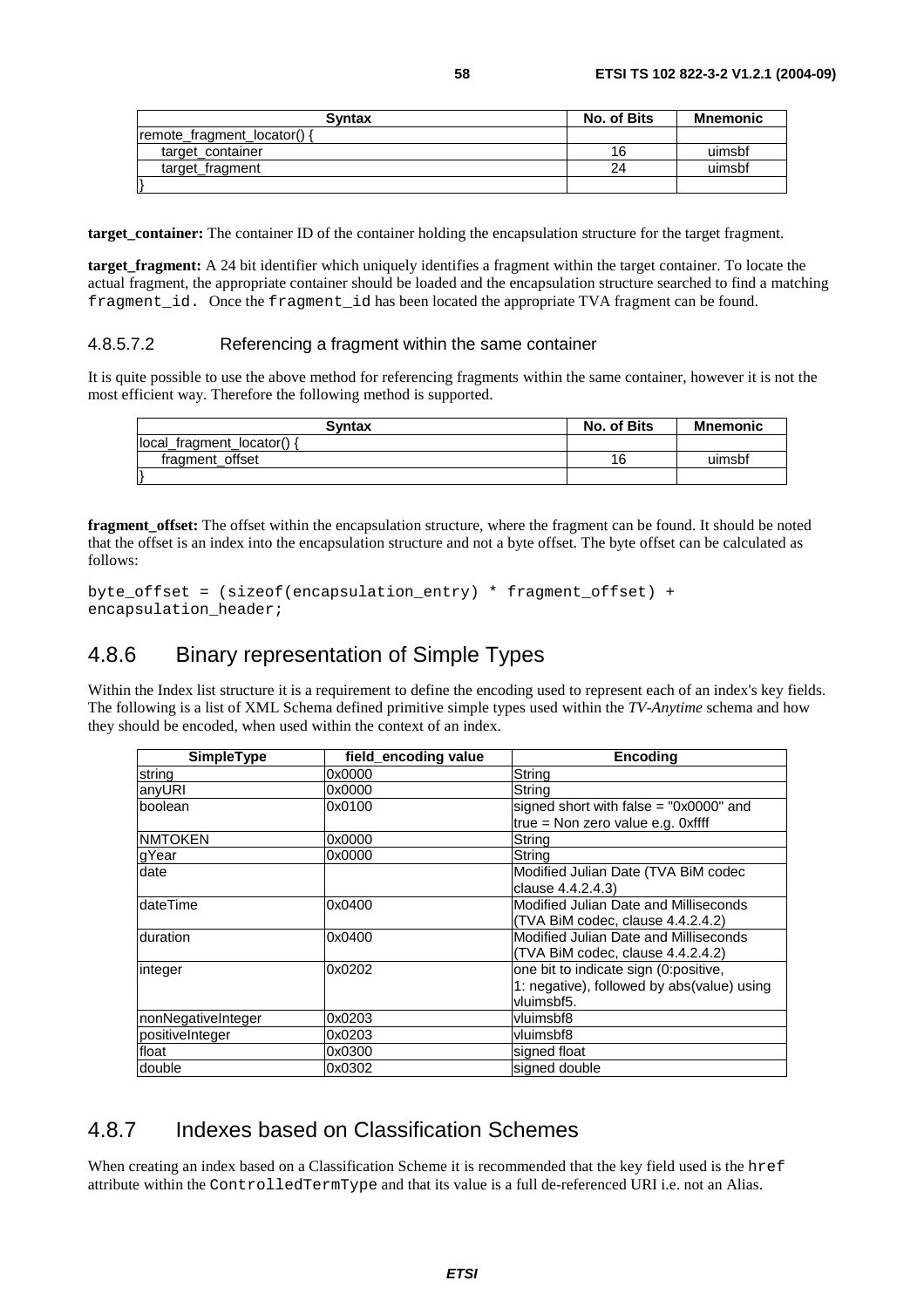It is also recommended that all entries within the index use a single classification scheme. The indexing solution can support the use of mixed classification schemes but it may present problems to an application, which wishes to search the index. For example, there may be more than one reference value for genre "Sport".

# 4.9 Notion of Validation

*TV-Anytime* deals with metadata and in particular with large and highly structured metadata.

An XML Schema document is called a schema. The TVA schema is thus an XML schema document, namely the data model defining the rules to be respected to edit "valid" TVA metadata description. This includes information about default values, element types, attributes types and type hierarchies.

The validation process ensures that the descriptions transmitted to the application respect all the rules defined in the associated schema and thus that it is conformant to the standard having specified this schema. The nature (i.e. the type) of each description item (element or attributes) are also determined and controlled during this process. Validation is the way to make data more explicit to an application. It is a transformation from raw un-typed well-formed (syntactically correct according to the schema definitions) information into typed useful information. The generic nature of the validation process is spelled out by W3C in the XML schema specification in [3].

Because the *TV-Anytime* encoding mechanism produces by nature only valid encoded metadata description and due to the design of the *TV-Anytime* schema and of the associated fragmentation mechanism, each partial description shall be valid according to the TVA schema, first, after the decoding of the TVAMain fragments and, afterwards, of any of its associated TVA fragments.

# 4.10 Extensibility of the TV-Anytime schema

### 4.10.1 Introduction

A TVA metadata system includes a common core set of metadata as defined in TS 102 822-3-1 [14] to ensure a minimum level of interoperability. Scalability and extensibility are key *TV-Anytime* features. Backward and possibly forward compatibility shall be maintained.

The MPEG-7 Definition Description Language (DDL) that is used as the *TV-Anytime* representation language for metadata is the main instrument for this extensibility.

As shown in figure 24, mechanisms need to be defined to allow the extension of the specification with new *TV-Anytime* definitions, or for private extensions.

![](_page_58_Figure_12.jpeg)

**Figure 24: Representation of a TV-Anytime extension**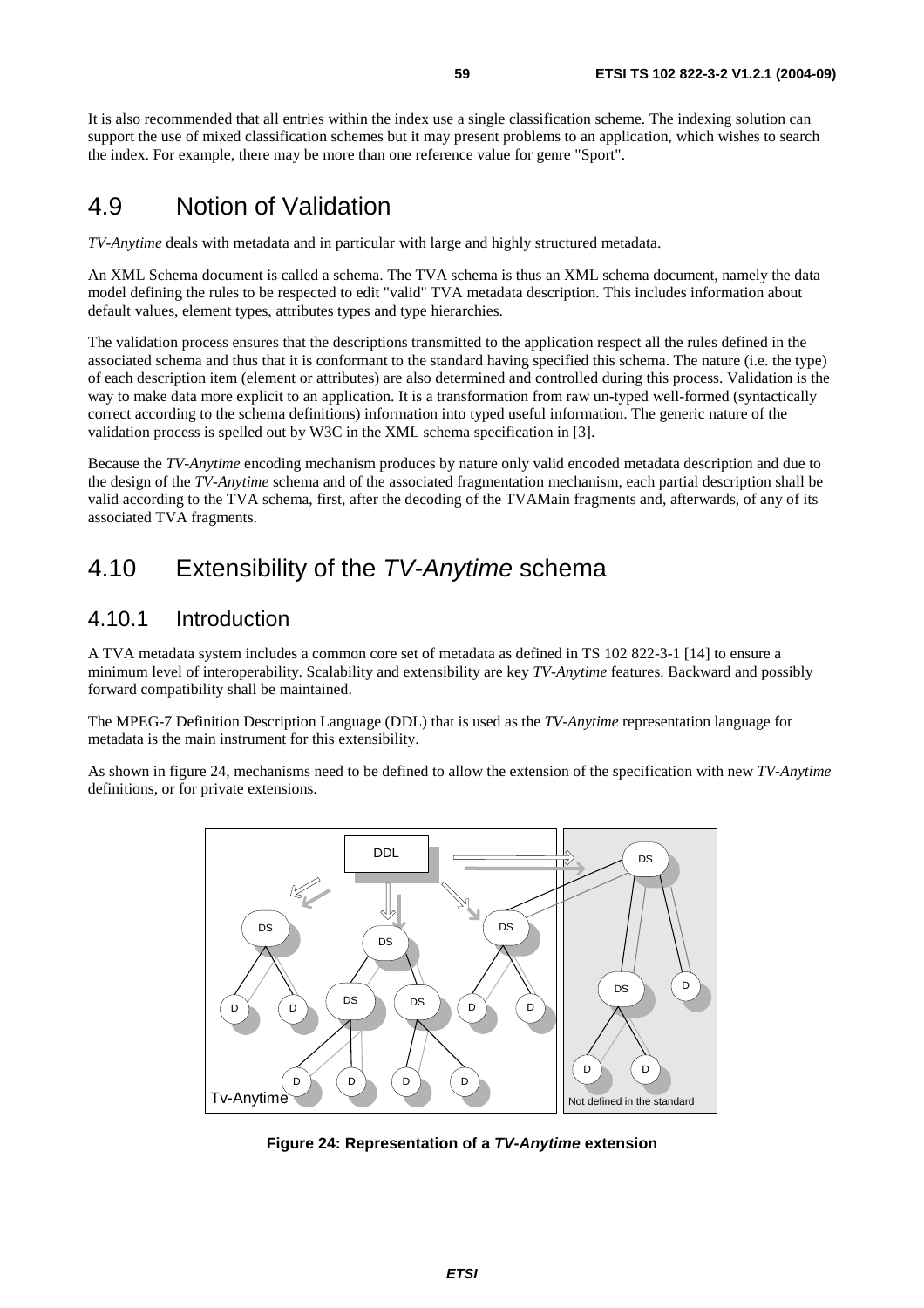The associated TVA extensibility rules are presented in the following clause.

# 4.10.2 Extensibility rules

The following clause defines rules to support specification and private extensions in a backward and forward compatible manner:

- Forward compatibility means a decoder that is only aware of a previous version of a schema is able to partially decode a description conformant to an updated version of that schema.
- Backward compatibility means a decoder that is only aware of a new version of the schema is able to partially decode a description conformant to a previous version of that schema.

With BIM, backward compatibility is provided by the unique reference of the used schema in the DecoderInit. Forward compatibility is ensured by a specific syntax defined in MPEG-7 Specification [1] clauses 7 and 8. Its main principle is to use the namespace of the schema. The binary format allows one to keep parts of a description related to different schemas in separate chunks of the binary description stream, so that parts related to an unknown schema may be skipped by the decoder. The Decoder Initialization identifies schema versions with which compatibility is preserved by listing their Schema URIs. A decoder that knows at least one of the Schema URIs will be able to decode at least part of the binary description stream.

The following rules shall be applied so as to define a valid extension of the standard, in particular to allow the compatibility mechanisms described above. They constrain the extensibility of *TV-Anytime* schemas:

- Extension must be defined using the TVA schema representation language (i.e. MPEG-7 DDL). The way these extended schemas are transmitted is out of the scope of the present document.
- The module definition must have a prose definition that describes the syntactic and semantic requirements of the elements, attributes and/or content models that it declares.
- Existing element names should never be re-used. New elements names should be defined under their own namespace (e.g. for another version of the TVA specification or for private extensions).
- The module definition's elements and attributes must be part of an XML namespace. If the module is defined by an organization other than TVA and MPEG (for imported MPEG datatypes and description schemes), this namespace must NOT be the same as the namespace in which other TVA and MPEG standards are defined.
- The namespace under which extensions are defined will need to be clearly identified.
- Any extensions to existing schema should not obscure existing functionality. Thus existing functionality should not be contained within a new element that an earlier decoder will not understand.
- Wherever possible, an extended schema should only add functionality and not replace existing functionality. This will allow a version 1 decoder to maximally understand a version 2 document.
- An application should ignore any elements or attributes they do not need, do not understand or cannot use.

Table 13 provides the list of conditions under which the extensions of *TV-Anytime* metadata definitions are supported or not.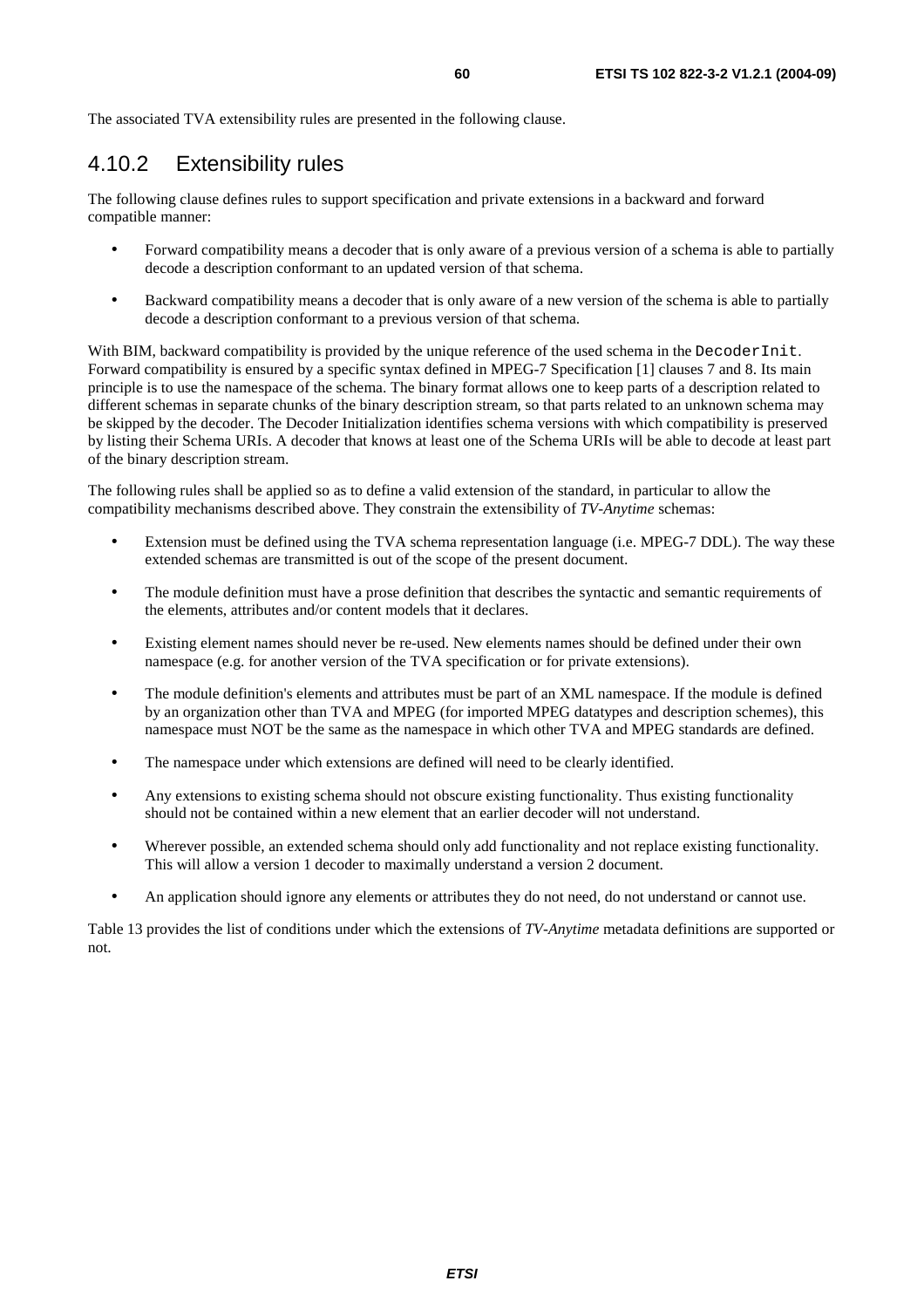| Condition/Type of extension of TV-Anytime metadata<br>definitions | <b>Status</b>                            |
|-------------------------------------------------------------------|------------------------------------------|
| Condition 1: A new global element of existing type                | <b>NOT PERMITTED</b>                     |
| Condition 2: A new global attributes added to existing type       | <b>PERMITTED</b>                         |
| new type (simple or complex - but see below for limitations       | <b>PERMITTED</b>                         |
| on derivation etc)                                                |                                          |
| Polymorphism of existing type by Inheritance with restriction     | PERMITTED (But see rules above)          |
| Polymorphism of existing type by Inheritance with extension       | PERMITTED (But see rules above)          |
| Polymorphism of existing type by Redefining types during          | <b>NOT PERMITTED</b>                     |
| limport                                                           |                                          |
| <b>Substitution Groups</b>                                        | NOT PERMITTED.                           |
|                                                                   | Instead of using substitution groups,    |
|                                                                   | explicit derivation can be used. This is |
|                                                                   | safer for future extensions.             |

**Table 13: Types of extension permitted in future versions of TV-Anytime**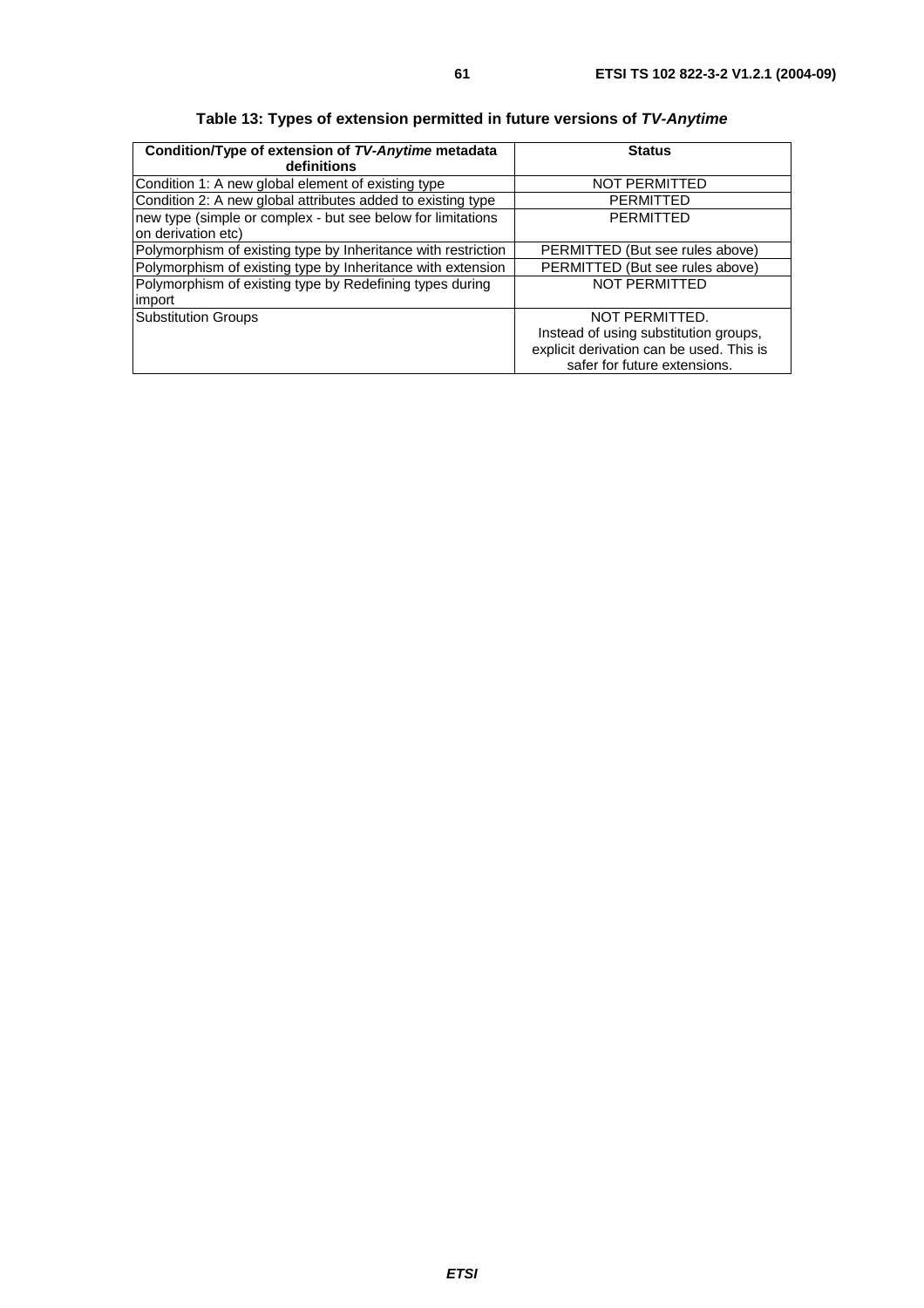# Annex A (informative): Bibliography

- Documents are available from the *TV-Anytime* web site [http://www.tv-anytime.org](http://www.tv-anytime.org/).
- XML Path Language, W3C Recommendation, 16 November 1999.

NOTE: Available at: <http://www.w3.org/TR/xpath.html>.

• Namespaces in XML, W3C Recommendation, 14 January 1999.

NOTE 1: Available at:<http://www.w3.org/TR/REC-xml-names/>.

NOTE 2: These documents are maintained by the W3C (*[http://www.w3.org](http://www.w3.org/)*)

- IETF RFC 2396: "Uniform Resource Identifier (URI): Generic Syntax".
- XML, Extensible Markup Language (XML) 1.0, October 2000.

NOTE: Available at:<http://www.w3.org/TR/2000/REC-xml-20001006>.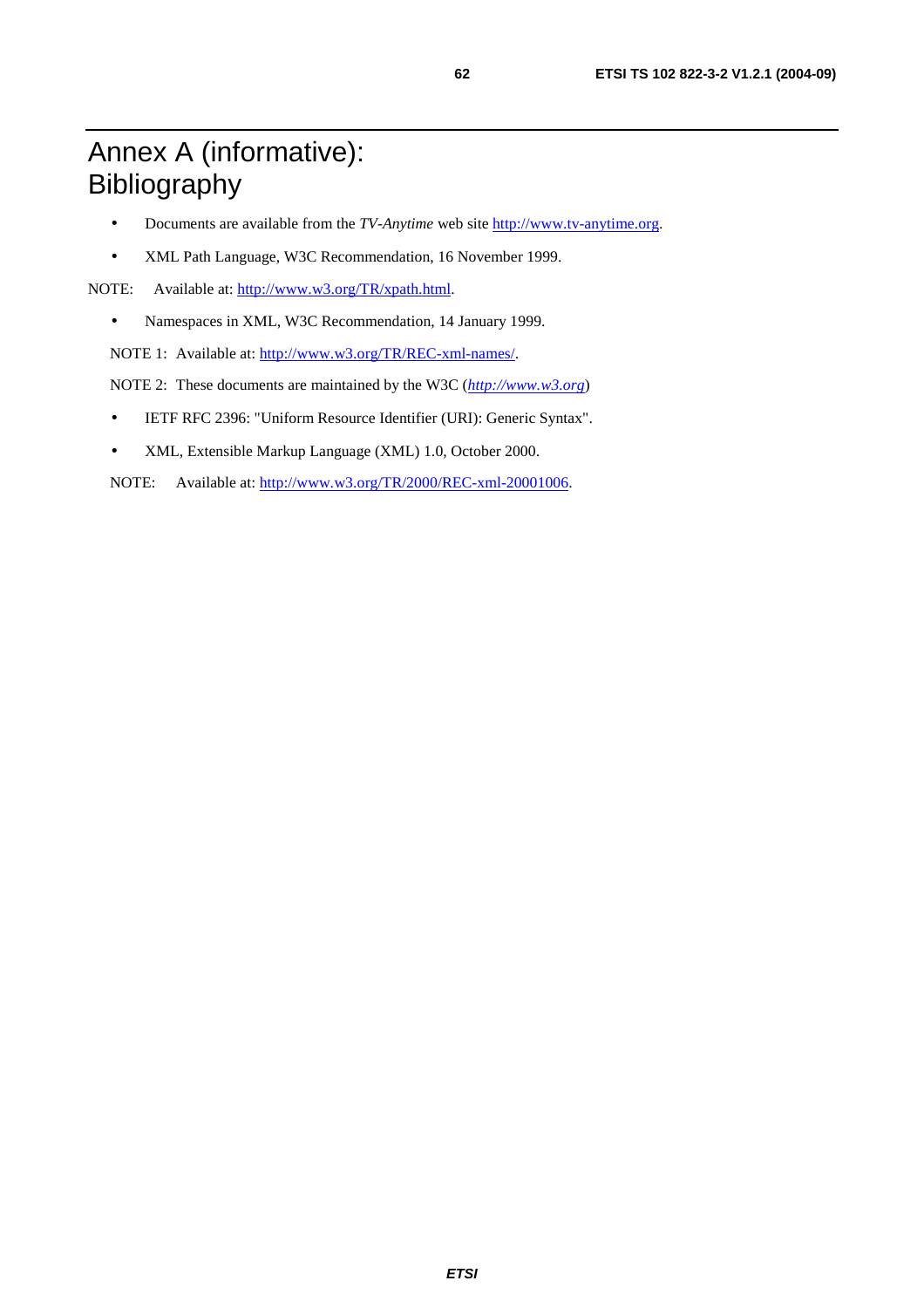# List of figures

| Figure 21: Schematic representation of interrelationship between Index containers and Data containers 42         |  |
|------------------------------------------------------------------------------------------------------------------|--|
|                                                                                                                  |  |
| Figure 23: Example multi_field_sub_index structure (using multi-layer syntax) for an index with three key fields |  |
|                                                                                                                  |  |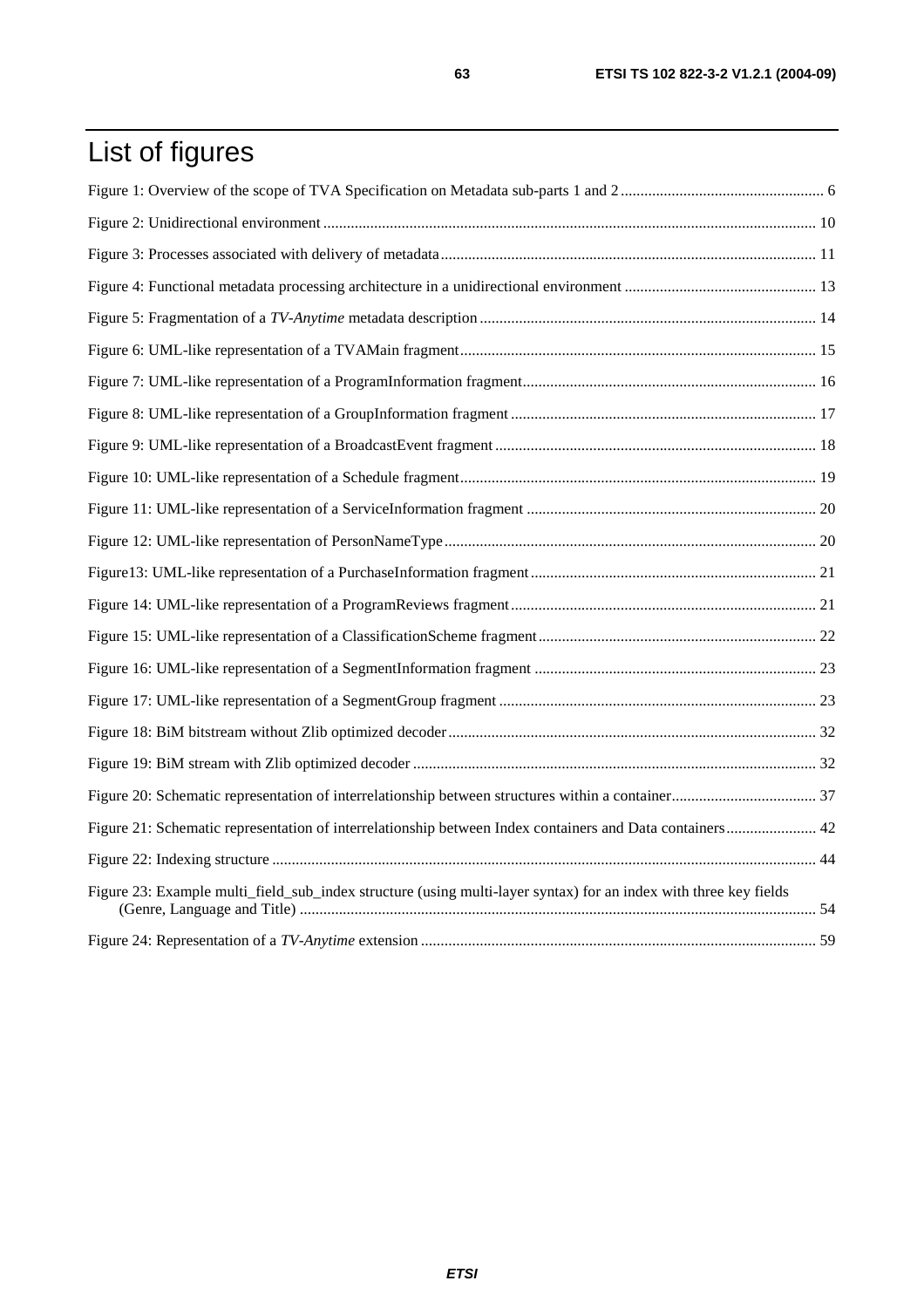# List of tables